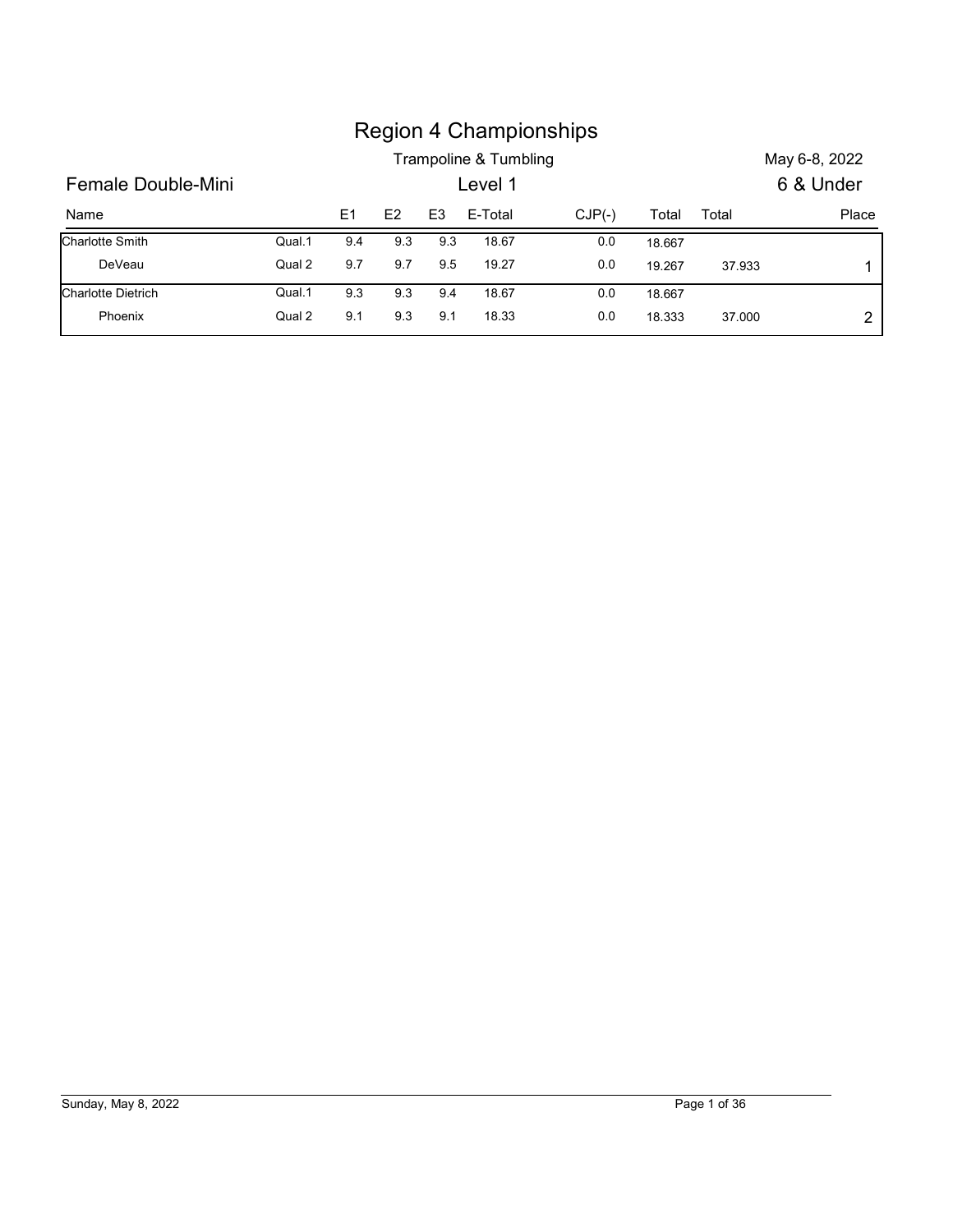|                    |        |     |                |                | <b>Region 4 Championships</b> |          |        |        |                |
|--------------------|--------|-----|----------------|----------------|-------------------------------|----------|--------|--------|----------------|
|                    |        |     |                |                | Trampoline & Tumbling         |          |        |        | May 6-8, 2022  |
| Female Double-Mini |        |     |                |                | Level 1                       |          |        |        | 7 & 8          |
| Name               |        | E1  | E <sub>2</sub> | E <sub>3</sub> | E-Total                       | $CJP(-)$ | Total  | Total  | Place          |
| Annestyn Roland    | Qual.1 | 9.4 | 9.5            | 9.3            | 18.80                         | 0.0      | 18.800 |        |                |
| DeVeau             | Qual 2 | 9.6 | 9.7            | 9.5            | 19.20                         | 0.0      | 19.200 | 38.000 | -1             |
| Amelia Inman       | Qual.1 | 9.4 | 9.6            | 9.4            | 18.93                         | $0.0\,$  | 18.933 |        |                |
| HighEne            | Qual 2 | 9.4 | 9.5            | 9.4            | 18.87                         | 0.0      | 18.867 | 37.800 | $\overline{c}$ |
| Emmy Sauer         | Qual.1 | 9.5 | 9.3            | 9.4            | 18.80                         | 0.0      | 18.800 |        |                |
| HighEne            | Qual 2 | 9.5 | 9.5            | 9.4            | 18.93                         | $0.0\,$  | 18.933 | 37.733 | $\sqrt{3}$     |
| Isabella Vieth     | Qual.1 | 9.3 | 9.4            | 9.2            | 18.60                         | 0.0      | 18.600 |        |                |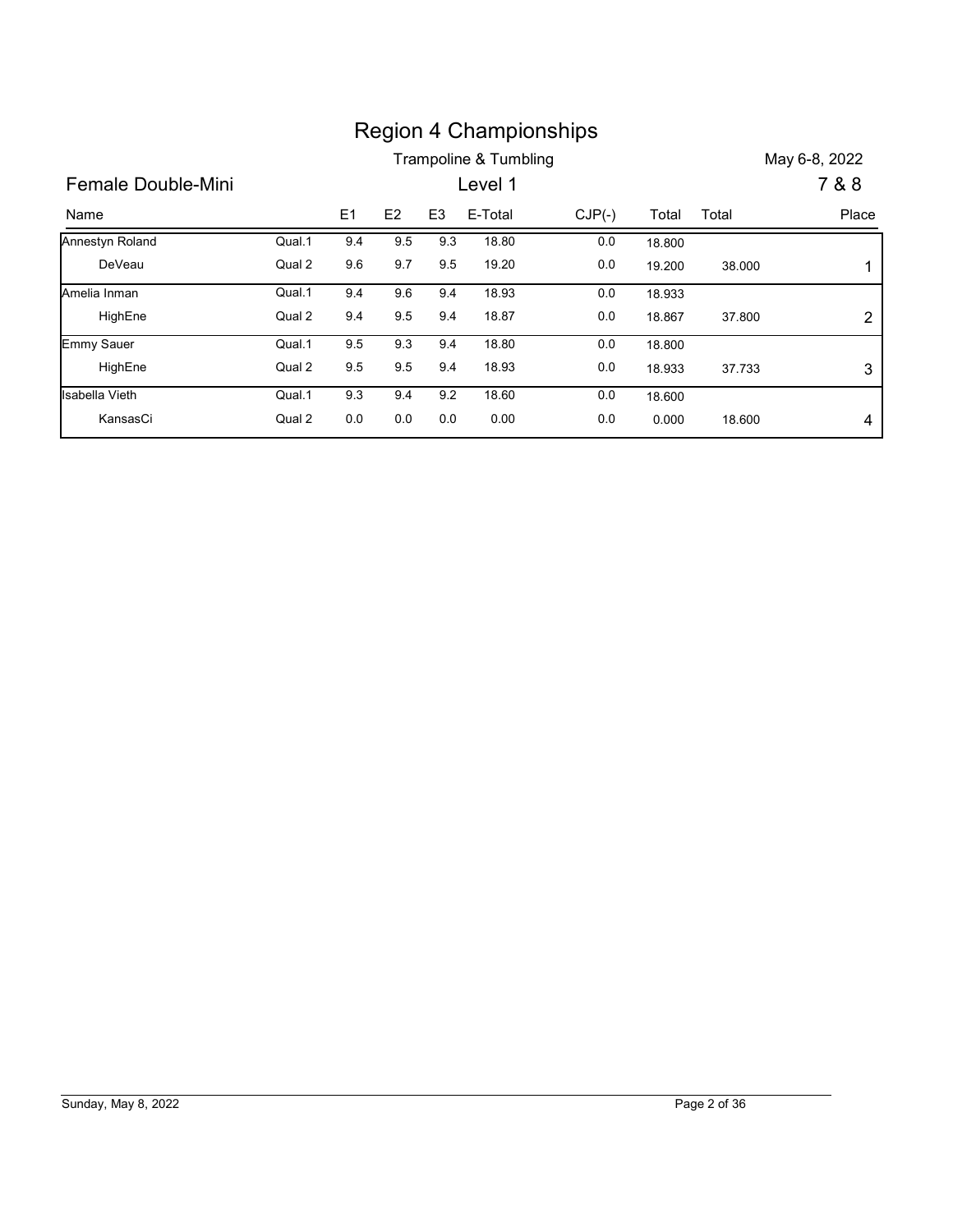|                    |        |                |                |                |                       | <b>Region 4 Championships</b> |        |        |                |
|--------------------|--------|----------------|----------------|----------------|-----------------------|-------------------------------|--------|--------|----------------|
|                    |        |                |                |                | Trampoline & Tumbling |                               |        |        | May 6-8, 2022  |
| Female Double-Mini |        |                |                |                | Level 2               |                               |        |        | 6 & Under      |
| Name               |        | E <sub>1</sub> | E <sub>2</sub> | E <sub>3</sub> | E-Total               | $CJP(-)$                      | Total  | Total  | Place          |
| Kennedy Rossman    | Qual.1 | 9.4            | 9.5            | 9.4            | 18.87                 | $0.0\,$                       | 18.867 |        |                |
| <b>FOND</b>        | Qual 2 | 9.6            | 9.7            | 9.6            | 19.27                 | 0.0                           | 19.267 | 38.133 | 1              |
| Evelyn Rabe        | Qual.1 | 9.3            | 9.2            | 9.3            | 18.53                 | $0.0\,$                       | 18.533 |        |                |
| <b>FOND</b>        | Qual 2 | $9.2\,$        | 9.3            | 9.3            | 18.53                 | 0.0                           | 18.533 | 37.067 | $\overline{2}$ |
| Stevie Sturtevant  | Qual.1 | 0.0            | $0.0\,$        | $0.0\,$        | 0.00                  | 0.0                           | 0.000  |        |                |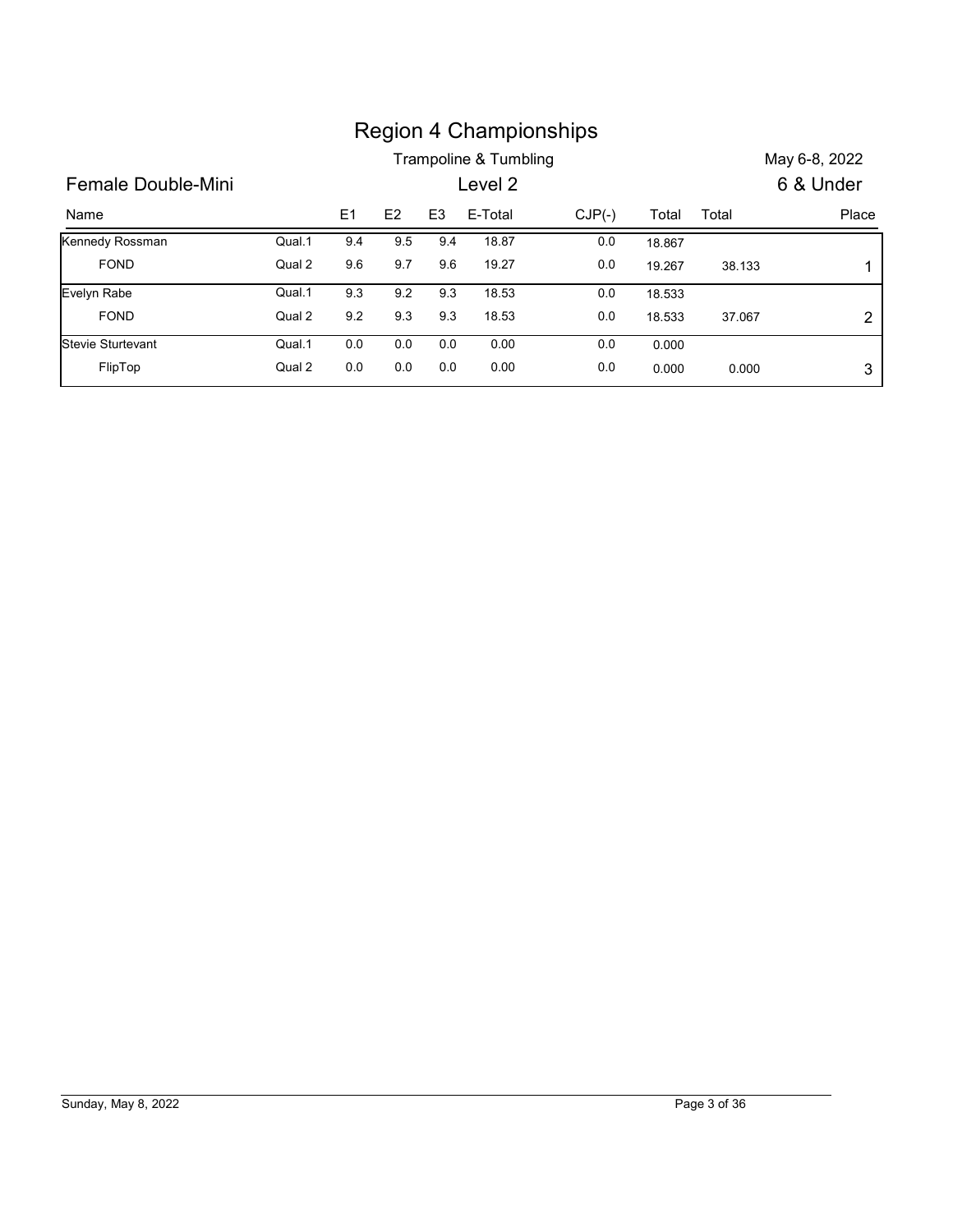|                    |        |         |     |                | <b>Region 4 Championships</b> |          |        |        |                |
|--------------------|--------|---------|-----|----------------|-------------------------------|----------|--------|--------|----------------|
|                    |        |         |     |                | Trampoline & Tumbling         |          |        |        | May 6-8, 2022  |
| Female Double-Mini |        |         |     |                | Level 2                       |          |        |        | 7 & 8          |
| Name               |        | E1      | E2  | E <sub>3</sub> | E-Total                       | $CJP(-)$ | Total  | Total  | Place          |
| Jolie Hummell      | Qual.1 | 9.5     | 9.6 | 9.5            | 19.07                         | $0.0\,$  | 19.067 |        |                |
| <b>IGN</b>         | Qual 2 | 9.4     | 9.5 | 9.5            | 18.93                         | $0.0\,$  | 18.933 | 38.000 | 1              |
| Sha-Jona Henderson | Qual.1 | 9.3     | 9.5 | 9.4            | 18.80                         | 0.0      | 18.800 |        |                |
| DeVeau             | Qual 2 | 9.5     | 9.5 | 9.5            | 19.00                         | 0.0      | 19.000 | 37.800 | $\overline{2}$ |
| Audrey Johnson     | Qual.1 | 9.5     | 9.2 | 9.3            | 18.67                         | 0.0      | 18.667 |        |                |
| IGN                | Qual 2 | 9.4     | 9.2 | 9.3            | 18.60                         | $0.0\,$  | 18.600 | 37.267 | $\sqrt{3}$     |
| Olivia Solomon     | Qual.1 | 9.4     | 9.6 | 9.4            | 18.93                         | 0.6      | 18.333 |        |                |
| DeVeau             | Qual 2 | $9.5\,$ | 9.5 | 9.4            | 18.93                         | $0.0\,$  | 18.933 | 37.267 | $\sqrt{3}$     |
|                    | Qual.1 | 9.2     | 9.4 | 9.3            | 18.60                         | 0.0      | 18.600 |        |                |
| Javalyn Johnson    |        |         |     |                |                               |          |        | 37.267 |                |
| SGA                | Qual 2 | $9.5\,$ | 9.2 | 9.3            | 18.67                         | $0.0\,$  | 18.667 |        | 3              |
| Aria Patel         | Qual.1 | 0.0     | 0.0 | 0.0            | 0.00                          | 0.0      | 0.000  |        |                |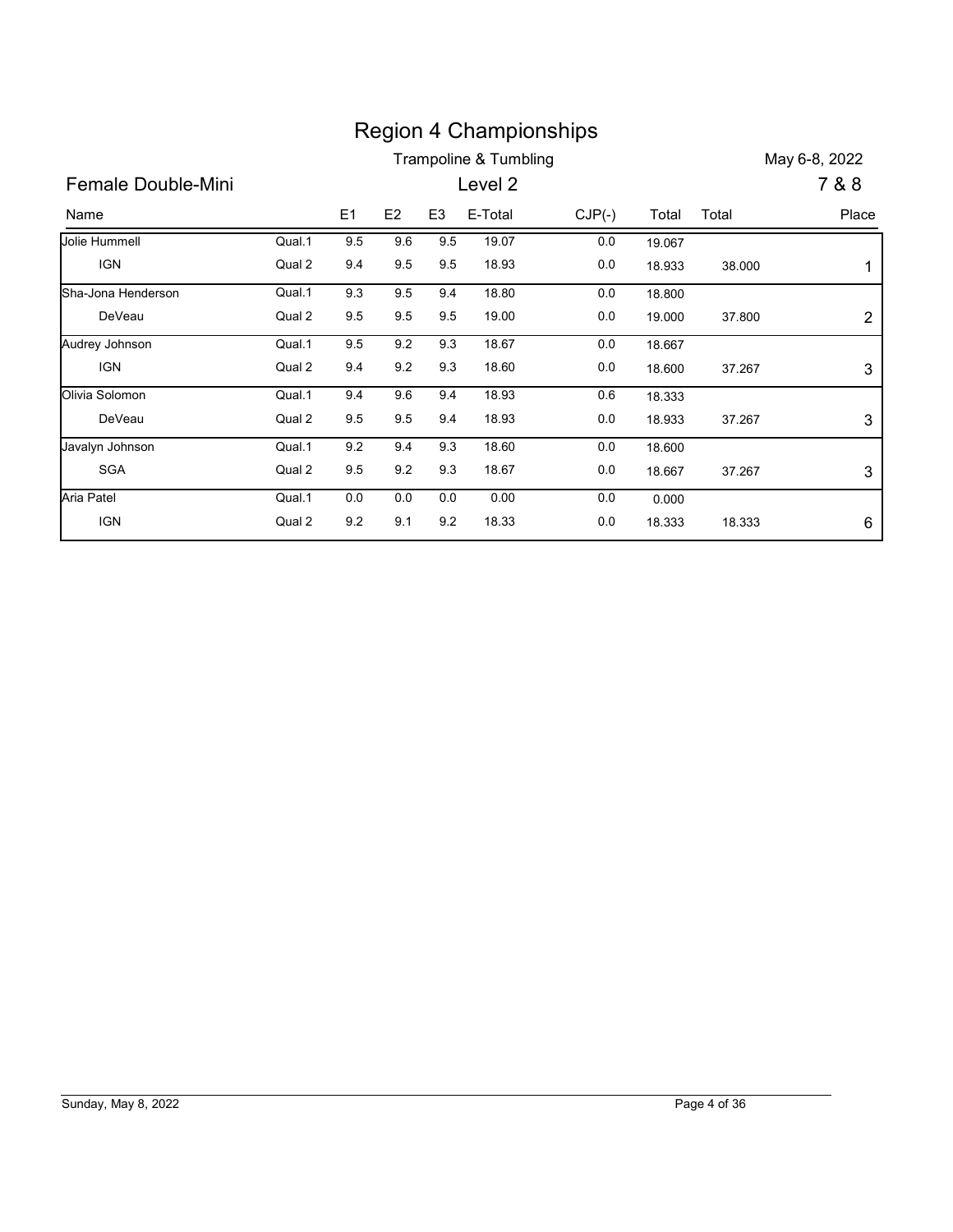| <b>Region 4 Championships</b>                                                                   |
|-------------------------------------------------------------------------------------------------|
| Trampoline & Tumbling<br>May 6-8, 2022                                                          |
| Female Double-Mini<br>Level 2<br>9 & 10                                                         |
| E1<br>E <sub>3</sub><br>E2<br>E-Total<br>$CJP(-)$<br>Place<br>Total<br>Total<br>Name            |
| <b>Bailey Webb</b><br>Qual.1<br>9.7<br>9.7<br>9.8<br>19.47<br>0.0<br>19.467                     |
| Qual 2<br>19.40<br><b>FOND</b><br>9.7<br>9.6<br>9.8<br>0.0<br>19.400<br>38.867<br>1             |
|                                                                                                 |
| <b>Chloe Barry</b><br>Qual.1<br>9.5<br>9.6<br>9.5<br>19.07<br>0.0<br>19.067                     |
| <b>IGN</b><br>Qual 2<br>19.00<br>9.5<br>9.5<br>9.5<br>0.0<br>19.000<br>38.067<br>$\overline{c}$ |
| Mae Thielking<br>Qual.1<br>9.2<br>9.2<br>9.4<br>18.53<br>0.0<br>18.533                          |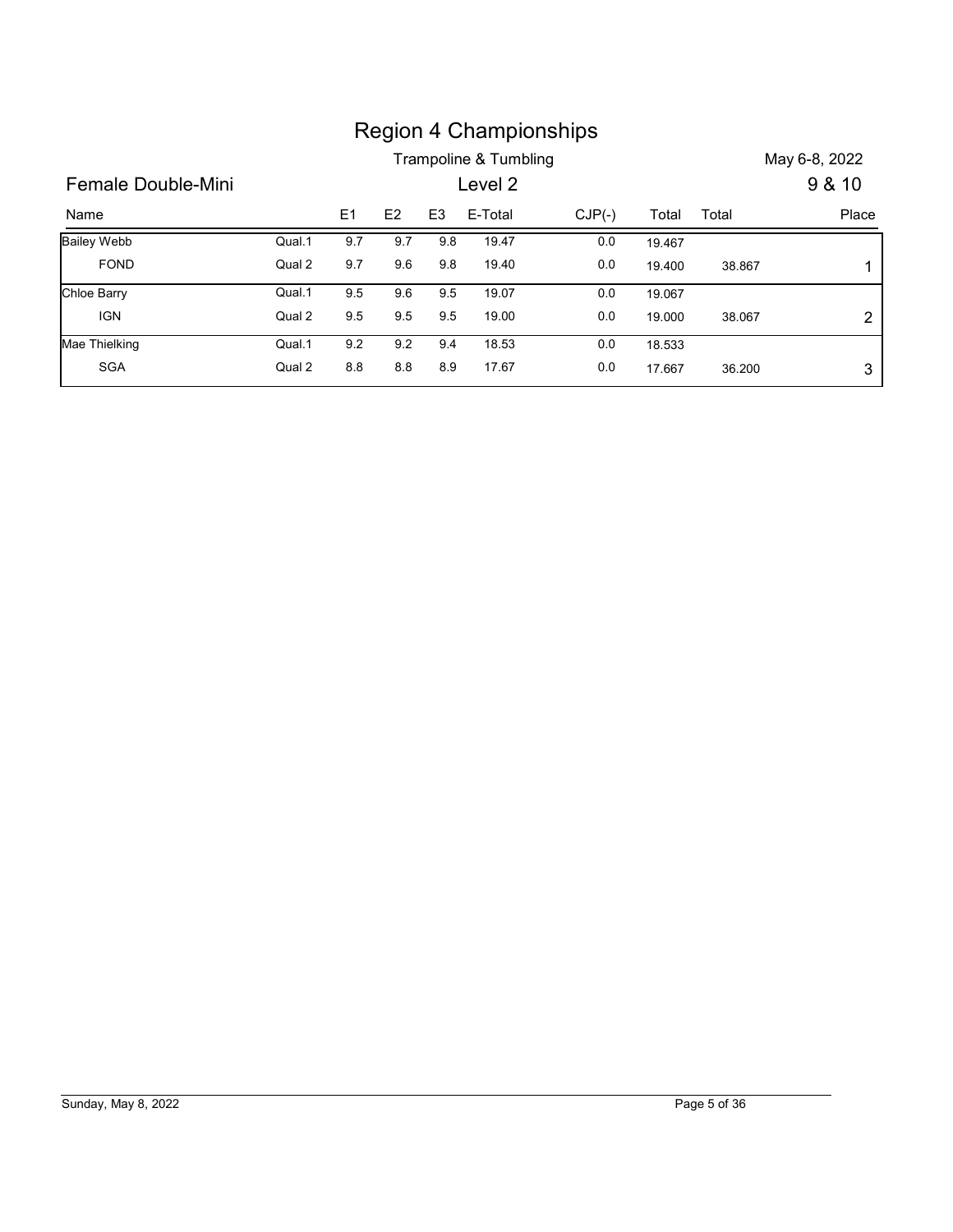|                       |        |     |     |                |                       | <b>Region 4 Championships</b> |        |        |               |
|-----------------------|--------|-----|-----|----------------|-----------------------|-------------------------------|--------|--------|---------------|
|                       |        |     |     |                | Trampoline & Tumbling |                               |        |        | May 6-8, 2022 |
| Female Double-Mini    |        |     |     |                | Level 2               |                               |        |        | 11 & 12       |
| Name                  |        | E1  | E2  | E <sub>3</sub> | E-Total               | $CJP(-)$                      | Total  | Total  | Place         |
| Riley Oller           | Qual.1 | 9.7 | 9.7 | 0.0            | 19.40                 | $0.0\,$                       | 19.400 |        |               |
| PridelL               | Qual 2 | 9.7 | 9.6 | 0.0            | 19.30                 | $0.0\,$                       | 19.300 | 38.700 | 1             |
| <b>Charley Farres</b> | Qual.1 | 9.4 | 9.5 | 0.0            | 18.90                 | 0.0                           | 18.900 |        |               |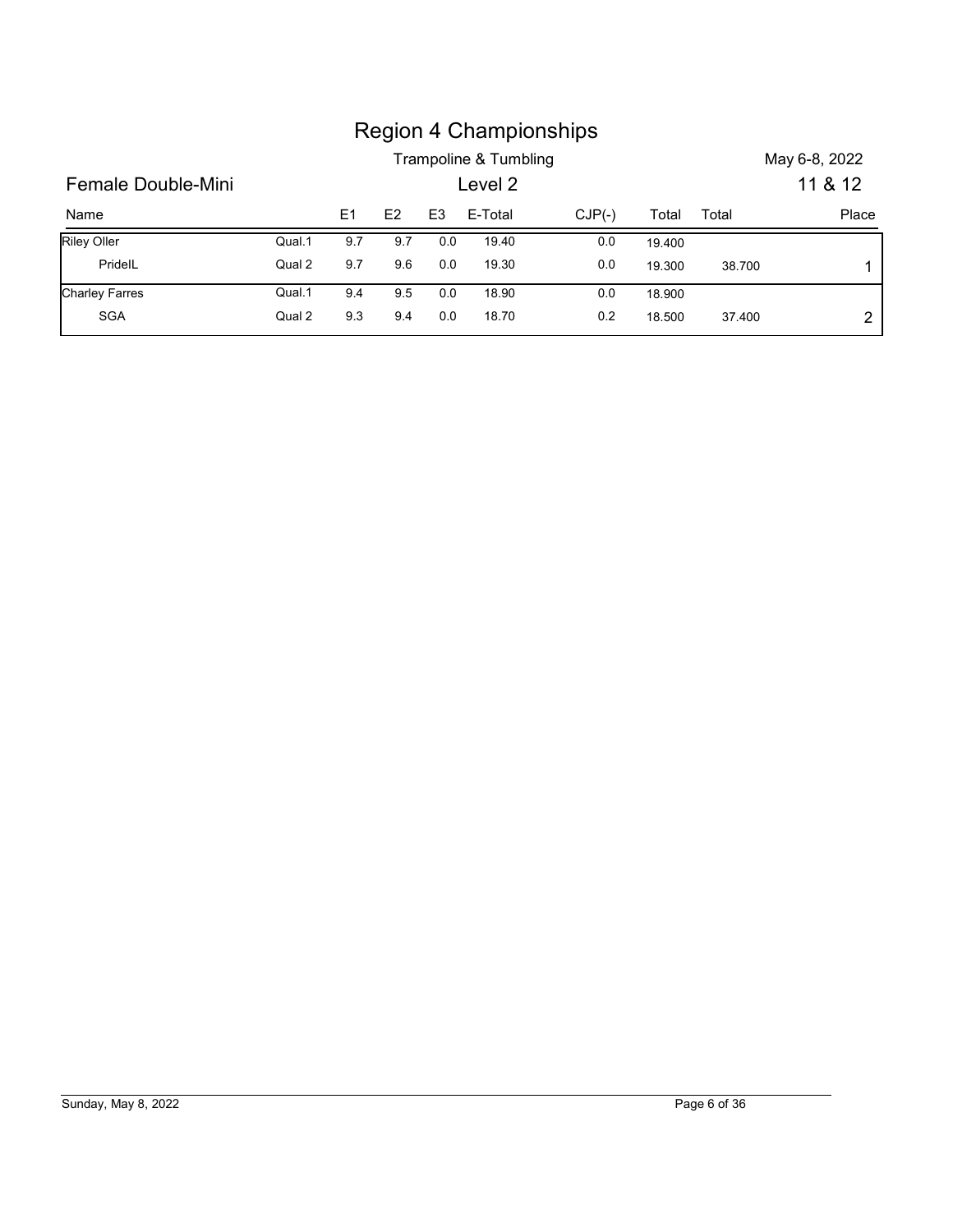|                    |        |     |     |                |                       | <b>Region 4 Championships</b> |        |       |               |
|--------------------|--------|-----|-----|----------------|-----------------------|-------------------------------|--------|-------|---------------|
|                    |        |     |     |                | Trampoline & Tumbling |                               |        |       | May 6-8, 2022 |
| Female Double-Mini |        |     |     |                | Level 2               |                               |        |       | 13 & 14       |
| Name               |        | E1  | E2  | E <sub>3</sub> | E-Total               | $CJP(-)$                      | Total  | Total | Place         |
| <b>Halie Beaty</b> | Qual.1 | 9.4 | 9.4 | 0.0            | 18.80                 | 0.0                           | 18.800 |       |               |

# Sunday, May 8, 2022 Page 7 of 36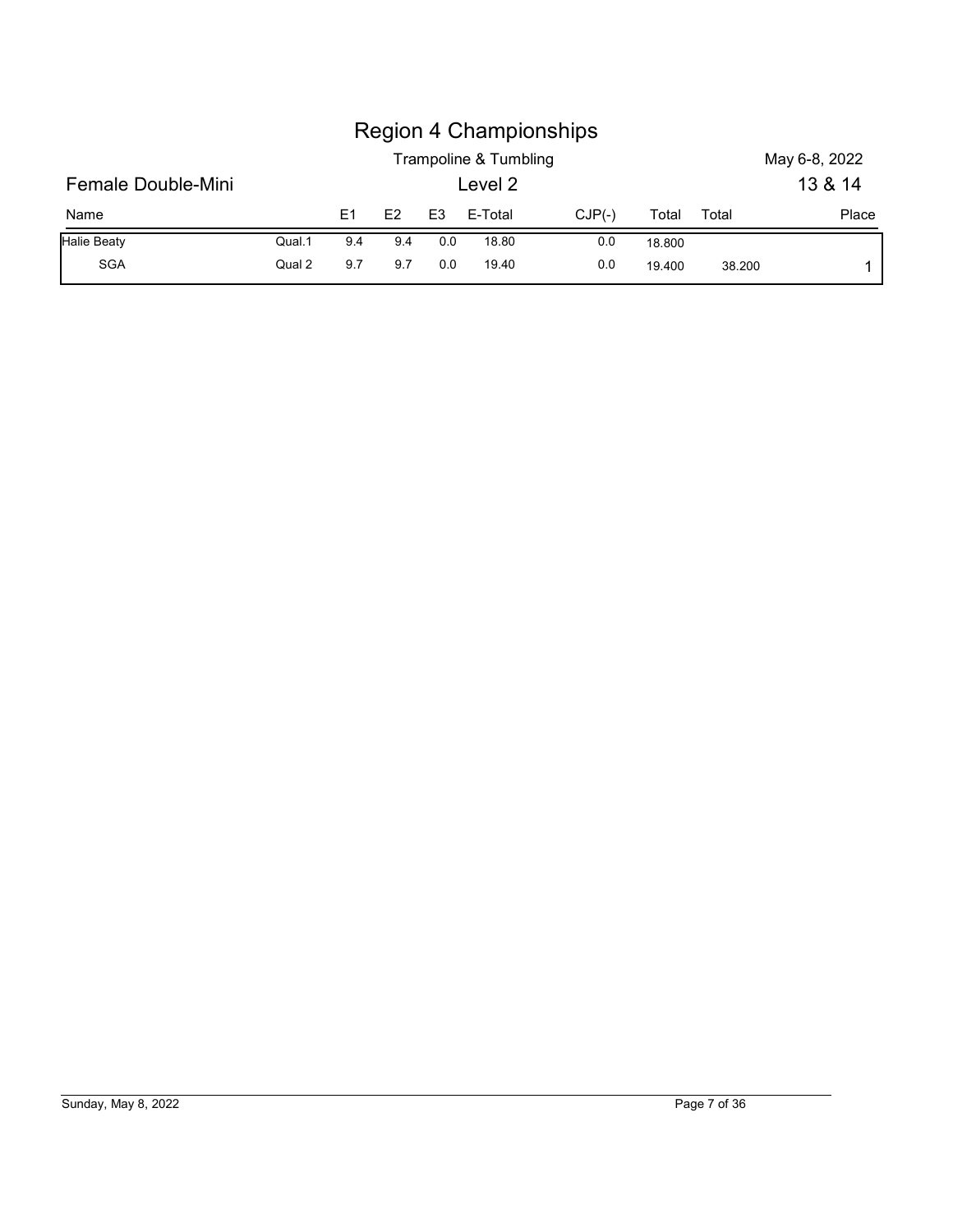|                    |        |     |                |                | <b>Region 4 Championships</b>    |          |        |        |                        |
|--------------------|--------|-----|----------------|----------------|----------------------------------|----------|--------|--------|------------------------|
| Female Double-Mini |        |     |                |                | Trampoline & Tumbling<br>Level 3 |          |        |        | May 6-8, 2022<br>7 & 8 |
| Name               |        | E1  | E <sub>2</sub> | E <sub>3</sub> | E-Total                          | $CJP(-)$ | Total  | Total  | Place                  |
| Lia Mark           | Qual.1 | 9.4 | 9.6            | 0.0            | 19.00                            | 0.6      | 18.400 |        |                        |
| DeVeau             | Qual 2 | 9.6 | 9.5            | 0.0            | 19.10                            | 0.0      | 19.100 | 37.500 | -1                     |
| Amyla Bagienski    | Qual.1 | 9.4 | 9.2            | $0.0\,$        | 18.60                            | $0.0\,$  | 18.600 |        |                        |
| DeVeau             | Qual 2 | 9.5 | 9.3            | 0.0            | 18.80                            | 0.0      | 18.800 | 37.400 | $\overline{2}$         |
| Kate Berlinger     | Qual.1 | 9.3 | 9.3            | 0.0            | 18.60                            | 0.0      | 18.600 |        |                        |
| <b>FOND</b>        | Qual 2 | 9.4 | 9.2            | 0.0            | 18.60                            | $0.0\,$  | 18.600 | 37.200 | $\sqrt{3}$             |
| Myka Roberts       | Qual.1 | 9.1 | 8.9            | 0.0            | 18.00                            | 0.0      | 18.000 |        |                        |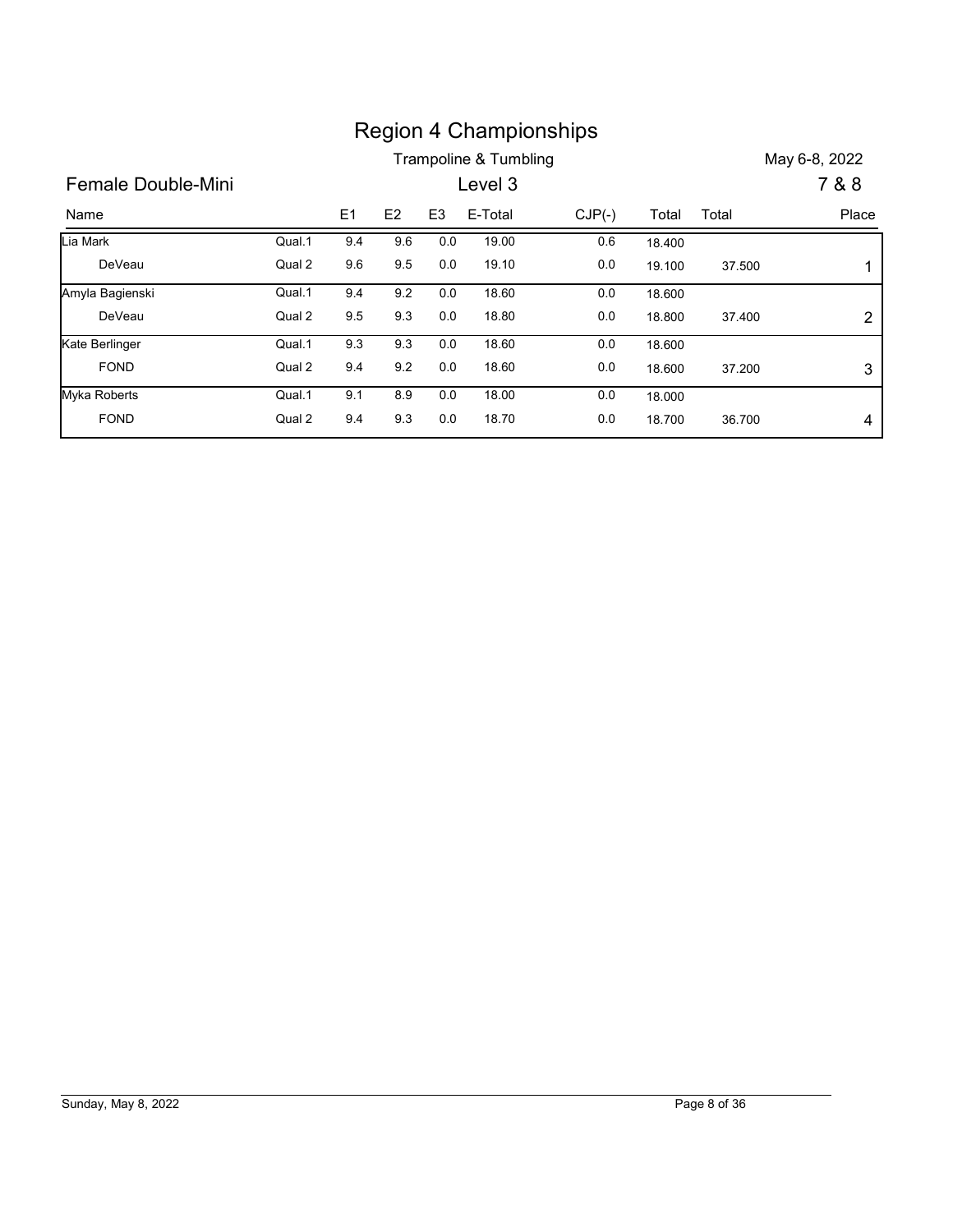|                                |                  |                |            |                    | <b>Region 4 Championships</b> |            |                  |        |                           |
|--------------------------------|------------------|----------------|------------|--------------------|-------------------------------|------------|------------------|--------|---------------------------|
|                                |                  |                |            |                    | Trampoline & Tumbling         |            |                  |        | May 6-8, 2022             |
| Female Double-Mini             |                  |                |            |                    | Level 3                       |            |                  |        | 9 & 10                    |
| Name                           |                  | E <sub>1</sub> | E2         | E <sub>3</sub>     | E-Total                       | $CJP(-)$   | Total            | Total  | Place                     |
| Lexi Briggs                    | Qual.1           | 9.6            | 9.6        | 0.0                | 19.20                         | $0.0\,$    | 19.200           |        |                           |
| TopStar                        | Qual 2           | 9.7            | 9.8        | $0.0\,$            | 19.50                         | $0.0\,$    | 19.500           | 38.700 | -1                        |
| <b>Harper Morley</b><br>DeVeau | Qual.1<br>Qual 2 | 9.4<br>9.8     | 9.4<br>9.7 | $0.0\,$<br>$0.0\,$ | 18.80<br>19.50                | 0.0<br>0.0 | 18.800<br>19.500 | 38.300 |                           |
| Sailor Herring                 | Qual.1           | 9.4            | 9.4        | $0.0\,$            | 18.80                         | $0.0\,$    |                  |        | $\overline{c}$            |
| <b>FOND</b>                    | Qual 2           | 9.5            | 9.3        | $0.0\,$            | 18.80                         | 0.0        | 18.800<br>18.800 | 37.600 | $\ensuremath{\mathsf{3}}$ |
| Zoey Wade                      | Qual.1           | 9.4            | 9.2        | 0.0                | 18.60                         | $0.0\,$    | 18.600           |        |                           |
| TopStar                        | Qual 2           | 9.5            | 9.4        | $0.0\,$            | 18.90                         | 0.0        | 18.900           | 37.500 | 4                         |
| Janie Hummell                  | Qual.1           | 9.3            | 9.5        | $0.0\,$            | 18.80                         | $0.0\,$    | 18.800           |        |                           |
| IGN                            | Qual 2           | 9.4            | 9.3        | 0.0                | 18.70                         | $0.0\,$    | 18.700           | 37.500 | 4                         |
| <b>Blaykely Moreau</b>         | Qual.1           | 9.4            | 9.4        | $0.0\,$            | 18.80                         | $0.6\,$    | 18.200           |        |                           |
| <b>IGN</b>                     | Qual 2           | 9.7            | 9.6        | $0.0\,$            | 19.30                         | $0.0\,$    | 19.300           | 37.500 | $\overline{\mathbf{4}}$   |
| Makenzie March                 | Qual.1           | 9.2            | 9.1        | 0.0                | 18.30                         | $0.0\,$    | 18.300           |        |                           |
| DeVeau                         | Qual 2           | 9.5            | 9.5        | $0.0\,$            | 19.00                         | $0.0\,$    | 19.000           | 37.300 | $\overline{7}$            |
| <b>Brooklynn Moreau</b>        | Qual.1           | 9.4            | 9.5        | 0.0                | 18.90                         | $0.0\,$    | 18.900           |        |                           |
| <b>IGN</b>                     | Qual 2           | 6.6            | $6.7\,$    | 0.0                | 13.30                         | 0.0        | 13.300           | 32.200 | 8                         |
| Amelia Kehren                  | Qual.1           | 8.9            | 8.9        | 0.0                | 17.80                         | $0.2\,$    | 17.600           |        |                           |
| JandJ                          | Qual 2           | $6.6\,$        | 6.6        | $0.0\,$            | 13.20                         | $0.0\,$    | 13.200           | 30.800 | 9                         |
| Jazmine Braimah                | Qual.1           | 9.4            | 9.4        | $0.0\,$            | 18.80                         | $0.0\,$    | 18.800           |        |                           |
| JandJ                          | Qual 2           | $0.0\,$        | $0.0\,$    | $0.0\,$            | 0.00                          | $0.0\,$    | 0.000            | 18.800 | 10                        |
| Reece Martin                   | Qual.1           | $0.0\,$        | $0.0\,$    | $0.0\,$            | 0.00                          | $0.0\,$    | 0.000            |        |                           |
| Integrit                       | Qual 2           | 0.0            | 0.0        | 0.0                | 0.00                          | $0.0\,$    | 0.000            | 0.000  | 11                        |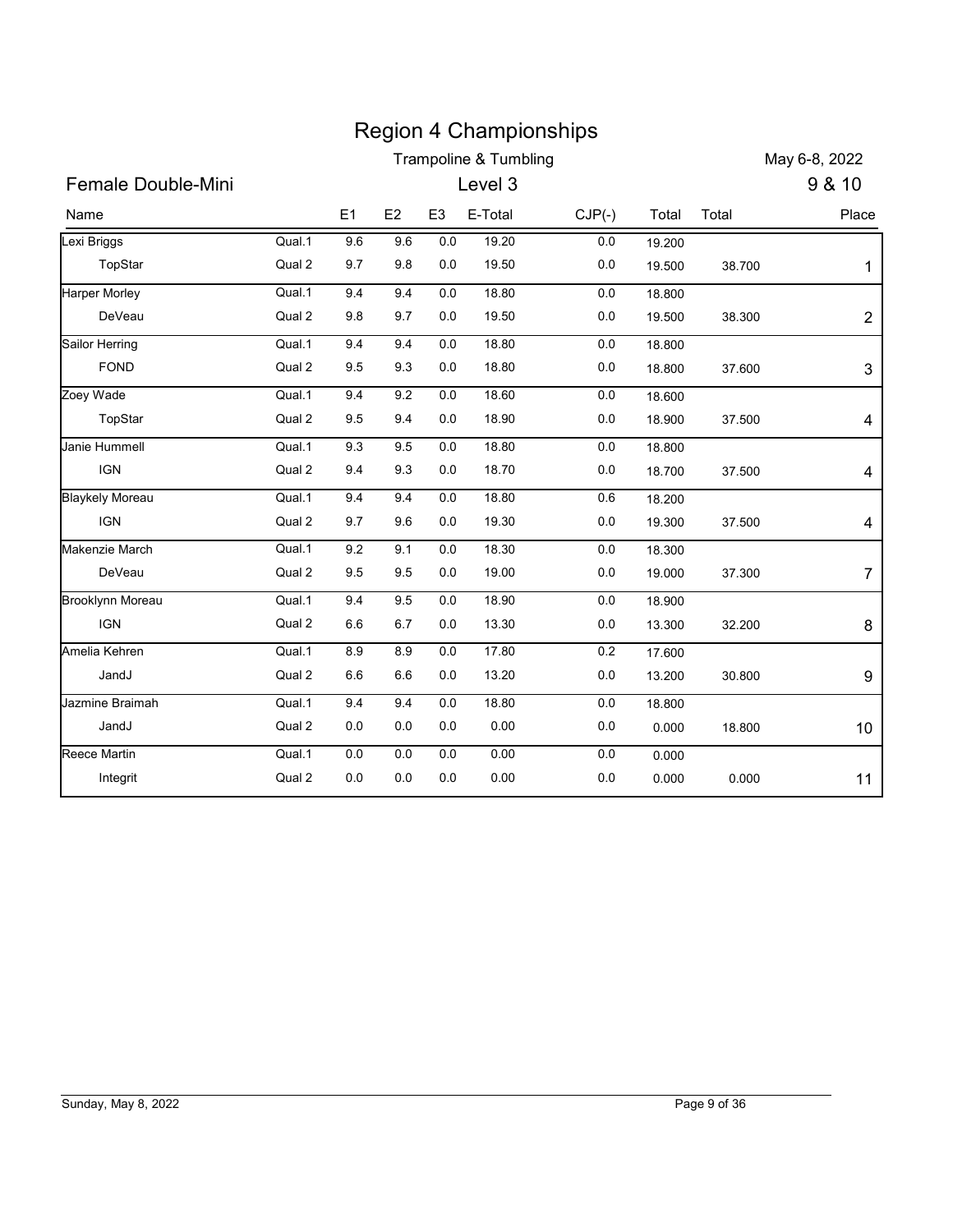|                      |        |     |                |                | <b>Region 4 Championships</b> |          |        |        |                |
|----------------------|--------|-----|----------------|----------------|-------------------------------|----------|--------|--------|----------------|
|                      |        |     |                |                | Trampoline & Tumbling         |          |        |        | May 6-8, 2022  |
| Female Double-Mini   |        |     |                |                | Level 3                       |          |        |        | 11 & 12        |
| Name                 |        | E1  | E <sub>2</sub> | E <sub>3</sub> | E-Total                       | $CJP(-)$ | Total  | Total  | Place          |
| Norah Johnson        | Qual.1 | 9.4 | 9.4            | 0.0            | 18.80                         | $0.0\,$  | 18.800 |        |                |
| <b>IGN</b>           | Qual 2 | 9.2 | 9.4            | 0.0            | 18.60                         | $0.0\,$  | 18.600 | 37.400 | 1              |
|                      | Qual.1 | 9.2 | 9.2            | 0.0            | 18.40                         | 0.0      | 18.400 |        |                |
| Caryna Durham<br>SGA | Qual 2 | 9.4 | 9.4            | 0.0            | 18.80                         | $0.0\,$  | 18.800 | 37.200 | $\overline{2}$ |
| Josie Landwerlen     | Qual.1 | 9.3 | 9.3            | 0.0            | 18.60                         | 0.0      | 18.600 |        |                |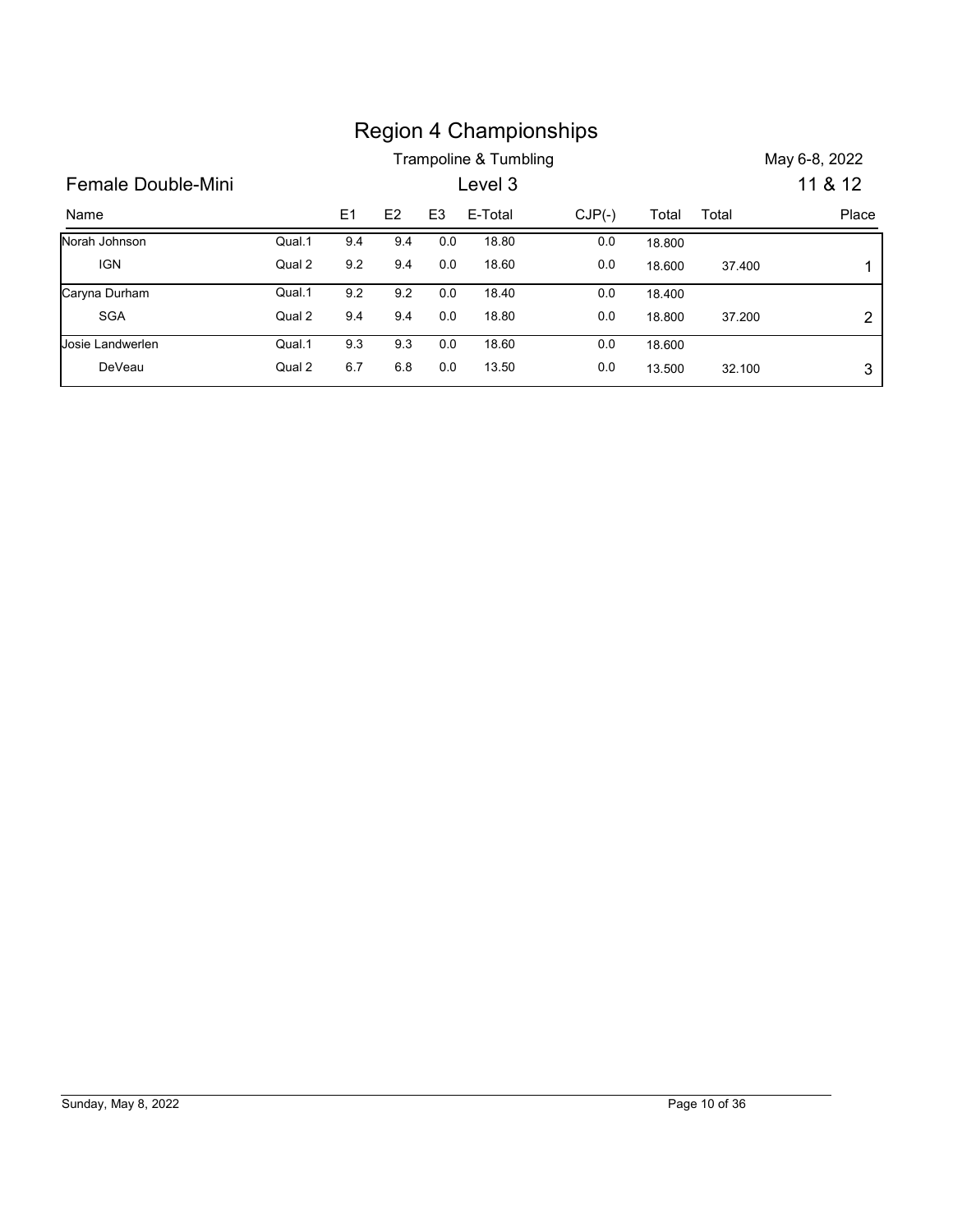|                     |        |     |     |                | Trampoline & Tumbling | <b>Region 4 Championships</b> |        |        | May 6-8, 2022 |
|---------------------|--------|-----|-----|----------------|-----------------------|-------------------------------|--------|--------|---------------|
| Female Double-Mini  |        |     |     |                | Level 3               |                               |        |        | 13 & 14       |
| Name                |        | E1  | E2  | E <sub>3</sub> | E-Total               | $CJP(-)$                      | Total  | Total  |               |
| <b>Abigail Dine</b> | Qual.1 | 9.7 | 9.6 | 0.0            | 19.30                 | $0.0\,$                       | 19.300 |        | Place         |
| DeVeau              | Qual 2 | 9.7 | 9.5 | 0.0            | 19.20                 | 0.0                           | 19.200 | 38.500 | 1             |
| Alexis Mitcham      | Qual.1 | 9.3 | 9.2 | 0.0            | 18.50                 | 0.0                           | 18.500 |        |               |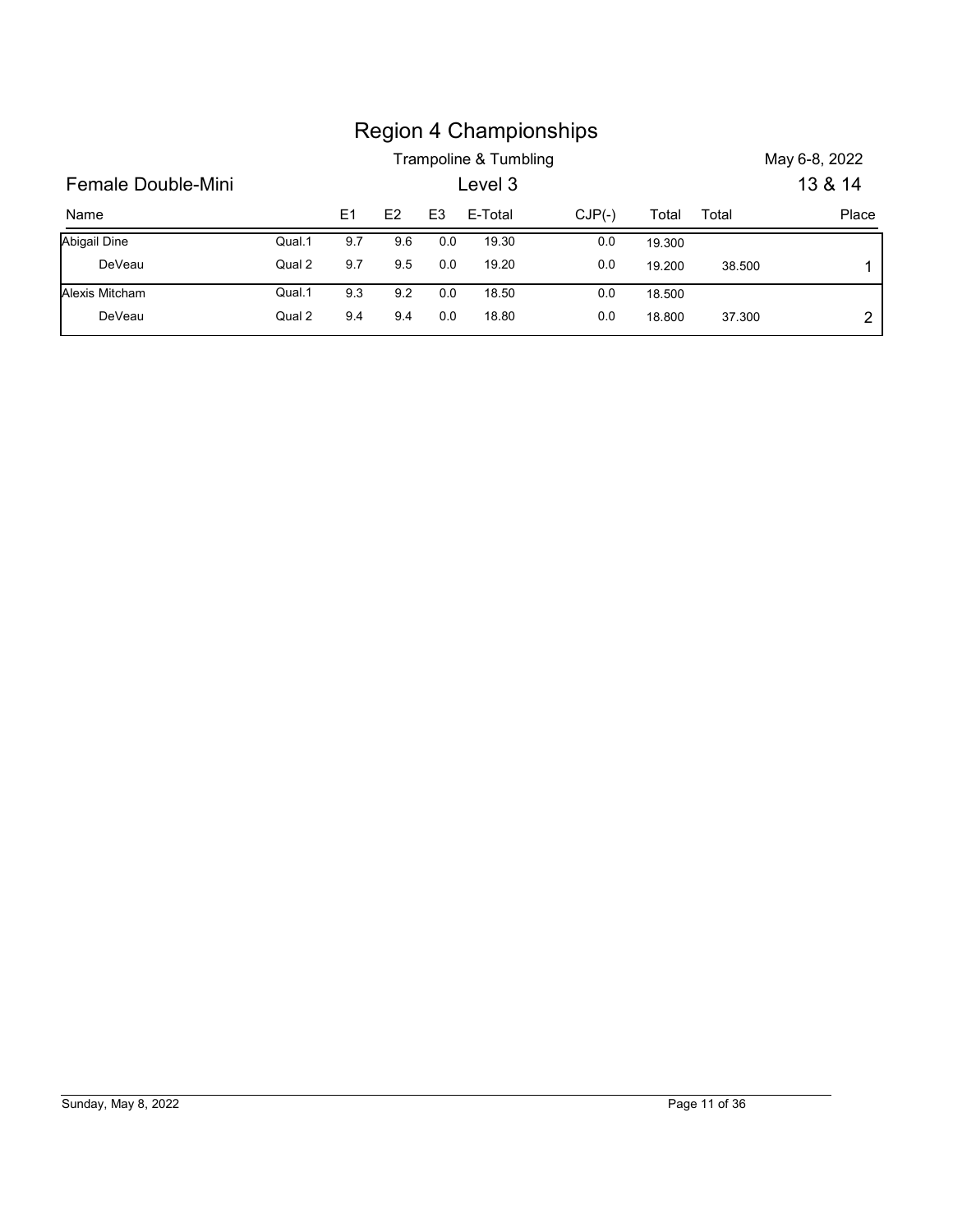|                           |                  |                |            |                       | <b>Region 4 Championships</b> |                     |                  |        |                        |
|---------------------------|------------------|----------------|------------|-----------------------|-------------------------------|---------------------|------------------|--------|------------------------|
| Female Double-Mini        |                  |                |            |                       | Trampoline & Tumbling         |                     |                  |        | May 6-8, 2022<br>7 & 8 |
|                           |                  |                |            |                       | Level 4                       |                     |                  |        |                        |
| Name<br>Olivia Buchar     | Qual.1           | E1<br>9.4      | E2<br>9.3  | E <sub>3</sub><br>0.0 | E-Total<br>18.70              | $CJP(-)$<br>$0.0\,$ | Total            | Total  | Place                  |
| Phoenix                   | Qual 2           | 9.8            | 9.6        | 0.0                   | 19.40                         | $0.0\,$             | 18.700<br>19.400 | 38.100 | 1                      |
| Grace Riggin              | Qual.1           | 9.5            | 9.4        | 0.0                   | 18.90                         | 0.0                 | 18.900           |        |                        |
| DeVeau                    | Qual 2           | 9.4            | 9.4        | $0.0\,$               | 18.80                         | $0.0\,$             | 18.800           | 37.700 | $\overline{2}$         |
| Hannah King               | Qual.1           | 9.3            | 9.4        | $0.0\,$               | 18.70                         | $0.0\,$             | 18.700           |        |                        |
| NSAG-WI                   | Qual 2           | 9.5            | 9.4        | $0.0\,$               | 18.90                         | $0.0\,$             | 18.900           | 37.600 | $\mathbf{3}$           |
| Lillian Battaglia         | Qual.1           | 9.4            | 9.3        | $0.0\,$               | 18.70                         | 0.0                 | 18.700           |        |                        |
| HighEne                   | Qual 2           | 9.4            | 9.2        | $0.0\,$               | 18.60                         | 0.0                 | 18.600           | 37.300 | 4                      |
| Elise Ameer               | Qual.1           | 9.3            | 9.2        | 0.0                   | 18.50                         | $0.0\,$             | 18.500           |        |                        |
| IKG                       | Qual 2           | 9.4            | 9.3        | 0.0                   | 18.70                         | $0.0\,$             | 18.700           | 37.200 | 5                      |
| Jordyn Tullius            | Qual.1           | 9.2            | 9.1        | $0.0\,$               | 18.30                         | $0.0\,$             | 18.300           |        |                        |
| <b>MJM</b>                | Qual 2           | 9.4            | 9.3        | $0.0\,$               | 18.70                         | $0.0\,$             | 18.700           | 37.000 | $\,6$                  |
| Evie Baker                | Qual.1           | 9.1            | 9.3        | $0.0\,$               | 18.40                         | $0.0\,$             | 18.400           |        |                        |
| IKG                       | Qual 2           | 9.2            | 9.3        | $0.0\,$               | 18.50                         | $0.0\,$             | 18.500           | 36.900 | $\overline{7}$         |
| Evie Girup<br><b>DUPG</b> | Qual.1<br>Qual 2 | $9.0\,$<br>9.0 | 9.1<br>9.0 | $0.0\,$<br>$0.0\,$    | 18.10<br>18.00                | $0.0\,$<br>$0.0\,$  | 18.100<br>18.000 | 36.100 | 8                      |
| Alexandria Larrison       | Qual.1           | $9.0\,$        | 9.1        | 0.0                   | 18.10                         | 0.0                 | 18.100           |        |                        |
| Midwest                   | Qual 2           | 9.0            | 8.9        | $0.0\,$               | 17.90                         | $0.0\,$             | 17.900           | 36.000 | 9                      |
| Bella Sachsenheimer       | Qual.1           | $8.9\,$        | 9.1        | $0.0\,$               | 18.00                         | $0.0\,$             | 18.000           |        |                        |
| STLE                      | Qual 2           | 9.1            | 9.1        | $0.0\,$               | 18.20                         | 0.2                 | 18.000           | 36.000 | 9                      |
| Zoey Betke                | Qual.1           | 9.6            | 9.4        | $0.0\,$               | 19.00                         | $0.0\,$             | 19.000           |        |                        |
| Scamps                    | Qual 2           | $6.8\,$        | 6.7        | $0.0\,$               | 13.50                         | $0.0\,$             | 13.500           | 32.500 | 11                     |
| Piper Yaeger              | Qual.1           | $6.7\,$        | 6.7        | $0.0\,$               | 13.40                         | $0.0\,$             | 13.400           |        |                        |
| Midwest                   | Qual 2           | 9.1            | 9.2        | $0.0\,$               | 18.30                         | $0.0\,$             | 18.300           | 31.700 | 12                     |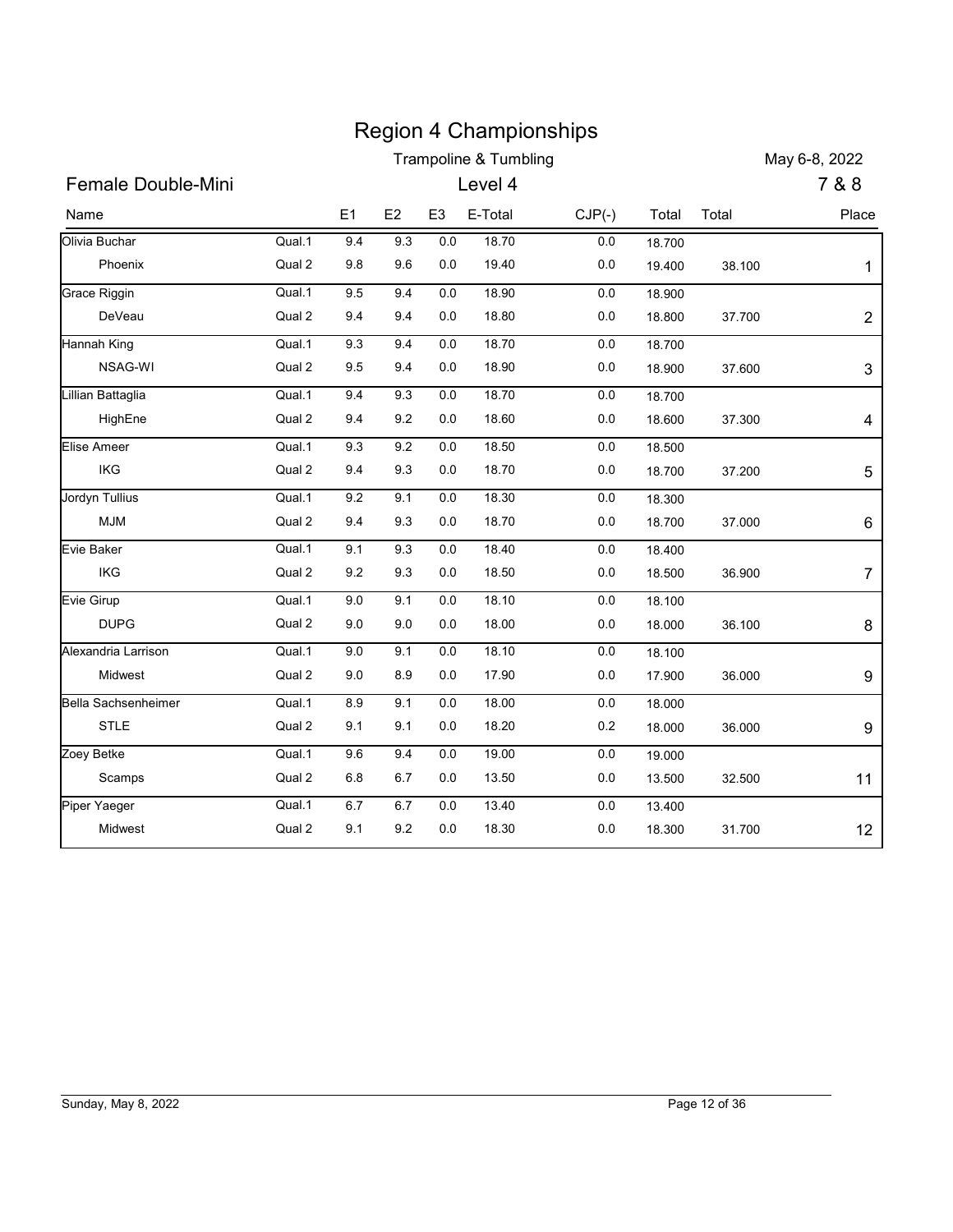| <b>Trampoline &amp; Tumbling</b><br>9 & 10<br>Female Double-Mini<br>Level 4<br>E <sub>3</sub><br>E <sub>1</sub><br>E-Total<br>Total<br>E <sub>2</sub><br>$CJP(-)$<br>Total<br>Place<br>Name<br>9.7<br>Qual.1<br>9.5<br>0.0<br>19.20<br>0.0<br>19.200<br><b>FOND</b><br>Qual 2<br>9.7<br>9.7<br>0.0<br>19.40<br>0.0<br>19.400<br>38.600<br>1<br>Qual.1<br>9.6<br>9.7<br>0.0<br>19.30<br>0.0<br>19.300<br>Qual 2<br><b>DUPG</b><br>9.6<br>9.7<br>19.30<br>0.0<br>0.0<br>19.300<br>38.600<br>1<br>Qual.1<br>9.6<br>9.5<br>0.0<br>19.10<br>0.0<br>19.100<br>Qual 2<br>9.6<br>19.20<br>HighEne<br>9.6<br>0.0<br>0.0<br>19.200<br>38.300<br>Qual.1<br>9.5<br>19.00<br>0.0<br>9.5<br>0.0<br>19.000<br>Qual 2<br>9.5<br>19.10<br>Helix<br>9.6<br>0.0<br>0.0<br>19.100<br>38.100<br>Qual.1<br>9.5<br>9.4<br>0.0<br>18.90<br>$0.0\,$<br>18.900<br>0.0<br>DeVeau<br>Qual 2<br>9.5<br>9.6<br>0.0<br>19.10<br>19.100<br>38.000<br>Qual.1<br>19.00<br>9.6<br>9.4<br>0.0<br>0.0<br>19.000<br>Qual 2<br>MJM<br>9.5<br>9.4<br>0.0<br>18.90<br>0.0<br>18.900<br>37.900<br>Qual.1<br>9.3<br>18.80<br>9.5<br>$0.0\,$<br>$0.0\,$<br>18.800<br><b>TCT</b><br>Qual 2<br>9.5<br>9.5<br>19.00<br>0.0<br>0.0<br>19.000<br>37.800<br>Qual.1<br>19.00<br>9.4<br>9.6<br>$0.0\,$<br>$0.0\,$<br>19.000<br>Qual 2<br>NSAG-WI<br>9.4<br>9.4<br>0.0<br>18.80<br>0.0<br>18.800<br>37.800<br>Qual.1<br>9.5<br>9.4<br>0.0<br>18.90<br>$0.0\,$<br>18.900<br>Qual 2<br>MJM<br>9.3<br>9.5<br>0.0<br>18.80<br>0.0<br>18.800<br>37.700<br>Qual.1<br>18.60<br>9.2<br>9.4<br>$0.0\,$<br>0.0<br>18.600<br><b>DUPG</b><br>Qual 2<br>9.6<br>9.5<br>19.10<br>0.0<br>0.0<br>19.100<br>37.700<br>Qual.1<br>9.6<br>$9.5\,$<br>$0.0\,$<br>19.10<br>$0.0\,$<br>19.100<br>MJM<br>Qual 2<br>9.2<br>9.4<br>0.0<br>18.60<br>0.0<br>18.600<br>37.700<br>Qual.1<br>9.4<br>9.3<br>$0.0\,$<br>18.70<br>0.0<br>18.700<br>Qual 2<br>FOND<br>9.4<br>9.4<br>0.0<br>18.80<br>0.0<br>18.800<br>37.500<br>Qual.1<br>9.3<br>9.3<br>$0.0\,$<br>18.60<br>$0.0\,$<br>18.600<br>Qual 2<br>FOND<br>9.4<br>9.3<br>0.0<br>18.70<br>0.0<br>18.700<br>37.300<br>13<br>Qual.1<br>9.2<br>$9.2\,$<br>$0.0\,$<br>18.40<br>0.0<br>18.400<br>DeVeau<br>Qual 2<br>9.5<br>9.3<br>0.0<br>18.80<br>0.0<br>18.800<br>14<br>37.200<br>Qual.1<br>$9.2\,$<br>$9.2\,$<br>$0.0\,$<br>18.40<br>0.0<br>18.400<br>Qual 2<br>Scamps<br>9.4<br>9.4<br>0.0<br>18.80<br>0.0<br>14<br>18.800<br>37.200<br>Qual.1<br>$0.0\,$<br>18.60<br>9.3<br>9.3<br>0.0<br>18.600<br>EGA<br>Qual 2<br>9.3<br>9.3<br>$0.0\,$<br>18.60<br>0.0<br>18.600<br>37.200<br>14 |                     |  |  | <b>Region 4 Championships</b> |  |               | May 6-8, 2022  |
|---------------------------------------------------------------------------------------------------------------------------------------------------------------------------------------------------------------------------------------------------------------------------------------------------------------------------------------------------------------------------------------------------------------------------------------------------------------------------------------------------------------------------------------------------------------------------------------------------------------------------------------------------------------------------------------------------------------------------------------------------------------------------------------------------------------------------------------------------------------------------------------------------------------------------------------------------------------------------------------------------------------------------------------------------------------------------------------------------------------------------------------------------------------------------------------------------------------------------------------------------------------------------------------------------------------------------------------------------------------------------------------------------------------------------------------------------------------------------------------------------------------------------------------------------------------------------------------------------------------------------------------------------------------------------------------------------------------------------------------------------------------------------------------------------------------------------------------------------------------------------------------------------------------------------------------------------------------------------------------------------------------------------------------------------------------------------------------------------------------------------------------------------------------------------------------------------------------------------------------------------------------------------------------------------------------------------------------------------------------------------------------------------------------------------------------------------------------------------------------------------------------------------------------------------|---------------------|--|--|-------------------------------|--|---------------|----------------|
| <b>Brylie Buescher</b><br><b>Tessa Newkirk</b>                                                                                                                                                                                                                                                                                                                                                                                                                                                                                                                                                                                                                                                                                                                                                                                                                                                                                                                                                                                                                                                                                                                                                                                                                                                                                                                                                                                                                                                                                                                                                                                                                                                                                                                                                                                                                                                                                                                                                                                                                                                                                                                                                                                                                                                                                                                                                                                                                                                                                                    |                     |  |  |                               |  |               |                |
|                                                                                                                                                                                                                                                                                                                                                                                                                                                                                                                                                                                                                                                                                                                                                                                                                                                                                                                                                                                                                                                                                                                                                                                                                                                                                                                                                                                                                                                                                                                                                                                                                                                                                                                                                                                                                                                                                                                                                                                                                                                                                                                                                                                                                                                                                                                                                                                                                                                                                                                                                   |                     |  |  |                               |  |               |                |
| Annika Cox<br><b>Bianca Terzini</b><br>Mia Hooten<br>Emma Ballou<br>Keira Stumpf<br>Nora Lange<br>Gv Frye<br>Vivienne Hardy<br>Lila Lanigan<br>Elsie Rabe<br>Kailey Pergler<br>Elise Barnard<br>Madelyn Szelewicki<br>Mika Kupcho                                                                                                                                                                                                                                                                                                                                                                                                                                                                                                                                                                                                                                                                                                                                                                                                                                                                                                                                                                                                                                                                                                                                                                                                                                                                                                                                                                                                                                                                                                                                                                                                                                                                                                                                                                                                                                                                                                                                                                                                                                                                                                                                                                                                                                                                                                                 |                     |  |  |                               |  |               |                |
|                                                                                                                                                                                                                                                                                                                                                                                                                                                                                                                                                                                                                                                                                                                                                                                                                                                                                                                                                                                                                                                                                                                                                                                                                                                                                                                                                                                                                                                                                                                                                                                                                                                                                                                                                                                                                                                                                                                                                                                                                                                                                                                                                                                                                                                                                                                                                                                                                                                                                                                                                   |                     |  |  |                               |  |               |                |
|                                                                                                                                                                                                                                                                                                                                                                                                                                                                                                                                                                                                                                                                                                                                                                                                                                                                                                                                                                                                                                                                                                                                                                                                                                                                                                                                                                                                                                                                                                                                                                                                                                                                                                                                                                                                                                                                                                                                                                                                                                                                                                                                                                                                                                                                                                                                                                                                                                                                                                                                                   |                     |  |  |                               |  |               |                |
|                                                                                                                                                                                                                                                                                                                                                                                                                                                                                                                                                                                                                                                                                                                                                                                                                                                                                                                                                                                                                                                                                                                                                                                                                                                                                                                                                                                                                                                                                                                                                                                                                                                                                                                                                                                                                                                                                                                                                                                                                                                                                                                                                                                                                                                                                                                                                                                                                                                                                                                                                   |                     |  |  |                               |  |               |                |
|                                                                                                                                                                                                                                                                                                                                                                                                                                                                                                                                                                                                                                                                                                                                                                                                                                                                                                                                                                                                                                                                                                                                                                                                                                                                                                                                                                                                                                                                                                                                                                                                                                                                                                                                                                                                                                                                                                                                                                                                                                                                                                                                                                                                                                                                                                                                                                                                                                                                                                                                                   |                     |  |  |                               |  |               |                |
|                                                                                                                                                                                                                                                                                                                                                                                                                                                                                                                                                                                                                                                                                                                                                                                                                                                                                                                                                                                                                                                                                                                                                                                                                                                                                                                                                                                                                                                                                                                                                                                                                                                                                                                                                                                                                                                                                                                                                                                                                                                                                                                                                                                                                                                                                                                                                                                                                                                                                                                                                   |                     |  |  |                               |  |               |                |
|                                                                                                                                                                                                                                                                                                                                                                                                                                                                                                                                                                                                                                                                                                                                                                                                                                                                                                                                                                                                                                                                                                                                                                                                                                                                                                                                                                                                                                                                                                                                                                                                                                                                                                                                                                                                                                                                                                                                                                                                                                                                                                                                                                                                                                                                                                                                                                                                                                                                                                                                                   |                     |  |  |                               |  |               | $\sqrt{3}$     |
|                                                                                                                                                                                                                                                                                                                                                                                                                                                                                                                                                                                                                                                                                                                                                                                                                                                                                                                                                                                                                                                                                                                                                                                                                                                                                                                                                                                                                                                                                                                                                                                                                                                                                                                                                                                                                                                                                                                                                                                                                                                                                                                                                                                                                                                                                                                                                                                                                                                                                                                                                   |                     |  |  |                               |  |               |                |
|                                                                                                                                                                                                                                                                                                                                                                                                                                                                                                                                                                                                                                                                                                                                                                                                                                                                                                                                                                                                                                                                                                                                                                                                                                                                                                                                                                                                                                                                                                                                                                                                                                                                                                                                                                                                                                                                                                                                                                                                                                                                                                                                                                                                                                                                                                                                                                                                                                                                                                                                                   |                     |  |  |                               |  |               | 4              |
|                                                                                                                                                                                                                                                                                                                                                                                                                                                                                                                                                                                                                                                                                                                                                                                                                                                                                                                                                                                                                                                                                                                                                                                                                                                                                                                                                                                                                                                                                                                                                                                                                                                                                                                                                                                                                                                                                                                                                                                                                                                                                                                                                                                                                                                                                                                                                                                                                                                                                                                                                   |                     |  |  |                               |  |               |                |
|                                                                                                                                                                                                                                                                                                                                                                                                                                                                                                                                                                                                                                                                                                                                                                                                                                                                                                                                                                                                                                                                                                                                                                                                                                                                                                                                                                                                                                                                                                                                                                                                                                                                                                                                                                                                                                                                                                                                                                                                                                                                                                                                                                                                                                                                                                                                                                                                                                                                                                                                                   |                     |  |  |                               |  |               | 5              |
|                                                                                                                                                                                                                                                                                                                                                                                                                                                                                                                                                                                                                                                                                                                                                                                                                                                                                                                                                                                                                                                                                                                                                                                                                                                                                                                                                                                                                                                                                                                                                                                                                                                                                                                                                                                                                                                                                                                                                                                                                                                                                                                                                                                                                                                                                                                                                                                                                                                                                                                                                   |                     |  |  |                               |  |               |                |
|                                                                                                                                                                                                                                                                                                                                                                                                                                                                                                                                                                                                                                                                                                                                                                                                                                                                                                                                                                                                                                                                                                                                                                                                                                                                                                                                                                                                                                                                                                                                                                                                                                                                                                                                                                                                                                                                                                                                                                                                                                                                                                                                                                                                                                                                                                                                                                                                                                                                                                                                                   |                     |  |  |                               |  |               | 6              |
|                                                                                                                                                                                                                                                                                                                                                                                                                                                                                                                                                                                                                                                                                                                                                                                                                                                                                                                                                                                                                                                                                                                                                                                                                                                                                                                                                                                                                                                                                                                                                                                                                                                                                                                                                                                                                                                                                                                                                                                                                                                                                                                                                                                                                                                                                                                                                                                                                                                                                                                                                   |                     |  |  |                               |  |               |                |
|                                                                                                                                                                                                                                                                                                                                                                                                                                                                                                                                                                                                                                                                                                                                                                                                                                                                                                                                                                                                                                                                                                                                                                                                                                                                                                                                                                                                                                                                                                                                                                                                                                                                                                                                                                                                                                                                                                                                                                                                                                                                                                                                                                                                                                                                                                                                                                                                                                                                                                                                                   |                     |  |  |                               |  |               | 7              |
|                                                                                                                                                                                                                                                                                                                                                                                                                                                                                                                                                                                                                                                                                                                                                                                                                                                                                                                                                                                                                                                                                                                                                                                                                                                                                                                                                                                                                                                                                                                                                                                                                                                                                                                                                                                                                                                                                                                                                                                                                                                                                                                                                                                                                                                                                                                                                                                                                                                                                                                                                   |                     |  |  |                               |  |               |                |
|                                                                                                                                                                                                                                                                                                                                                                                                                                                                                                                                                                                                                                                                                                                                                                                                                                                                                                                                                                                                                                                                                                                                                                                                                                                                                                                                                                                                                                                                                                                                                                                                                                                                                                                                                                                                                                                                                                                                                                                                                                                                                                                                                                                                                                                                                                                                                                                                                                                                                                                                                   |                     |  |  |                               |  |               | $\overline{7}$ |
|                                                                                                                                                                                                                                                                                                                                                                                                                                                                                                                                                                                                                                                                                                                                                                                                                                                                                                                                                                                                                                                                                                                                                                                                                                                                                                                                                                                                                                                                                                                                                                                                                                                                                                                                                                                                                                                                                                                                                                                                                                                                                                                                                                                                                                                                                                                                                                                                                                                                                                                                                   |                     |  |  |                               |  |               |                |
|                                                                                                                                                                                                                                                                                                                                                                                                                                                                                                                                                                                                                                                                                                                                                                                                                                                                                                                                                                                                                                                                                                                                                                                                                                                                                                                                                                                                                                                                                                                                                                                                                                                                                                                                                                                                                                                                                                                                                                                                                                                                                                                                                                                                                                                                                                                                                                                                                                                                                                                                                   |                     |  |  |                               |  |               | 9              |
|                                                                                                                                                                                                                                                                                                                                                                                                                                                                                                                                                                                                                                                                                                                                                                                                                                                                                                                                                                                                                                                                                                                                                                                                                                                                                                                                                                                                                                                                                                                                                                                                                                                                                                                                                                                                                                                                                                                                                                                                                                                                                                                                                                                                                                                                                                                                                                                                                                                                                                                                                   |                     |  |  |                               |  |               |                |
|                                                                                                                                                                                                                                                                                                                                                                                                                                                                                                                                                                                                                                                                                                                                                                                                                                                                                                                                                                                                                                                                                                                                                                                                                                                                                                                                                                                                                                                                                                                                                                                                                                                                                                                                                                                                                                                                                                                                                                                                                                                                                                                                                                                                                                                                                                                                                                                                                                                                                                                                                   |                     |  |  |                               |  |               | 9              |
|                                                                                                                                                                                                                                                                                                                                                                                                                                                                                                                                                                                                                                                                                                                                                                                                                                                                                                                                                                                                                                                                                                                                                                                                                                                                                                                                                                                                                                                                                                                                                                                                                                                                                                                                                                                                                                                                                                                                                                                                                                                                                                                                                                                                                                                                                                                                                                                                                                                                                                                                                   |                     |  |  |                               |  |               |                |
|                                                                                                                                                                                                                                                                                                                                                                                                                                                                                                                                                                                                                                                                                                                                                                                                                                                                                                                                                                                                                                                                                                                                                                                                                                                                                                                                                                                                                                                                                                                                                                                                                                                                                                                                                                                                                                                                                                                                                                                                                                                                                                                                                                                                                                                                                                                                                                                                                                                                                                                                                   |                     |  |  |                               |  |               | 9              |
|                                                                                                                                                                                                                                                                                                                                                                                                                                                                                                                                                                                                                                                                                                                                                                                                                                                                                                                                                                                                                                                                                                                                                                                                                                                                                                                                                                                                                                                                                                                                                                                                                                                                                                                                                                                                                                                                                                                                                                                                                                                                                                                                                                                                                                                                                                                                                                                                                                                                                                                                                   |                     |  |  |                               |  |               |                |
|                                                                                                                                                                                                                                                                                                                                                                                                                                                                                                                                                                                                                                                                                                                                                                                                                                                                                                                                                                                                                                                                                                                                                                                                                                                                                                                                                                                                                                                                                                                                                                                                                                                                                                                                                                                                                                                                                                                                                                                                                                                                                                                                                                                                                                                                                                                                                                                                                                                                                                                                                   |                     |  |  |                               |  |               | 12             |
|                                                                                                                                                                                                                                                                                                                                                                                                                                                                                                                                                                                                                                                                                                                                                                                                                                                                                                                                                                                                                                                                                                                                                                                                                                                                                                                                                                                                                                                                                                                                                                                                                                                                                                                                                                                                                                                                                                                                                                                                                                                                                                                                                                                                                                                                                                                                                                                                                                                                                                                                                   |                     |  |  |                               |  |               |                |
|                                                                                                                                                                                                                                                                                                                                                                                                                                                                                                                                                                                                                                                                                                                                                                                                                                                                                                                                                                                                                                                                                                                                                                                                                                                                                                                                                                                                                                                                                                                                                                                                                                                                                                                                                                                                                                                                                                                                                                                                                                                                                                                                                                                                                                                                                                                                                                                                                                                                                                                                                   |                     |  |  |                               |  |               |                |
|                                                                                                                                                                                                                                                                                                                                                                                                                                                                                                                                                                                                                                                                                                                                                                                                                                                                                                                                                                                                                                                                                                                                                                                                                                                                                                                                                                                                                                                                                                                                                                                                                                                                                                                                                                                                                                                                                                                                                                                                                                                                                                                                                                                                                                                                                                                                                                                                                                                                                                                                                   |                     |  |  |                               |  |               |                |
|                                                                                                                                                                                                                                                                                                                                                                                                                                                                                                                                                                                                                                                                                                                                                                                                                                                                                                                                                                                                                                                                                                                                                                                                                                                                                                                                                                                                                                                                                                                                                                                                                                                                                                                                                                                                                                                                                                                                                                                                                                                                                                                                                                                                                                                                                                                                                                                                                                                                                                                                                   |                     |  |  |                               |  |               |                |
|                                                                                                                                                                                                                                                                                                                                                                                                                                                                                                                                                                                                                                                                                                                                                                                                                                                                                                                                                                                                                                                                                                                                                                                                                                                                                                                                                                                                                                                                                                                                                                                                                                                                                                                                                                                                                                                                                                                                                                                                                                                                                                                                                                                                                                                                                                                                                                                                                                                                                                                                                   |                     |  |  |                               |  |               |                |
|                                                                                                                                                                                                                                                                                                                                                                                                                                                                                                                                                                                                                                                                                                                                                                                                                                                                                                                                                                                                                                                                                                                                                                                                                                                                                                                                                                                                                                                                                                                                                                                                                                                                                                                                                                                                                                                                                                                                                                                                                                                                                                                                                                                                                                                                                                                                                                                                                                                                                                                                                   |                     |  |  |                               |  |               |                |
|                                                                                                                                                                                                                                                                                                                                                                                                                                                                                                                                                                                                                                                                                                                                                                                                                                                                                                                                                                                                                                                                                                                                                                                                                                                                                                                                                                                                                                                                                                                                                                                                                                                                                                                                                                                                                                                                                                                                                                                                                                                                                                                                                                                                                                                                                                                                                                                                                                                                                                                                                   |                     |  |  |                               |  |               |                |
|                                                                                                                                                                                                                                                                                                                                                                                                                                                                                                                                                                                                                                                                                                                                                                                                                                                                                                                                                                                                                                                                                                                                                                                                                                                                                                                                                                                                                                                                                                                                                                                                                                                                                                                                                                                                                                                                                                                                                                                                                                                                                                                                                                                                                                                                                                                                                                                                                                                                                                                                                   |                     |  |  |                               |  |               |                |
|                                                                                                                                                                                                                                                                                                                                                                                                                                                                                                                                                                                                                                                                                                                                                                                                                                                                                                                                                                                                                                                                                                                                                                                                                                                                                                                                                                                                                                                                                                                                                                                                                                                                                                                                                                                                                                                                                                                                                                                                                                                                                                                                                                                                                                                                                                                                                                                                                                                                                                                                                   |                     |  |  |                               |  |               |                |
|                                                                                                                                                                                                                                                                                                                                                                                                                                                                                                                                                                                                                                                                                                                                                                                                                                                                                                                                                                                                                                                                                                                                                                                                                                                                                                                                                                                                                                                                                                                                                                                                                                                                                                                                                                                                                                                                                                                                                                                                                                                                                                                                                                                                                                                                                                                                                                                                                                                                                                                                                   |                     |  |  |                               |  |               |                |
|                                                                                                                                                                                                                                                                                                                                                                                                                                                                                                                                                                                                                                                                                                                                                                                                                                                                                                                                                                                                                                                                                                                                                                                                                                                                                                                                                                                                                                                                                                                                                                                                                                                                                                                                                                                                                                                                                                                                                                                                                                                                                                                                                                                                                                                                                                                                                                                                                                                                                                                                                   | Sunday, May 8, 2022 |  |  |                               |  | Page 13 of 36 |                |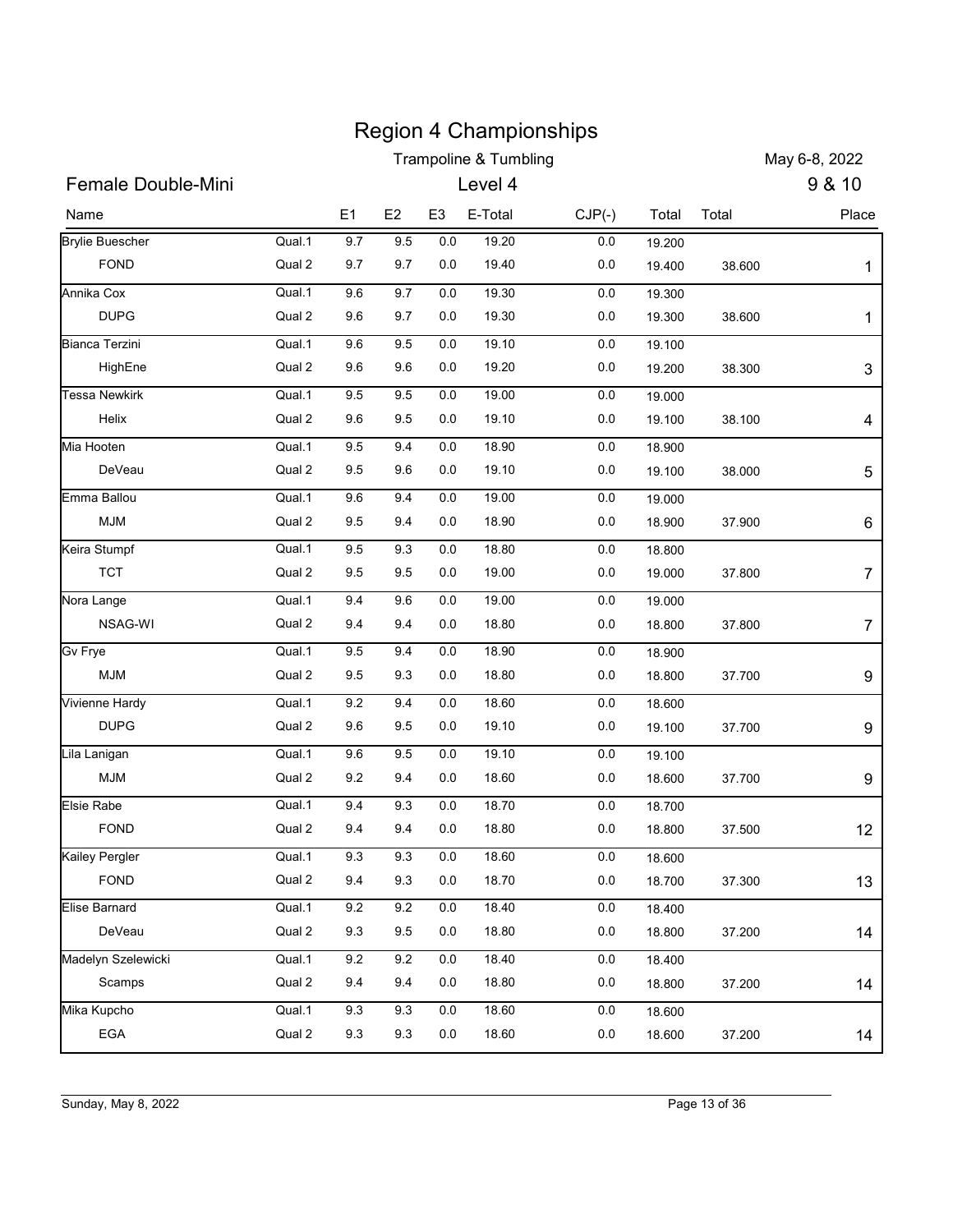|                           |                  |                |                    |                    | <b>Region 4 Championships</b>               |                    |                  |        |                         |
|---------------------------|------------------|----------------|--------------------|--------------------|---------------------------------------------|--------------------|------------------|--------|-------------------------|
| Female Double-Mini        |                  |                |                    |                    | <b>Trampoline &amp; Tumbling</b><br>Level 4 |                    |                  |        | May 6-8, 2022<br>9 & 10 |
|                           |                  | E1             |                    |                    |                                             |                    |                  |        |                         |
| Name                      |                  |                | E <sub>2</sub>     | E <sub>3</sub>     | E-Total                                     | $CJP(-)$           | Total            | Total  | Place                   |
| Raelyn Sprague<br>Helix   | Qual.1<br>Qual 2 | $9.0\,$<br>9.5 | 9.2<br>9.4         | 0.0<br>0.0         | 18.20<br>18.90                              | $0.0\,$<br>0.0     | 18.200<br>18.900 | 37.100 | 17                      |
| Hailey Barresi            | Qual.1           | 9.3            | 9.2                | 0.0                | 18.50                                       | 0.0                | 18.500           |        |                         |
| DeVeau                    | Qual 2           | 9.3            | 9.2                | 0.0                | 18.50                                       | 0.0                | 18.500           | 37.000 | 18                      |
| Elisabeth Stillman        | Qual.1           | 9.3            | 9.1                | 0.0                | 18.40                                       | $0.0\,$            | 18.400           |        |                         |
| <b>STLE</b>               | Qual 2           | 9.1            | 9.3                | 0.0                | 18.40                                       | $0.0\,$            | 18.400           | 36.800 | 19                      |
| Olivia Cho                | Qual.1           | 9.2            | 9.2                | 0.0                | 18.40                                       | $0.0\,$            | 18.400           |        |                         |
| <b>DUPG</b>               | Qual 2           | 9.5            | 9.5                | 0.0                | 19.00                                       | 0.6                | 18.400           | 36.800 | 19                      |
| Paige Knuppel             | Qual.1           | 9.0            | 9.0                | 0.0                | 18.00                                       | $0.0\,$            | 18.000           |        |                         |
| <b>FOND</b>               | Qual 2           | 9.3            | 9.4                | 0.0                | 18.70                                       | $0.0\,$            | 18.700           | 36.700 | 21                      |
| Lauren De Groot           | Qual.1           | 9.3            | 9.1                | $0.0\,$            | 18.40                                       | $0.0\,$            | 18.400           |        |                         |
| HighEne                   | Qual 2           | 9.2            | 9.1                | $0.0\,$            | 18.30                                       | $0.0\,$            | 18.300           | 36.700 | 21                      |
| <b>Ryleigh Blair</b>      | Qual.1           | 9.3            | 9.2                | $0.0\,$            | 18.50                                       | $0.0\,$            | 18.500           |        |                         |
| <b>MJM</b>                | Qual 2           | 9.2            | 9.2                | 0.0                | 18.40                                       | 0.2                | 18.200           | 36.700 | 21                      |
| <b>Tenley Damler</b>      | Qual.1           | 8.9            | 9.0                | $0.0\,$            | 17.90                                       | $0.0\,$            | 17.900           |        |                         |
| TopStar                   | Qual 2           | 9.4            | 9.4                | $0.0\,$            | 18.80                                       | $0.0\,$            | 18.800           | 36.700 | 21                      |
| Valencia Garavito         | Qual.1           | $9.0\,$        | 9.0                | $0.0\,$            | 18.00                                       | $0.0\,$            | 18.000           |        |                         |
| <b>DUPG</b>               | Qual 2           | 9.2            | 9.2                | 0.0                | 18.40                                       | $0.0\,$            | 18.400           | 36.400 | 25                      |
| <b>Lucy Borlin</b>        | Qual.1           | $9.0\,$        | 9.1                | $0.0\,$            | 18.10                                       | $0.0\,$            | 18.100           |        |                         |
| HighEne                   | Qual 2           | $8.8\,$        | 9.0                | $0.0\,$            | 17.80                                       | $0.0\,$            | 17.800           | 35.900 | 26                      |
| Estelle Patterson         | Qual.1           | 9.5            | 9.4                | $0.0\,$            | 18.90                                       | $0.0\,$            | 18.900           |        |                         |
| HighEne                   | Qual 2           | 8.1            | 8.2                | $0.0\,$            | 16.30                                       | 0.0                | 16.300           | 35.200 | 27                      |
| Rya Schmidt<br>HighEne    | Qual.1<br>Qual 2 | 9.0<br>8.6     | $9.0\,$<br>$8.6\,$ | $0.0\,$<br>$0.0\,$ | 18.00<br>17.20                              | 0.0<br>$0.0\,$     | 18.000<br>17.200 |        |                         |
|                           | Qual.1           |                |                    |                    |                                             |                    |                  | 35.200 | 27                      |
| Rhyan Westefer<br>FlipTop | Qual 2           | $6.8\,$<br>9.0 | $6.7\,$<br>9.1     | $0.0\,$<br>$0.0\,$ | 13.50<br>18.10                              | $0.0\,$<br>$0.0\,$ | 13.500<br>18.100 | 31.600 | 29                      |
|                           | Qual.1           | 9.2            | $9.0\,$            | $0.0\,$            | 18.20                                       | $0.0\,$            | 18.200           |        |                         |
|                           |                  |                |                    |                    |                                             |                    |                  |        |                         |
| Sophia Bennett            |                  |                |                    |                    |                                             |                    |                  |        |                         |
| HighEne<br>Gigi Thomsen   | Qual 2<br>Qual.1 | 6.6<br>9.4     | $6.7\,$<br>9.3     | $0.0\,$<br>$0.0\,$ | 13.30<br>18.70                              | $0.0\,$<br>$0.0\,$ | 13.300<br>18.700 | 31.500 | 30                      |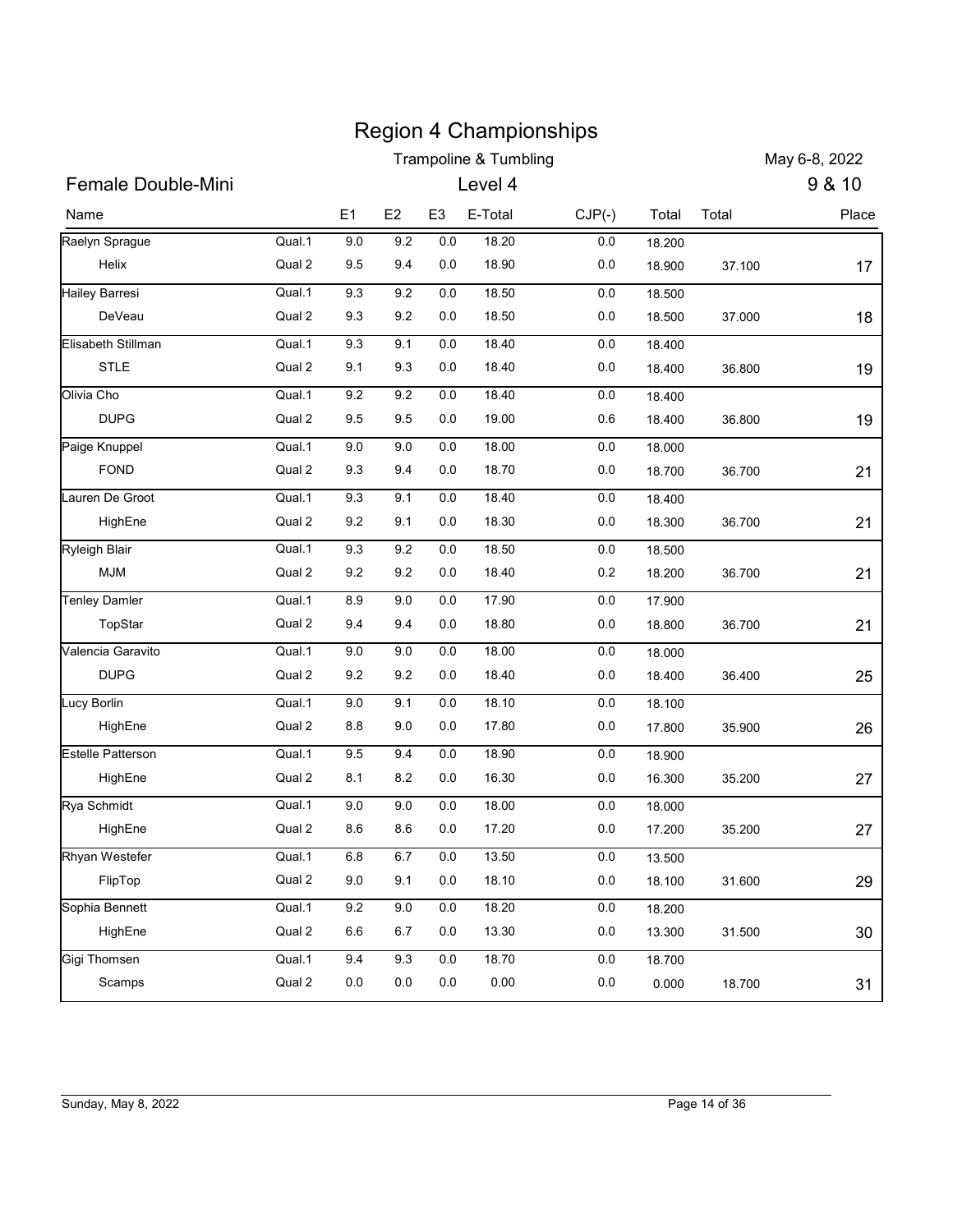|                           |                  |            |                |                | <b>Region 4 Championships</b><br><b>Trampoline &amp; Tumbling</b> |                |                  |               | May 6-8, 2022  |
|---------------------------|------------------|------------|----------------|----------------|-------------------------------------------------------------------|----------------|------------------|---------------|----------------|
| <b>Female Double-Mini</b> |                  |            |                |                | Level 4                                                           |                |                  |               | 11 & 12        |
|                           |                  |            |                |                |                                                                   |                |                  |               |                |
| Name                      |                  | E1         | E <sub>2</sub> | E <sub>3</sub> | E-Total                                                           | $CJP(-)$       | Total            | Total         | Place          |
| Kaitlyn De Groot          | Qual.1           | $9.6\,$    | 9.5            | 9.5            | 19.07                                                             | 0.0            | 19.067           |               |                |
| HighEne                   | Qual 2           | 9.6        | 9.4            | 9.5            | 19.00                                                             | 0.0            | 19.000           | 38.067        | 1              |
| Livi Vieth<br>KansasCi    | Qual.1<br>Qual 2 | 9.5<br>9.3 | 9.5<br>9.4     | 9.4<br>9.4     | 18.93<br>18.73                                                    | 0.0<br>0.0     | 18.933<br>18.733 | 37.667        | $\overline{2}$ |
| Lila MacInnis-Baumert     | Qual.1           |            |                |                |                                                                   |                |                  |               |                |
| <b>IGN</b>                | Qual 2           | 9.5<br>9.4 | 9.4<br>9.4     | 9.5<br>9.3     | 18.93<br>18.73                                                    | 0.0<br>0.0     | 18.933<br>18.733 | 37.667        | $\overline{c}$ |
| <b>Alexis Anderson</b>    | Qual.1           | 9.4        | 9.3            | 9.4            | 18.73                                                             | 0.0            |                  |               |                |
| <b>SGA</b>                | Qual 2           | 9.4        | 9.4            | 9.4            | 18.80                                                             | 0.0            | 18.733<br>18.800 | 37.533        | 4              |
| Kenzi Watson              | Qual.1           | 9.4        | 9.5            | 9.4            | 18.87                                                             | 0.0            | 18.867           |               |                |
| <b>EGA</b>                | Qual 2           | 9.2        | 9.4            | 9.4            | 18.67                                                             | $0.0\,$        | 18.667           | 37.533        | 4              |
| Kennedi Howard            | Qual.1           | 9.3        | 9.3            | 9.4            | 18.67                                                             | 0.0            | 18.667           |               |                |
| HighEne                   | Qual 2           | 9.3        | $9.2\,$        | 9.3            | 18.53                                                             | 0.0            | 18.533           | 37.200        | 6              |
| <b>Aynsley Miller</b>     | Qual.1           | 9.2        | 9.1            | 9.2            | 18.33                                                             | $0.0\,$        | 18.333           |               |                |
| Premier                   | Qual 2           | 9.6        | 9.3            | 9.4            | 18.87                                                             | 0.0            | 18.867           | 37.200        | 6              |
| Lottie Boyd               | Qual.1           | 9.3        | $9.2\,$        | 9.3            | 18.53                                                             | 0.0            |                  |               |                |
| Skywalk                   | Qual 2           | 9.3        | 9.4            | 9.3            | 18.67                                                             | 0.0            | 18.533<br>18.667 | 37.200        | 6              |
|                           |                  |            |                |                |                                                                   |                |                  |               |                |
| Cayle Ahrens<br>SGA       | Qual.1<br>Qual 2 | 9.2<br>9.3 | 9.2<br>9.3     | 9.3<br>9.4     | 18.47<br>18.67                                                    | $0.0\,$<br>0.0 | 18.467<br>18.667 | 37.133        |                |
|                           |                  |            |                |                |                                                                   |                |                  |               | 9              |
| Avery Jones<br>Scamps     | Qual.1<br>Qual 2 | 9.1<br>9.4 | $9.2\,$<br>9.3 | 9.3<br>9.3     | 18.40<br>18.67                                                    | 0.0<br>0.0     | 18.400<br>18.667 |               |                |
|                           |                  |            |                |                |                                                                   |                |                  | 37.067        | 10             |
| Val Holder<br>Scamps      | Qual.1           | 9.3        | $9.3\,$        | 9.3            | 18.60                                                             | 0.0            | 18.600           |               |                |
|                           | Qual 2           | 9.2        | 9.2            | 9.2            | 18.40                                                             | 0.0            | 18.400           | 37.000        | 11             |
| Brenna Greulach           | Qual.1           | 9.1        | 9.3            | 9.2            | 18.40                                                             | 0.0            | 18.400           |               |                |
| DeVeau                    | Qual 2           | 9.4        | 9.2            | 9.3            | 18.60                                                             | 0.0            | 18.600           | 37.000        | 11             |
| Lexi Johnson              | Qual.1           | $9.0\,$    | $9.2\,$        | 9.1            | 18.20                                                             | 0.0            | 18.200           |               |                |
| HighEne                   | Qual 2           | 9.4        | 9.4            | 9.4            | 18.80                                                             | 0.0            | 18.800           | 37.000        | 11             |
| Madison Bell              | Qual.1           | $9.2\,$    | 9.1            | 9.2            | 18.33                                                             | 0.0            | 18.333           |               |                |
| LGA                       | Qual 2           | 9.4        | 9.3            | 9.2            | 18.60                                                             | 0.0            | 18.600           | 36.933        | 14             |
| Rylee Calder              | Qual.1           | 9.1        | 9.1            | $9.2\,$        | 18.27                                                             | 0.0            | 18.267           |               |                |
| FlipTop                   | Qual 2           | 9.2        | 9.4            | 9.4            | 18.67                                                             | 0.0            | 18.667           | 36.933        | 14             |
| Charlotte Gawboy          | Qual.1           | 9.2        | 9.3            | 9.2            | 18.47                                                             | 0.0            | 18.467           |               |                |
| Gleasons                  | Qual 2           | 9.2        | 9.2            | 9.2            | 18.40                                                             | 0.0            | 18.400           | 36.867        | 16             |
|                           |                  |            |                |                |                                                                   |                |                  |               |                |
|                           |                  |            |                |                |                                                                   |                |                  |               |                |
| Sunday, May 8, 2022       |                  |            |                |                |                                                                   |                |                  | Page 15 of 36 |                |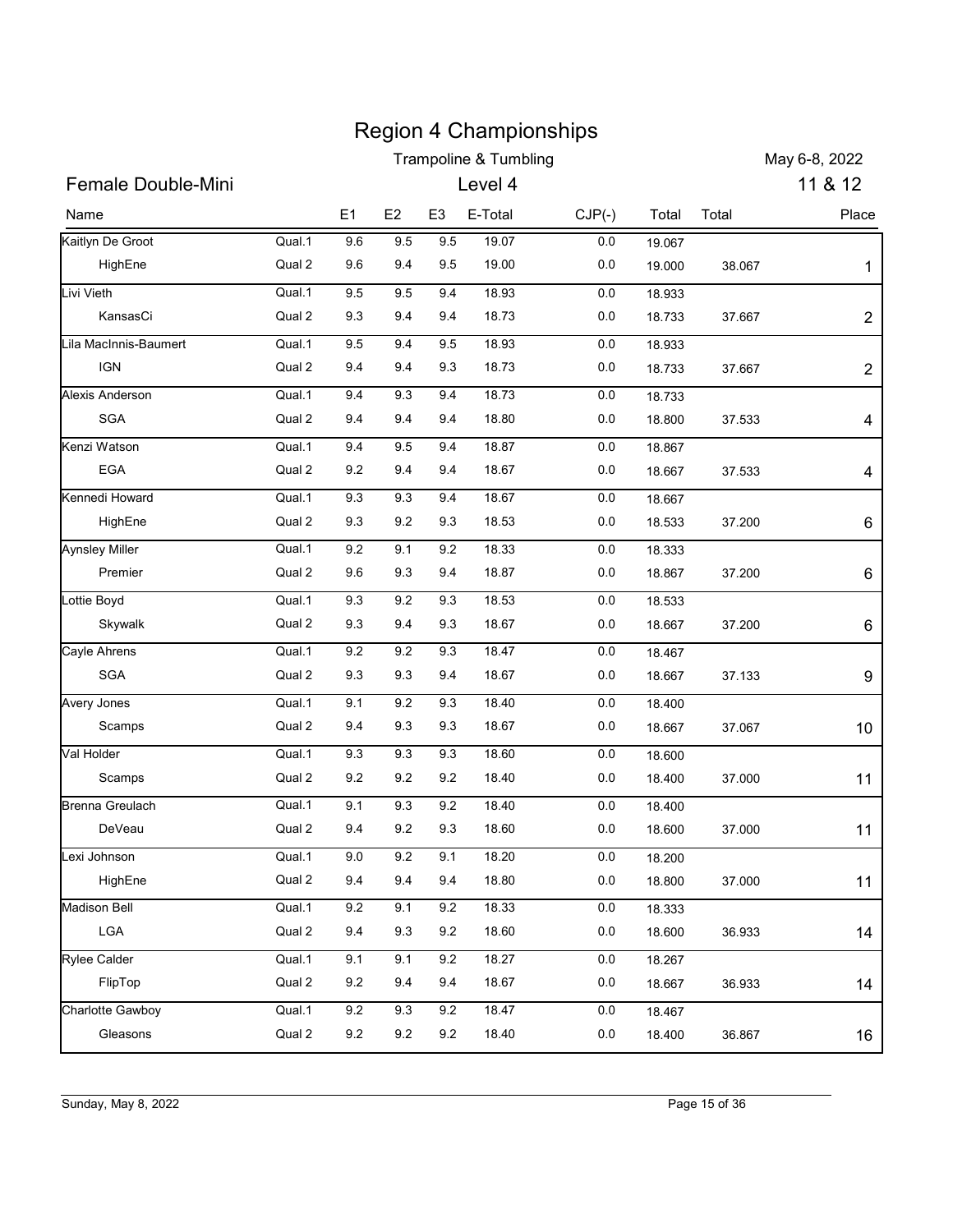|                             |        |            |         |                |                       | <b>Region 4 Championships</b> |        |        |               |
|-----------------------------|--------|------------|---------|----------------|-----------------------|-------------------------------|--------|--------|---------------|
|                             |        |            |         |                | Trampoline & Tumbling |                               |        |        | May 6-8, 2022 |
| Female Double-Mini          |        |            |         |                | Level 4               |                               |        |        | 11 & 12       |
|                             |        |            |         |                |                       |                               |        |        |               |
| Name                        |        | E1         | E2      | E <sub>3</sub> | E-Total               | $CJP(-)$                      | Total  | Total  | Place         |
| Riley Sells                 | Qual.1 | 9.0        | 9.1     | 9.2            | 18.20                 | 0.0                           | 18.200 |        |               |
| LGA                         | Qual 2 | $9.2\,$    | 9.3     | 9.3            | 18.53                 | $0.0\,$                       | 18.533 | 36.733 | 17            |
| <b>Hailey Walker</b>        | Qual.1 | 9.2        | 9.1     | 9.0            | 18.20                 | 0.0                           | 18.200 |        |               |
| FlipTop                     | Qual 2 | $9.2\,$    | 9.3     | 9.0            | 18.33                 | 0.0                           | 18.333 | 36.533 | 18            |
| Shayna Rosenstein           | Qual.1 | 9.0        | 9.0     | 9.2            | 18.13                 | 0.2                           | 17.933 |        |               |
| IKG                         | Qual 2 | $9.3\,$    | 9.1     | 9.2            | 18.40                 | 0.0                           | 18.400 | 36.333 | 19            |
| <b>Berkley Denor</b>        | Qual.1 | 9.1        | 9.0     | 9.1            | 18.13                 | 0.0                           | 18.133 |        |               |
| MandM                       | Qual 2 | 9.1        | $9.0\,$ | $9.0\,$        | 18.07                 | 0.0                           | 18.067 | 36.200 | 20            |
| Addisyn Wersching           | Qual.1 | 8.4        | 8.4     | 8.3            | 16.73                 | 0.0                           | 16.733 |        |               |
| HighEne                     | Qual 2 | $9.3\,$    | $9.5\,$ | 9.4            | 18.80                 | 0.0                           | 18.800 | 35.533 | 21            |
| Sarah Neely                 | Qual.1 | 6.7        | 6.7     | 6.6            | 13.33                 | 0.0                           | 13.333 |        |               |
| <b>IKG</b>                  | Qual 2 | $9.5\,$    | $9.3\,$ | 9.3            | 18.73                 | 0.0                           | 18.733 |        |               |
|                             |        |            |         |                |                       |                               |        | 32.067 | 22            |
|                             | Qual.1 | 0.0<br>9.4 | 0.0     | 0.0<br>9.2     | 0.00                  | 0.0                           | 0.000  |        |               |
| Layla Murphy<br><b>STLE</b> | Qual 2 |            | 9.3     |                | 18.60                 | 0.0                           | 18.600 | 18.600 | 23            |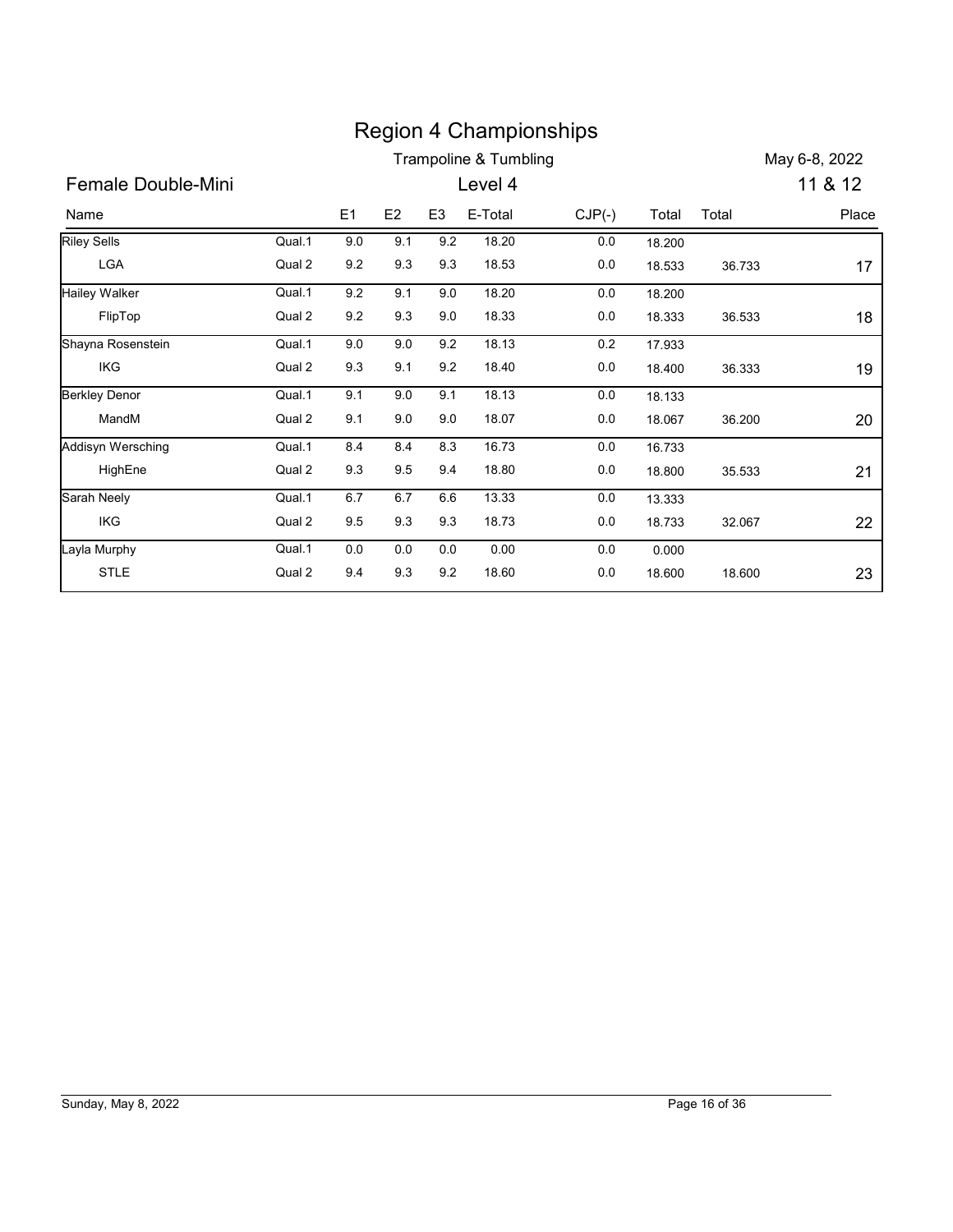|                        |        |                |         |                | <b>Region 4 Championships</b>    |          |        |        |                  |
|------------------------|--------|----------------|---------|----------------|----------------------------------|----------|--------|--------|------------------|
|                        |        |                |         |                | <b>Trampoline &amp; Tumbling</b> |          |        |        | May 6-8, 2022    |
| Female Double-Mini     |        |                |         |                | Level 4                          |          |        |        | 13 & 14          |
| Name                   |        | E <sub>1</sub> | E2      | E <sub>3</sub> | E-Total                          | $CJP(-)$ | Total  | Total  | Place            |
| Carolyn Lee-Urcia      | Qual.1 | $9.2\,$        | 9.4     | $0.0\,$        | 18.60                            | 0.0      | 18.600 |        |                  |
| HighEne                | Qual 2 | 9.5            | 9.6     | $0.0\,$        | 19.10                            | 0.0      | 19.100 | 37.700 | 1                |
| Keelie Steward         | Qual.1 | 9.5            | 9.4     | 0.0            | 18.90                            | 0.0      | 18.900 |        |                  |
| <b>DUPG</b>            | Qual 2 | 9.4            | 9.3     | $0.0\,$        | 18.70                            | 0.0      | 18.700 | 37.600 | $\overline{2}$   |
| Sierra Rankin          | Qual.1 | 9.3            | 9.3     | 0.0            | 18.60                            | 0.0      | 18.600 |        |                  |
| Gymfinit               | Qual 2 | 9.4            | 9.4     | 0.0            | 18.80                            | 0.0      | 18.800 | 37.400 | 3                |
| Faye Bencze            | Qual.1 | 9.4            | 9.4     | 0.0            | 18.80                            | 0.0      | 18.800 |        |                  |
| Gymfinit               | Qual 2 | 9.4            | 9.2     | 0.0            | 18.60                            | 0.0      | 18.600 | 37.400 | 3                |
| Alexa Hook             | Qual.1 | 9.2            | 9.2     | 0.0            | 18.40                            | 0.0      | 18.400 |        |                  |
| Gymfinit               | Qual 2 | 9.2            | 9.1     | 0.0            | 18.30                            | $0.0\,$  | 18.300 | 36.700 | 5                |
| <b>Isabel Martinez</b> | Qual.1 | 9.2            | $9.2\,$ | $0.0\,$        | 18.40                            | 0.0      | 18.400 |        |                  |
| Gymfinit               | Qual 2 | 9.1            | 9.2     | $0.0\,$        | 18.30                            | 0.2      | 18.100 | 36.500 | 6                |
| Lily Lyons             | Qual.1 | 6.7            | 6.7     | 0.0            | 13.40                            | $0.0\,$  | 13.400 |        |                  |
| HighEne                | Qual 2 | 9.1            | 9.0     | 0.0            | 18.10                            | 0.2      | 17.900 | 31.300 | $\boldsymbol{7}$ |
| <b>Bailey Benson</b>   | Qual.1 | 9.5            | 9.5     | $0.0\,$        | 19.00                            | 0.0      | 19.000 |        |                  |
|                        | Qual 2 | $0.0\,$        | $0.0\,$ | 0.0            | 0.00                             | 0.0      | 0.000  | 19.000 | 8                |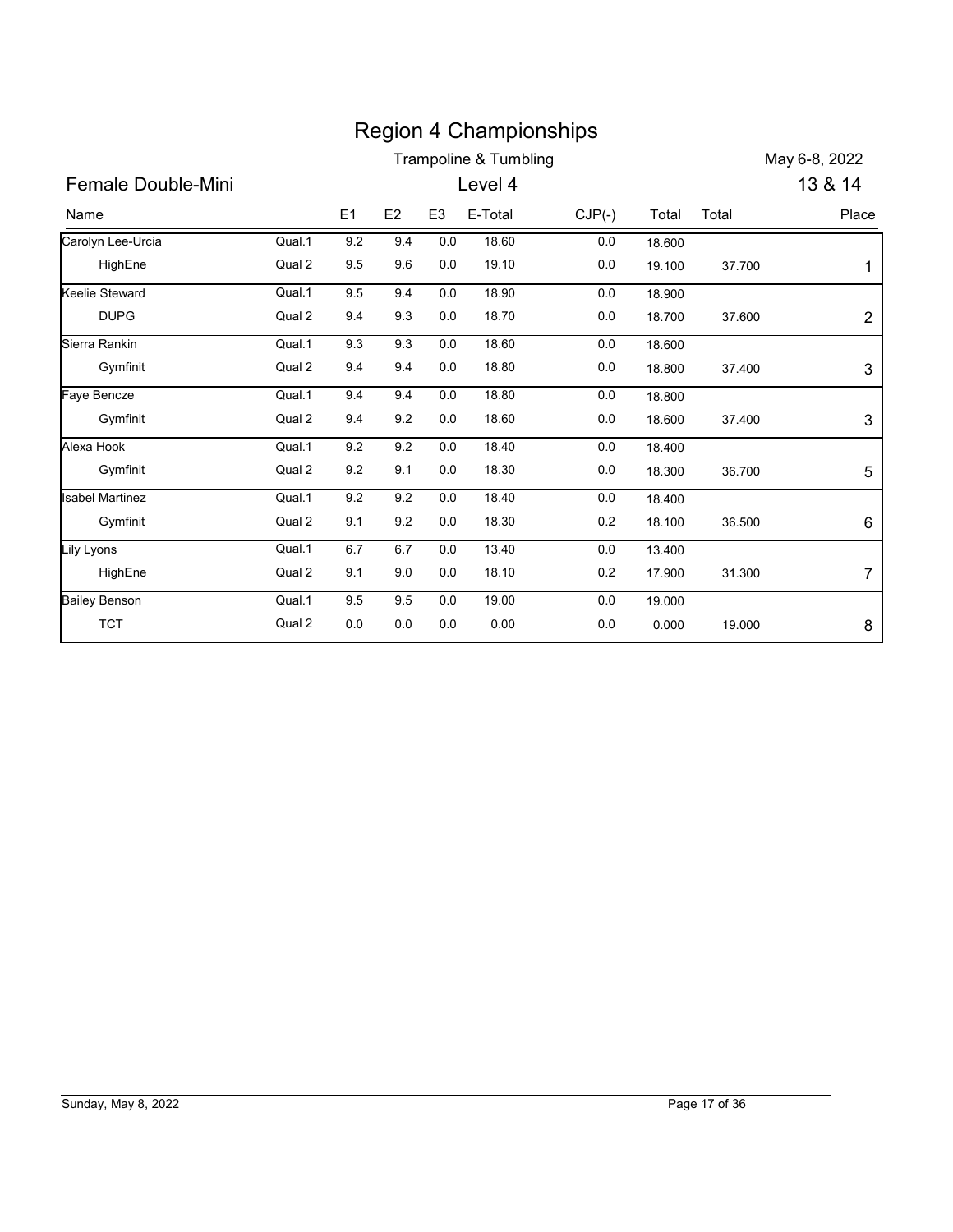|                          |        |                |     |                |                       | <b>Region 4 Championships</b> |        |        |               |
|--------------------------|--------|----------------|-----|----------------|-----------------------|-------------------------------|--------|--------|---------------|
|                          |        |                |     |                | Trampoline & Tumbling |                               |        |        | May 6-8, 2022 |
| Female Double-Mini       |        |                |     |                | Level 4               |                               |        |        | 15 & Over     |
| Name                     |        | E <sub>1</sub> | E2  | E <sub>3</sub> | E-Total               | $CJP(-)$                      | Total  | Total  |               |
| Breanna Hightshoe        | Qual.1 | 9.2            | 9.2 | 0.0            | 18.40                 | 0.0                           | 18.400 |        | Place         |
| SGA                      | Qual 2 | 9.2            | 9.1 | 0.0            | 18.30                 | 0.0                           | 18.300 | 36.700 | 1             |
| AhNiya Talise Hayes Hall | Qual.1 | 0.0            | 0.0 | 0.0            | 0.00                  | 0.0                           | 0.000  |        |               |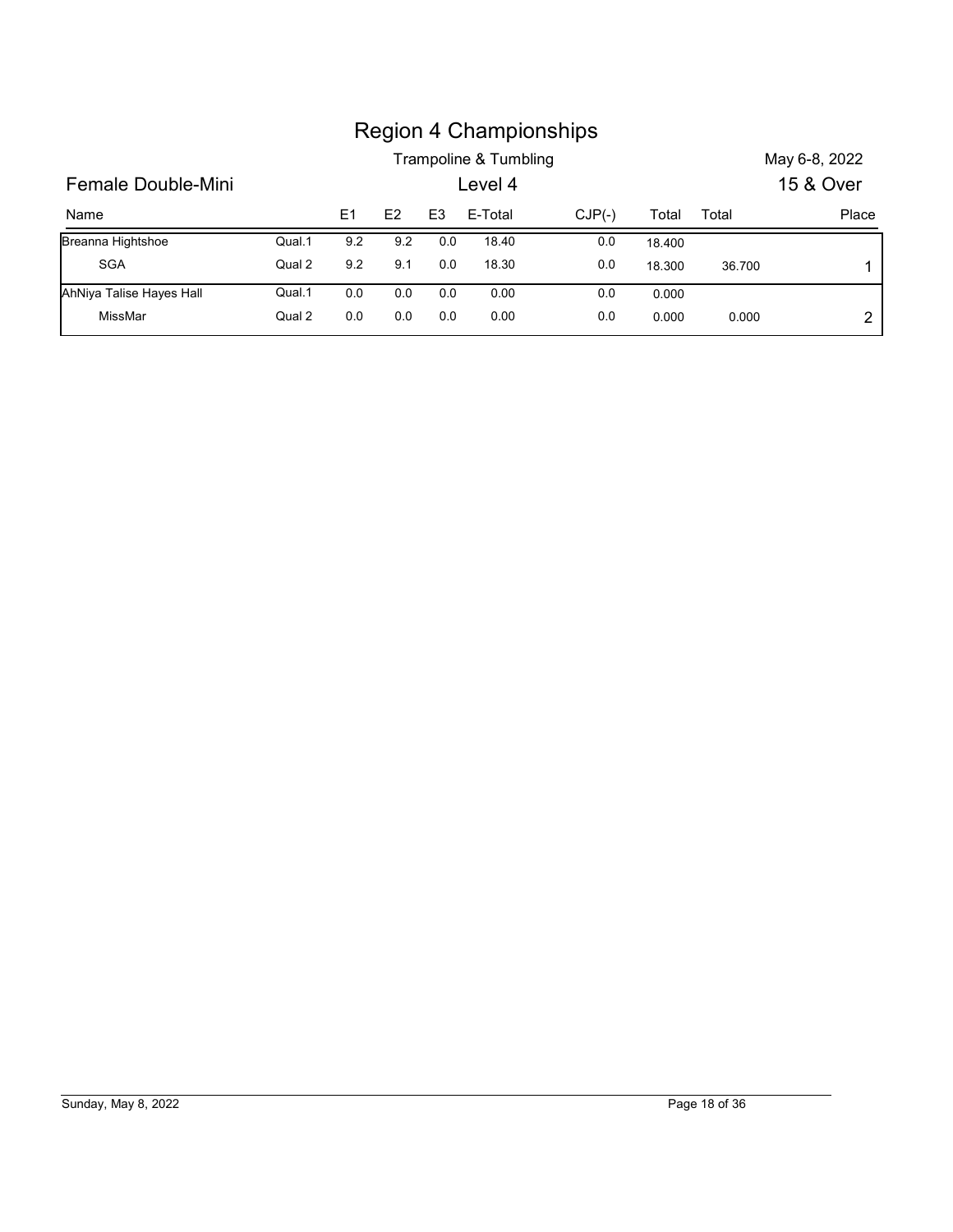|                       |        |     |                |                |                       | <b>Region 4 Championships</b> |        |        |               |
|-----------------------|--------|-----|----------------|----------------|-----------------------|-------------------------------|--------|--------|---------------|
|                       |        |     |                |                | Trampoline & Tumbling |                               |        |        | May 6-8, 2022 |
| Female Double-Mini    |        |     |                |                | Level 5               |                               |        |        | 8 & Under     |
| Name                  |        | E1  | E <sub>2</sub> | E <sub>3</sub> | E-Total               | $CJP(-)$                      | Total  | Total  |               |
| <b>Brielle Wright</b> | Qual.1 | 9.7 | 9.6            | 9.6            | 19.27                 | 0.0                           | 19.267 |        |               |
| Helix                 | Qual 2 | 9.5 | 9.5            | 9.4            | 18.93                 | 0.0                           | 18.933 | 38.200 | Place<br>1    |
| Aurie Maxison         | Qual.1 | 9.4 | 9.5            | 9.4            | 18.87                 | 0.0                           | 18.867 |        |               |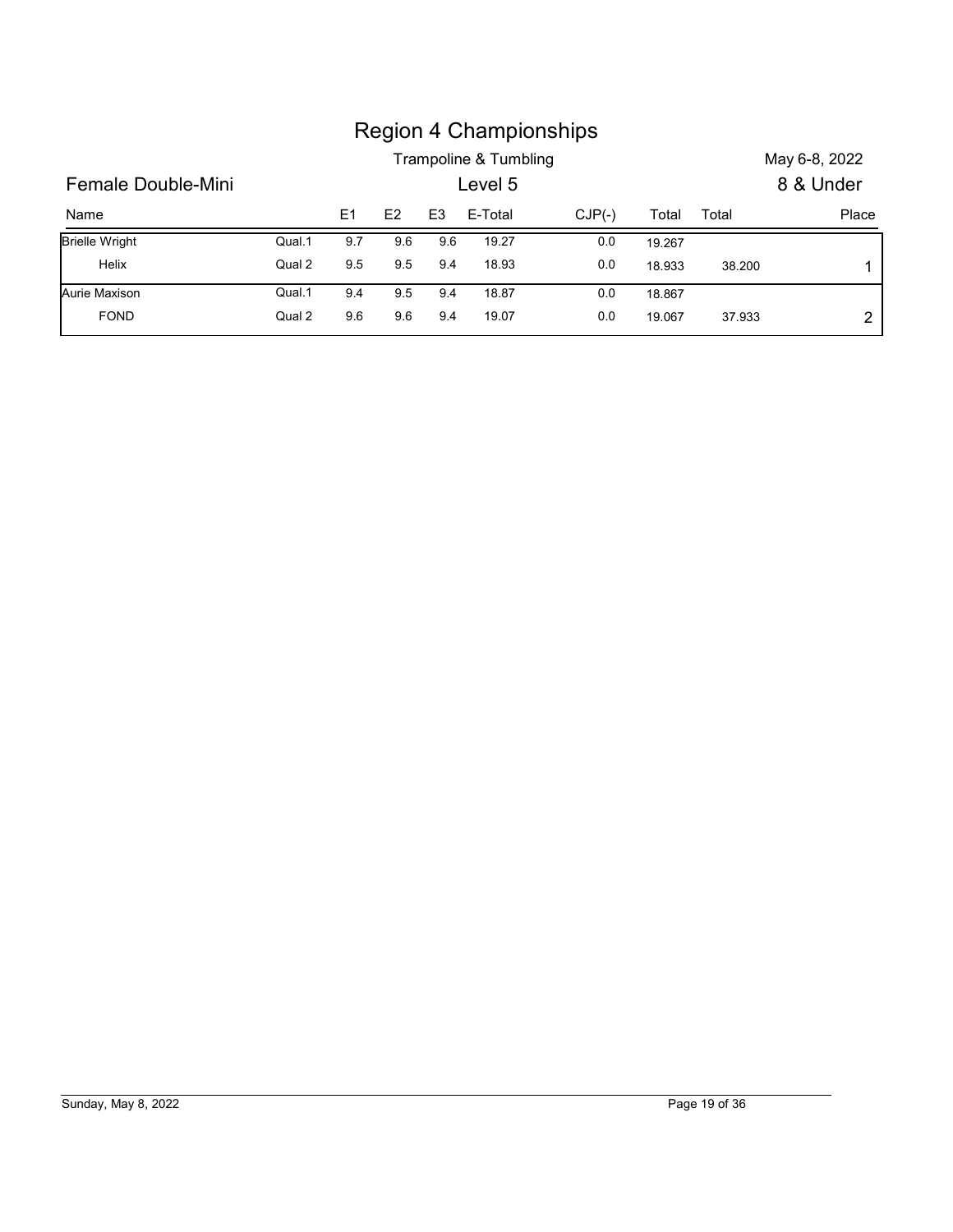|                                                                                                                                                       |                                                                              |                                               |                                                   |                                               | <b>Region 4 Championships</b>                               |                                                                           |                                                          |                                                       |                |
|-------------------------------------------------------------------------------------------------------------------------------------------------------|------------------------------------------------------------------------------|-----------------------------------------------|---------------------------------------------------|-----------------------------------------------|-------------------------------------------------------------|---------------------------------------------------------------------------|----------------------------------------------------------|-------------------------------------------------------|----------------|
|                                                                                                                                                       |                                                                              |                                               |                                                   |                                               | <b>Trampoline &amp; Tumbling</b>                            |                                                                           |                                                          |                                                       | May 6-8, 2022  |
| Female Double-Mini                                                                                                                                    |                                                                              |                                               |                                                   |                                               | Level 5                                                     |                                                                           |                                                          |                                                       | 9 & 10         |
| Name                                                                                                                                                  |                                                                              | E1                                            | E <sub>2</sub>                                    | E <sub>3</sub>                                | E-Total                                                     | $CJP(-)$                                                                  | Total                                                    | Total                                                 | Place          |
| Aubrey Baldwin                                                                                                                                        | Qual.1                                                                       | 9.8                                           | 9.8                                               | 9.8                                           | 19.60                                                       | $0.0\,$                                                                   | 19.600                                                   |                                                       |                |
| Hi-Flyer                                                                                                                                              | Qual 2                                                                       | 9.5                                           | 9.5                                               | 9.6                                           | 19.07                                                       | 0.0                                                                       | 19.067                                                   | 38.667                                                | 1              |
| Rachel Wozniak                                                                                                                                        | Qual.1<br>Qual 2                                                             | 9.6                                           | 9.7                                               | 9.8                                           | 19.40                                                       | 0.0                                                                       | 19.400                                                   |                                                       |                |
| <b>DUPG</b><br>Elliana Hohwald                                                                                                                        |                                                                              | 9.6                                           | 9.5                                               | 9.5                                           | 19.07                                                       | 0.0                                                                       | 19.067                                                   | 38.467                                                | $\overline{2}$ |
| MandM                                                                                                                                                 | Qual.1<br>Qual 2                                                             | 9.6<br>9.6                                    | 9.6<br>9.5                                        | 9.5<br>9.4                                    | 19.13<br>19.00                                              | $0.0\,$<br>$0.0\,$                                                        | 19.133<br>19.000                                         | 38.133                                                | $\sqrt{3}$     |
| <b>Brooklynn Odaffer</b>                                                                                                                              | Qual.1                                                                       | 9.7                                           | 9.7                                               | 9.6                                           | 19.33                                                       | $0.0\,$                                                                   | 19.333                                                   |                                                       |                |
| TheFlip                                                                                                                                               | Qual 2                                                                       | 9.4                                           | 9.5                                               | 9.3                                           | 18.80                                                       | 0.0                                                                       | 18.800                                                   | 38.133                                                | 4              |
| Maci Barcel                                                                                                                                           | Qual.1                                                                       | 9.5                                           | 9.6                                               | 9.6                                           | 19.13                                                       | $0.0\,$                                                                   | 19.133                                                   |                                                       |                |
| Airborne                                                                                                                                              | Qual 2                                                                       | 9.5                                           | 9.5                                               | 9.4                                           | 18.93                                                       | $0.0\,$                                                                   | 18.933                                                   | 38.067                                                | 5              |
| Lucy Miller                                                                                                                                           | Qual.1                                                                       | 9.5                                           | 9.4                                               | 9.6                                           | 19.00                                                       | $0.0\,$                                                                   | 19.000                                                   |                                                       |                |
| FOND                                                                                                                                                  | Qual 2                                                                       | 9.6                                           | 9.5                                               | 9.4                                           | 19.00                                                       | $0.0\,$                                                                   | 19.000                                                   | 38.000                                                | 6              |
| <b>Brynley Hurd</b>                                                                                                                                   | Qual.1                                                                       | 9.5                                           | 9.5                                               | $9.5\,$                                       | 19.00                                                       | $0.0\,$                                                                   | 19.000                                                   |                                                       |                |
| FOND                                                                                                                                                  | Qual 2                                                                       | 9.6                                           | 9.5                                               | 9.4                                           | 19.00                                                       | $0.0\,$                                                                   | 19.000                                                   | 38.000                                                | 6              |
| <b>Bree Claborn</b>                                                                                                                                   | Qual.1                                                                       | 9.5                                           | 9.5                                               | $9.6\,$                                       | 19.07                                                       | $0.0\,$                                                                   | 19.067                                                   |                                                       |                |
| Helix                                                                                                                                                 | Qual 2                                                                       | 9.5                                           | 9.5                                               | 9.4                                           | 18.93                                                       | $0.0\,$                                                                   | 18.933                                                   | 38.000                                                | 8              |
| Lyric Brock                                                                                                                                           | Qual.1                                                                       | 9.4                                           | 9.4                                               | 9.4                                           | 18.80                                                       | $0.0\,$                                                                   | 18.800                                                   |                                                       |                |
| LGA                                                                                                                                                   | Qual 2                                                                       | 9.5                                           | 9.6                                               | 9.6                                           | 19.13                                                       | $0.0\,$                                                                   | 19.133                                                   | 37.933                                                | 9              |
| <b>Molly Dennis</b>                                                                                                                                   | Qual.1                                                                       | 9.4                                           | 9.4                                               | $9.5\,$                                       | 18.87                                                       | $0.0\,$                                                                   | 18.867                                                   |                                                       |                |
| <b>MJM</b>                                                                                                                                            | Qual 2                                                                       | 9.5                                           | 9.6                                               | 9.3                                           | 18.93                                                       | $0.0\,$                                                                   | 18.933                                                   | 37.800                                                | 10             |
|                                                                                                                                                       | Qual.1                                                                       | 9.4                                           | $9.5\,$                                           | $9.5\,$                                       | 18.93                                                       | $0.0\,$                                                                   | 18.933                                                   |                                                       |                |
| HighEne                                                                                                                                               | Qual 2                                                                       | 9.4                                           | 9.3                                               | 9.3                                           | 18.67                                                       | 0.0                                                                       | 18.667                                                   | 37.600                                                | 11             |
| Aliyah Quenzer                                                                                                                                        | Qual.1                                                                       | 9.6                                           | $9.6\,$                                           | $9.5\,$                                       | 19.13                                                       | 0.0                                                                       | 19.133                                                   |                                                       |                |
| JandJ                                                                                                                                                 |                                                                              | 9.3                                           | 9.3                                               | 9.1                                           | 18.47                                                       | $0.0\,$                                                                   | 18.467                                                   | 37.600                                                | 12             |
|                                                                                                                                                       | Qual.1                                                                       | 9.3                                           | 9.4                                               | $9.3\,$                                       | 18.67                                                       | $0.0\,$                                                                   | 18.667                                                   |                                                       |                |
|                                                                                                                                                       |                                                                              |                                               |                                                   |                                               |                                                             |                                                                           |                                                          |                                                       | 13             |
|                                                                                                                                                       |                                                                              |                                               |                                                   |                                               |                                                             |                                                                           | 18.533                                                   |                                                       |                |
|                                                                                                                                                       |                                                                              |                                               |                                                   |                                               |                                                             |                                                                           |                                                          |                                                       | 14             |
|                                                                                                                                                       |                                                                              |                                               |                                                   |                                               |                                                             |                                                                           |                                                          |                                                       |                |
|                                                                                                                                                       |                                                                              |                                               |                                                   |                                               |                                                             |                                                                           |                                                          |                                                       | 15             |
|                                                                                                                                                       |                                                                              |                                               |                                                   |                                               |                                                             |                                                                           |                                                          |                                                       |                |
|                                                                                                                                                       |                                                                              |                                               |                                                   |                                               |                                                             |                                                                           |                                                          |                                                       | 16             |
| Madeline Zambo<br>Klaire Rumbold<br>FlipTop<br>Megan Conklin<br>AAGA<br><b>Lillian Hasty</b><br>FOND<br>Mary Jane Kaley<br>EGA<br>Sunday, May 8, 2022 | Qual 2<br>Qual 2<br>Qual.1<br>Qual 2<br>Qual.1<br>Qual 2<br>Qual.1<br>Qual 2 | 9.3<br>9.2<br>9.4<br>9.3<br>9.4<br>9.3<br>9.2 | 9.5<br>9.3<br>9.5<br>9.3<br>9.3<br>$9.2\,$<br>9.2 | 9.5<br>9.3<br>9.4<br>9.3<br>9.2<br>9.4<br>9.1 | 18.87<br>18.53<br>18.87<br>18.60<br>18.60<br>18.60<br>18.33 | $0.0\,$<br>$0.0\,$<br>$0.0\,$<br>$0.0\,$<br>$0.0\,$<br>$0.0\,$<br>$0.0\,$ | 18.867<br>18.867<br>18.600<br>18.600<br>18.600<br>18.333 | 37.533<br>37.400<br>37.200<br>36.933<br>Page 20 of 36 |                |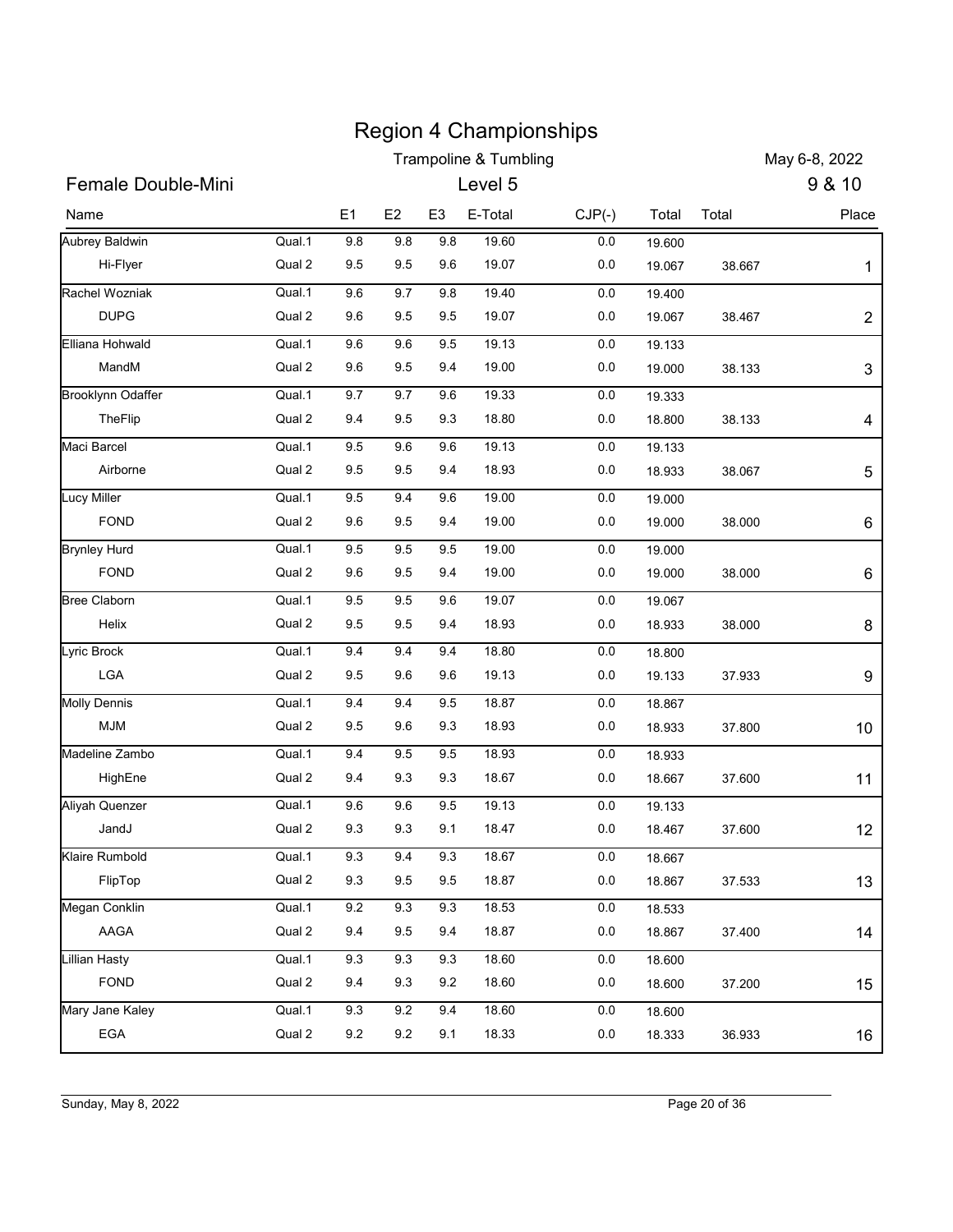|                        |        |         |         |                | <b>Region 4 Championships</b> |          |        |        |               |
|------------------------|--------|---------|---------|----------------|-------------------------------|----------|--------|--------|---------------|
|                        |        |         |         |                | Trampoline & Tumbling         |          |        |        | May 6-8, 2022 |
| Female Double-Mini     |        |         |         |                | Level 5                       |          |        |        | 9 & 10        |
| Name                   |        | E1      | E2      | E <sub>3</sub> | E-Total                       | $CJP(-)$ | Total  | Total  | Place         |
| Chayse Berkheimer      | Qual.1 | $9.0\,$ | 9.0     | 9.2            | 18.13                         | $0.0\,$  | 18.133 |        |               |
| Phoenix                | Qual 2 | 9.3     | 9.3     | 9.3            | 18.60                         | $0.6\,$  | 18.000 | 36.133 | 17            |
| Jocelyn Meyers         | Qual.1 | 9.6     | 9.4     | 9.4            | 18.93                         | 0.0      | 18.933 |        |               |
| <b>MJM</b>             | Qual 2 | 6.7     | 6.7     | 6.5            | 13.27                         | $0.0\,$  | 13.267 | 32.200 | 18            |
| Lola Birmingham        | Qual.1 | 9.6     | 9.4     | 9.5            | 19.00                         | 0.0      | 19.000 |        |               |
| NSAG-WI                | Qual 2 | 6.6     | 6.6     | 6.6            | 13.20                         | 0.0      | 13.200 | 32.200 | 19            |
| Adyson Kuhn            | Qual.1 | 9.1     | 9.1     | 9.2            | 18.27                         | 0.0      | 18.267 |        |               |
| <b>TCT</b>             | Qual 2 | 0.0     | 0.0     | $0.0\,$        | 0.00                          | 0.0      | 0.000  | 18.267 | 20            |
| <b>Jillian Collins</b> | Qual.1 | 0.0     | 0.0     | 0.0            | 0.00                          | $0.0\,$  | 0.000  |        |               |
| Integrit               | Qual 2 | $6.6\,$ | $6.6\,$ | $6.6\,$        | 13.20                         | $0.0\,$  | 13.200 | 13.200 | 21            |
|                        |        |         |         |                |                               |          |        |        |               |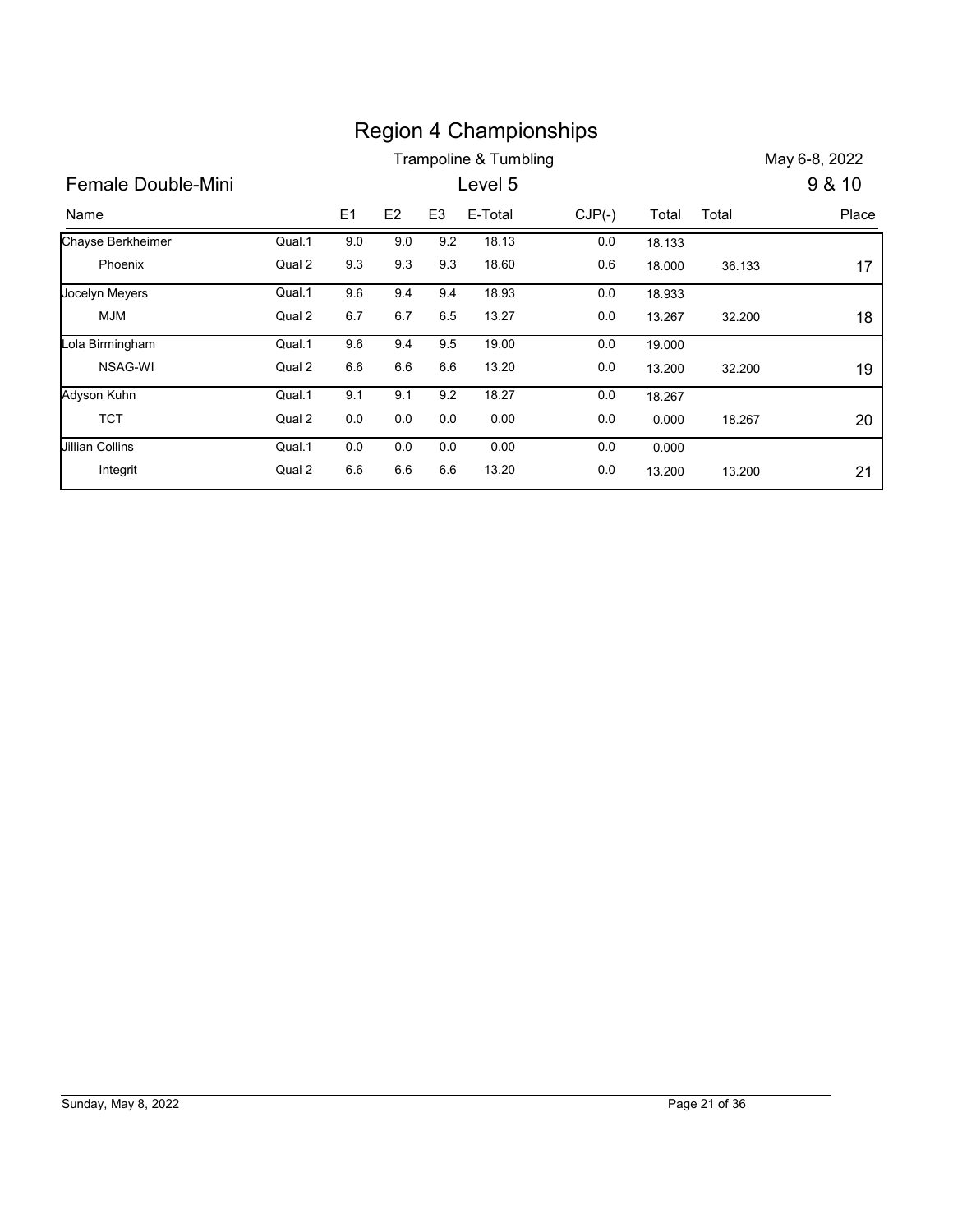|                           |        |         |         |                | <b>Region 4 Championships</b>    |          |        |               |                |
|---------------------------|--------|---------|---------|----------------|----------------------------------|----------|--------|---------------|----------------|
| <b>Female Double-Mini</b> |        |         |         |                | <b>Trampoline &amp; Tumbling</b> |          |        |               | May 6-8, 2022  |
|                           |        |         |         |                | Level 5                          |          |        |               | 11 & 12        |
| Name                      |        | E1      | E2      | E <sub>3</sub> | E-Total                          | $CJP(-)$ | Total  | Total         | Place          |
| Luciana Popp              | Qual.1 | 9.7     | 9.7     | 9.6            | 19.33                            | 0.0      | 19.333 |               |                |
| Premier                   | Qual 2 | 9.7     | 9.7     | 9.6            | 19.33                            | 0.0      | 19.333 | 38.667        | 1              |
| <b>Bristol Starks</b>     | Qual.1 | 9.8     | 9.6     | 9.7            | 19.40                            | 0.0      | 19.400 |               |                |
| TheFlip                   | Qual 2 | 9.6     | 9.4     | 9.6            | 19.07                            | 0.0      | 19.067 | 38.467        | $\overline{2}$ |
| Aya Iwanaga               | Qual.1 | 9.7     | 9.7     | 9.7            | 19.40                            | 0.0      | 19.400 |               |                |
| Integrit                  | Qual 2 | 9.5     | 9.6     | 9.5            | 19.07                            | 0.0      | 19.067 | 38.467        | $\overline{c}$ |
| <b>Elise Casto</b>        | Qual.1 | 9.5     | 9.5     | 9.7            | 19.13                            | 0.0      | 19.133 |               |                |
| Integrit                  | Qual 2 | 9.4     | 9.7     | 9.6            | 19.13                            | 0.0      | 19.133 | 38.267        | 4              |
| Natalie Kaiser            | Qual.1 | 9.5     | 9.3     | 9.5            | 18.87                            | 0.0      | 18.867 |               |                |
| PridelL                   | Qual 2 | 9.5     | 9.5     | 9.7            | 19.13                            | $0.0\,$  | 19.133 | 38.000        | 5              |
| Amelia Caverson           | Qual.1 | 9.4     | 9.4     | 9.6            | 18.93                            | 0.0      | 18.933 |               |                |
| NSAG-WI                   | Qual 2 | 9.4     | 9.5     | 9.6            | 19.00                            | 0.0      | 19.000 | 37.933        | 6              |
| <b>Ava Tuterow</b>        | Qual.1 | 9.3     | 9.5     | 9.4            | 18.80                            | $0.0\,$  | 18.800 |               |                |
| Airborne                  | Qual 2 | 9.5     | 9.6     | 9.5            | 19.07                            | 0.0      | 19.067 | 37.867        | 7              |
| <b>Aubrey Nielsen</b>     | Qual.1 | 9.4     | 9.2     | 9.3            | 18.60                            | 0.0      | 18.600 |               |                |
| Airborne                  | Qual 2 | 9.7     | 9.5     | 9.6            | 19.20                            | 0.0      | 19.200 | 37.800        | 8              |
| Alexandra Anderson        | Qual.1 | 9.5     | 9.5     | 9.3            | 18.87                            | $0.0\,$  | 18.867 |               |                |
| <b>MJM</b>                | Qual 2 | 9.2     | 9.4     | 9.4            | 18.67                            | 0.0      | 18.667 | 37.533        | 9              |
| Kylie Sheehan             | Qual.1 | 9.4     | 9.3     | 9.3            | 18.67                            | 0.0      | 18.667 |               |                |
| Scamps                    | Qual 2 | $9.5\,$ | 9.3     | 9.3            | 18.73                            | 0.0      | 18.733 | 37.400        | 10             |
| <b>Emily Fister</b>       | Qual.1 | $9.2\,$ | 9.2     | 9.2            | 18.40                            | 0.2      | 18.200 |               |                |
| Integrit                  | Qual 2 | 9.6     | 9.6     | 9.5            | 19.13                            | 0.0      | 19.133 | 37.333        | 11             |
| Emma Tentinger            | Qual.1 | 9.4     | 9.3     | 9.3            | 18.67                            | 0.0      | 18.667 |               |                |
| <b>IGN</b>                | Qual 2 | 9.3     | 9.2     | 9.4            | 18.60                            | 0.0      | 18.600 | 37.267        | 12             |
| Kerrigan Holton           | Qual.1 | $9.5\,$ | 9.3     | 9.4            | 18.80                            | 0.6      | 18.200 |               |                |
| MissMar                   | Qual 2 | 9.5     | 9.5     | 9.5            | 19.00                            | 0.0      | 19.000 | 37.200        | 13             |
| Alyvia Pryor              | Qual.1 | $9.5\,$ | 9.5     | 9.7            | 19.13                            | 0.0      | 19.133 |               |                |
| Hi-Flyer                  | Qual 2 | 9.4     | 9.3     | 9.3            | 18.67                            | 0.6      | 18.067 | 37.200        | 14             |
| Ayva Langdon              | Qual.1 | 9.4     | 9.4     | 9.3            | 18.73                            | 0.0      | 18.733 |               |                |
| AAGA                      | Qual 2 | 9.2     | $9.2\,$ | 9.2            | 18.40                            | 0.0      | 18.400 | 37.133        | 15             |
| Gwennie Cole              | Qual.1 | 9.3     | 9.3     | 9.4            | 18.67                            | 0.0      | 18.667 |               |                |
| Scamps                    | Qual 2 | 9.6     | 9.5     | 9.4            | 19.00                            | 0.6      | 18.400 | 37.067        |                |
|                           |        |         |         |                |                                  |          |        |               | 16             |
|                           |        |         |         |                |                                  |          |        |               |                |
| Sunday, May 8, 2022       |        |         |         |                |                                  |          |        | Page 22 of 36 |                |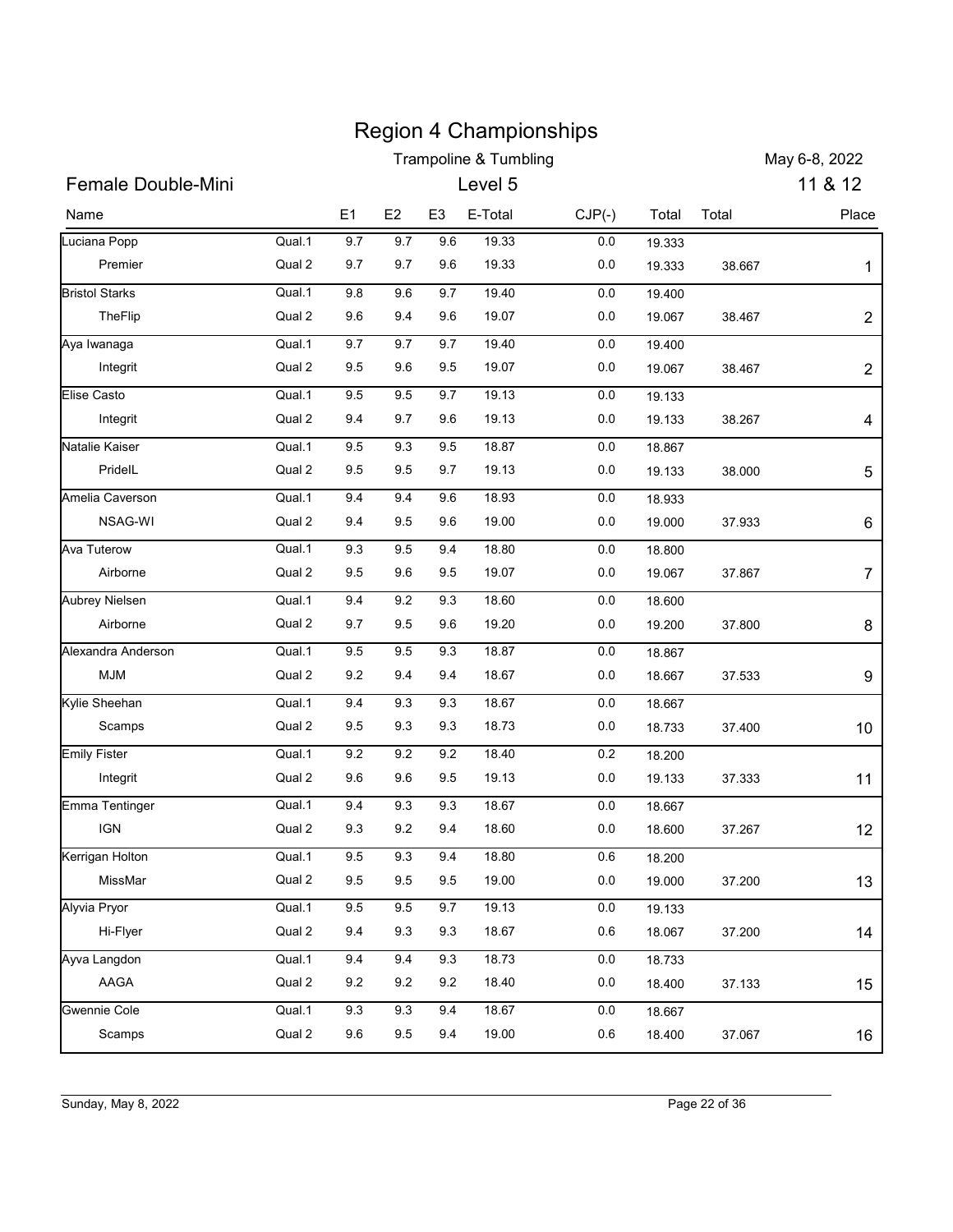|                           |        |           |         |                | <b>Region 4 Championships</b>    |          |                  |               |               |
|---------------------------|--------|-----------|---------|----------------|----------------------------------|----------|------------------|---------------|---------------|
|                           |        |           |         |                | <b>Trampoline &amp; Tumbling</b> |          |                  |               | May 6-8, 2022 |
| <b>Female Double-Mini</b> |        |           |         |                | Level 5                          |          |                  |               | 11 & 12       |
| Name                      |        | E1        | E2      | E <sub>3</sub> | E-Total                          | $CJP(-)$ | Total            | Total         | Place         |
| Genavi Vang               | Qual.1 | 9.3       | 9.5     | 9.6            | 18.93                            | 0.6      | 18.333           |               |               |
| <b>MJM</b>                | Qual 2 | 9.3       | 9.4     | 9.4            | 18.73                            | 0.0      | 18.733           | 37.067        | 17            |
| Macy Thomas               | Qual.1 | 9.5       | 9.5     | 9.6            | 19.07                            | 0.6      | 18.467           |               |               |
| JandJ                     | Qual 2 | 9.2       | 9.3     | 9.4            | 18.60                            | 0.0      | 18.600           | 37.067        | 18            |
| HaLeigh Rhode             | Qual.1 | 9.4       | 9.4     | 9.6            | 18.93                            | 0.0      | 18.933           |               |               |
| JandJ                     | Qual 2 | 9.1       | 9.0     | 9.1            | 18.13                            | 0.0      | 18.133           | 37.067        | 19            |
| Lucy Gonyea               | Qual.1 | 9.5       | 9.5     | 9.6            | 19.07                            | 0.0      | 19.067           |               |               |
| Gleasons                  | Qual 2 | 9.1       | 9.0     | 8.9            | 18.00                            | 0.0      | 18.000           | 37.067        | $20\,$        |
| <b>Emery Cobb</b>         | Qual.1 | 9.1       | 9.0     | 9.1            | 18.13                            | 0.0      | 18.133           |               |               |
| JandJ                     | Qual 2 | 9.5       | 9.4     | 9.4            | 18.87                            | $0.0\,$  | 18.867           | 37.000        | 21            |
| Mackenzie Vice            | Qual.1 | 9.4       | $9.3\,$ | 9.5            | 18.80                            | 0.0      | 18.800           |               |               |
| Helix                     | Qual 2 | $9.3\,$   | 9.4     | 9.4            | 18.73                            | 0.6      | 18.133           | 36.933        | 22            |
| Kylaine Adrian-Menges     | Qual.1 | 9.1       | $9.0\,$ | 9.2            | 18.20                            | $0.0\,$  | 18.200           |               |               |
| Scamps                    | Qual 2 | 9.3       | 9.3     | 9.3            | 18.60                            | 0.0      | 18.600           | 36.800        | 23            |
| <b>Chayse Sturtevant</b>  | Qual.1 | $9.0\,$   | 9.1     | 9.2            | 18.20                            | 0.0      | 18.200           |               |               |
| FlipTop                   | Qual 2 | 9.3       | 9.3     | 9.2            | 18.53                            | 0.0      | 18.533           | 36.733        | 24            |
| Sophie Chase              | Qual.1 | 9.3       | 9.1     | 9.2            | 18.40                            | $0.0\,$  | 18.400           |               |               |
| <b>DUPG</b>               | Qual 2 | 9.0       | 9.1     | 9.1            | 18.13                            | 0.0      | 18.133           | 36.533        | 25            |
| Madeline Henrickson       | Qual.1 | $\bf 8.8$ | $8.8\,$ | 8.9            | 17.67                            | 0.0      | 17.667           |               |               |
| Gleasons                  | Qual 2 | $9.2\,$   | $9.2\,$ | 9.3            | 18.47                            | 0.0      | 18.467           | 36.133        | 26            |
| Samantha Bandyk           | Qual.1 | $\bf 8.5$ | $8.5\,$ | 8.6            | 17.07                            | 0.2      | 16.867           |               |               |
| Midwest                   | Qual 2 | 9.5       | 9.4     | 9.5            | 18.93                            | 0.0      | 18.933           | 35.800        | 27            |
| Sierra Camp               | Qual.1 | $9.2\,$   | 9.1     | 9.3            | 18.40                            | 0.2      | 18.200           |               |               |
| Helix                     | Qual 2 | 8.7       | $8.8\,$ | 8.8            | 17.53                            | 0.0      | 17.533           | 35.733        | 28            |
| Grace Gabay               | Qual.1 | $9.0\,$   | $8.9\,$ | 9.1            | 18.00                            | 0.2      | 17.800           |               |               |
| Integrit                  | Qual 2 | $8.2\,$   | 8.3     | 8.2            | 16.47                            | 0.0      | 16.467           | 34.267        | 29            |
| Ella Gabay                | Qual.1 | $9.2\,$   | 9.1     | 9.3            | 18.40                            | 0.0      | 18.400           |               |               |
| Integrit                  | Qual 2 | $6.6\,$   | 6.7     | 6.7            | 13.33                            | 0.0      | 13.333           | 31.733        | 30            |
| Hanna Janego              | Qual.1 | 9.3       | 9.5     | 9.6            | 18.93                            | 0.6      |                  |               |               |
| IKG                       | Qual 2 | 6.6       | 6.7     | 6.7            | 13.33                            | 0.0      | 18.333<br>13.333 | 31.667        | 31            |
|                           |        |           |         |                |                                  |          |                  |               |               |
| <b>Grace Ruppel</b>       | Qual.1 | $0.0\,$   | $0.0\,$ | $0.0\,$        | 0.00                             | 0.0      | 0.000            |               |               |
| <b>FOND</b>               | Qual 2 | 9.5       | 9.5     | 9.4            | 18.93                            | 0.6      | 18.333           | 18.333        | 32            |
|                           |        |           |         |                |                                  |          |                  |               |               |
|                           |        |           |         |                |                                  |          |                  |               |               |
| Sunday, May 8, 2022       |        |           |         |                |                                  |          |                  | Page 23 of 36 |               |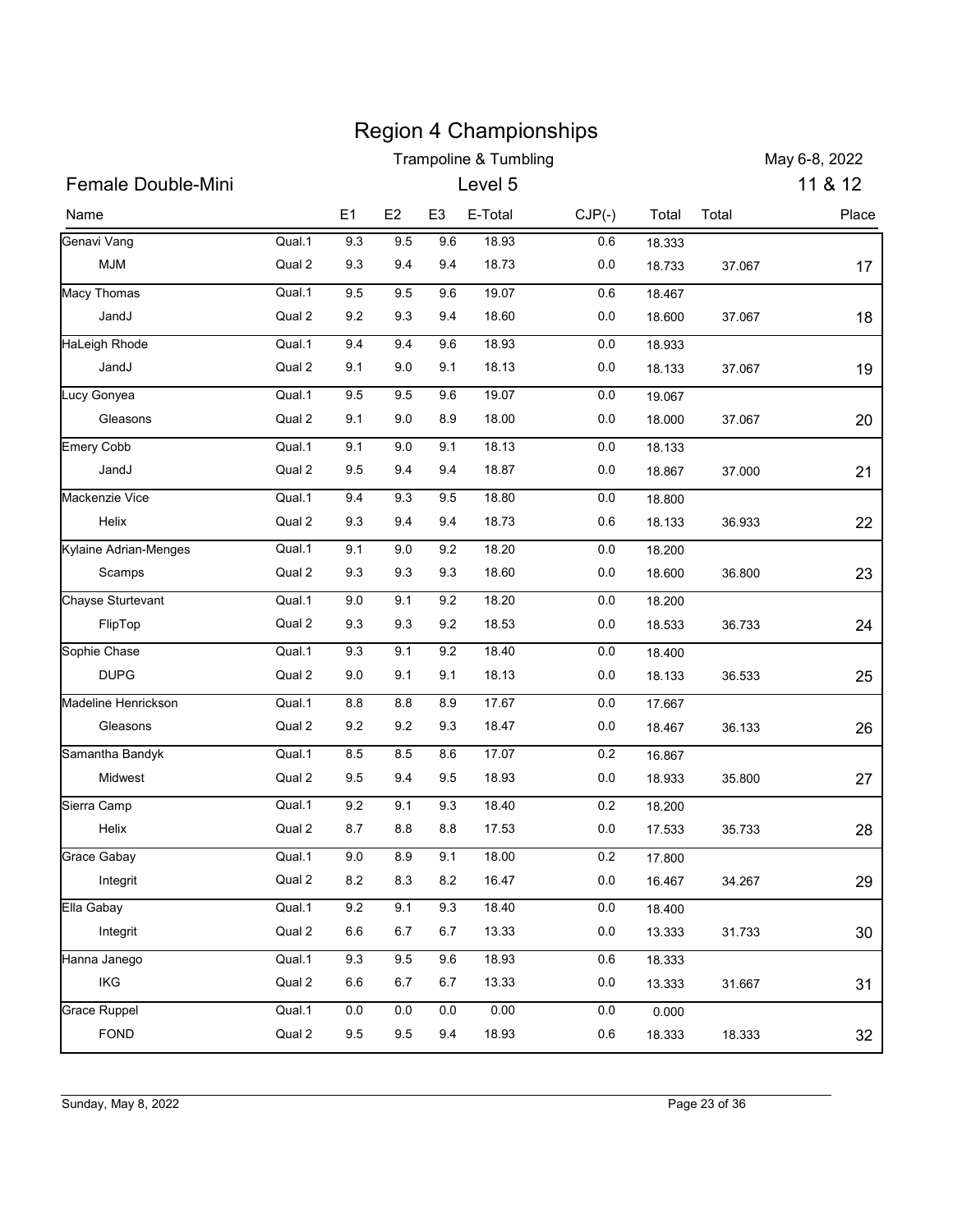|                                |                  |            |            |                | <b>Region 4 Championships</b> |                    |                  |        |                |
|--------------------------------|------------------|------------|------------|----------------|-------------------------------|--------------------|------------------|--------|----------------|
|                                |                  |            |            |                | Trampoline & Tumbling         |                    |                  |        | May 6-8, 2022  |
| Female Double-Mini             |                  |            |            |                | Level 5                       |                    |                  |        | 13 & 14        |
| Name                           |                  | E1         | E2         | E <sub>3</sub> | E-Total                       | $CJP(-)$           | Total            | Total  | Place          |
| <b>Megan DeMasters</b>         | Qual.1           | 9.7        | 9.7        | 0.0            | 19.40                         | $0.0\,$            | 19.400           |        |                |
| Helix                          | Qual 2           | 9.6        | 9.6        | 0.0            | 19.20                         | 0.0                | 19.200           | 38.600 | 1              |
| <b>Chaney Ferris</b><br>DeVeau | Qual.1<br>Qual 2 | 9.6<br>9.4 | 9.5<br>9.5 | 0.0<br>0.0     | 19.10<br>18.90                | $0.0\,$<br>$0.0\,$ | 19.100<br>18.900 | 38.000 |                |
| Aina Allen                     | Qual.1           | 9.5        | 9.5        | 0.0            | 19.00                         | $0.0\,$            | 19.000           |        | $\overline{c}$ |
| PridelL                        | Qual 2           | 9.4        | 9.5        | 0.0            | 18.90                         | $0.0\,$            | 18.900           | 37.900 | 3              |
| Peyton Jedda                   | Qual.1           | 9.4        | 9.3        | 0.0            | 18.70                         | $0.0\,$            | 18.700           |        |                |
| PridelL                        | Qual 2           | 9.4        | 9.6        | 0.0            | 19.00                         | $0.0\,$            | 19.000           | 37.700 | 4              |
| Kaitlyn Bendon                 | Qual.1           | 9.4        | 9.3        | 0.0            | 18.70                         | 0.0                | 18.700           |        |                |
| Airborne                       | Qual 2           | 9.4        | 9.4        | 0.0            | 18.80                         | 0.0                | 18.800           | 37.500 | 5              |
| Ella Boushard                  | Qual.1           | $9.6\,$    | 9.5        | 0.0            | 19.10                         | $0.0\,$            | 19.100           |        |                |
| PridelL                        | Qual 2           | 9.4        | 9.4        | $0.0\,$        | 18.80                         | $0.6\,$            | 18.200           | 37.300 | 6              |
| <b>Madelynn Cottrill</b>       | Qual.1           | 9.4        | 9.3        | $0.0\,$        | 18.70                         | $0.0\,$            | 18.700           |        |                |
| Scamps                         | Qual 2           | 9.4        | 9.5        | 0.0            | 18.90                         | $0.6\,$            | 18.300           | 37.000 | $\overline{7}$ |
| Melanie Denny                  | Qual.1           | 9.4        | 9.6        | 0.0            | 19.00                         | $0.0\,$            | 19.000           |        |                |
| JandJ                          | Qual 2           | 9.2        | 9.4        | $0.0\,$        | 18.60                         | $0.6\,$            | 18.000           | 37.000 | 8              |
| Mikayla Cerone                 | Qual.1           | 9.3        | 9.3        | $0.0\,$        | 18.60                         | $0.0\,$            | 18.600           |        |                |
| Scamps                         | Qual 2           | $9.2\,$    | $9.2\,$    | 0.0            | 18.40                         | $0.0\,$            | 18.400           | 37.000 | 9              |
| <b>Maddy Mielke</b>            | Qual.1           | 9.1        | 9.2        | 0.0            | 18.30                         | $0.0\,$            | 18.300           |        |                |
| MandM                          | Qual 2           | 9.3        | 9.2        | $0.0\,$        | 18.50                         | $0.0\,$            | 18.500           | 36.800 | $10$           |
| Lydia Harrison                 | Qual.1           | $9.5\,$    | $9.6\,$    | $0.0\,$        | 19.10                         | $0.6\,$            | 18.500           |        |                |
| PridelL                        | Qual 2           | $9.3\,$    | 9.4        | 0.0            | 18.70                         | 0.6                | 18.100           | 36.600 | 11             |
| Angela Ishaq                   | Qual.1           | $9.2\,$    | $9.0\,$    | 0.0            | 18.20                         | $0.0\,$            | 18.200           |        |                |
| Integrit                       | Qual 2           | $0.0\,$    | $0.0\,$    | $0.0\,$        | 0.00                          | $0.0\,$            | 0.000            | 18.200 | 12             |
| Tegan Schneider                | Qual.1           | $0.0\,$    | $0.0\,$    | $0.0\,$        | $0.00\,$                      | $0.0\,$            | 0.000            |        |                |
| TopStar                        | Qual 2           | $0.0\,$    | 0.0        | 0.0            | 0.00                          | $0.0\,$            | 0.000            | 0.000  | 13             |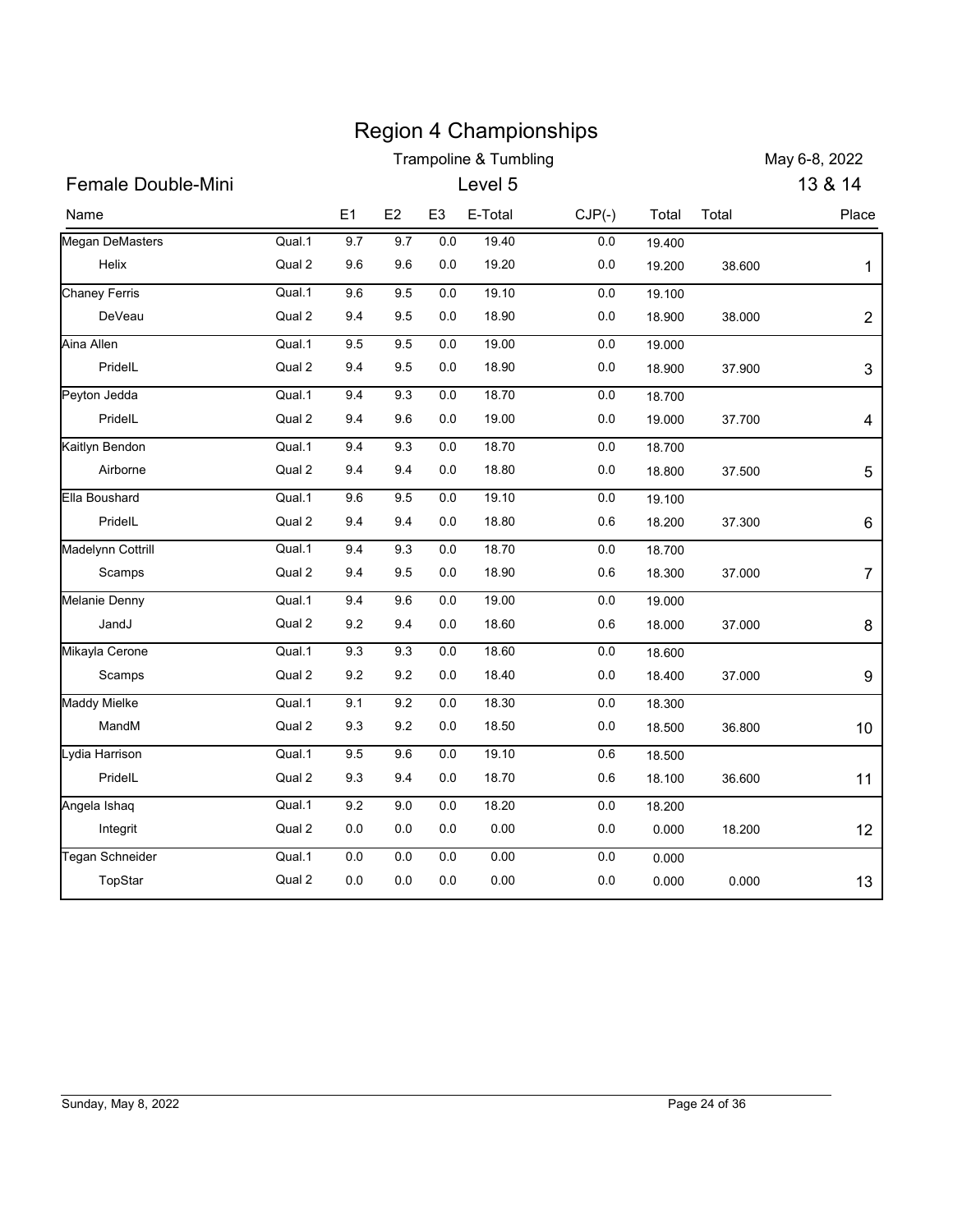|                    |        |                |     |                |                       | <b>Region 4 Championships</b> |        |        |               |
|--------------------|--------|----------------|-----|----------------|-----------------------|-------------------------------|--------|--------|---------------|
|                    |        |                |     |                | Trampoline & Tumbling |                               |        |        | May 6-8, 2022 |
| Female Double-Mini |        |                |     |                | Level 5               |                               |        |        | 15 & Over     |
| Name               |        | E <sub>1</sub> | E2  | E <sub>3</sub> | E-Total               | $CJP(-)$                      | Total  | Total  | Place         |
| Evie White         | Qual.1 | 9.2            | 9.2 | 0.0            | 18.40                 | 0.0                           | 18.400 |        |               |
| Sunflowe           | Qual 2 | 9.5            | 9.4 | 0.0            | 18.90                 | 0.0                           | 18.900 | 37.300 | 1             |
| Olivia Wasserman   | Qual.1 | 9.4            | 9.3 | 0.0            | 18.70                 | 0.6                           | 18.100 |        |               |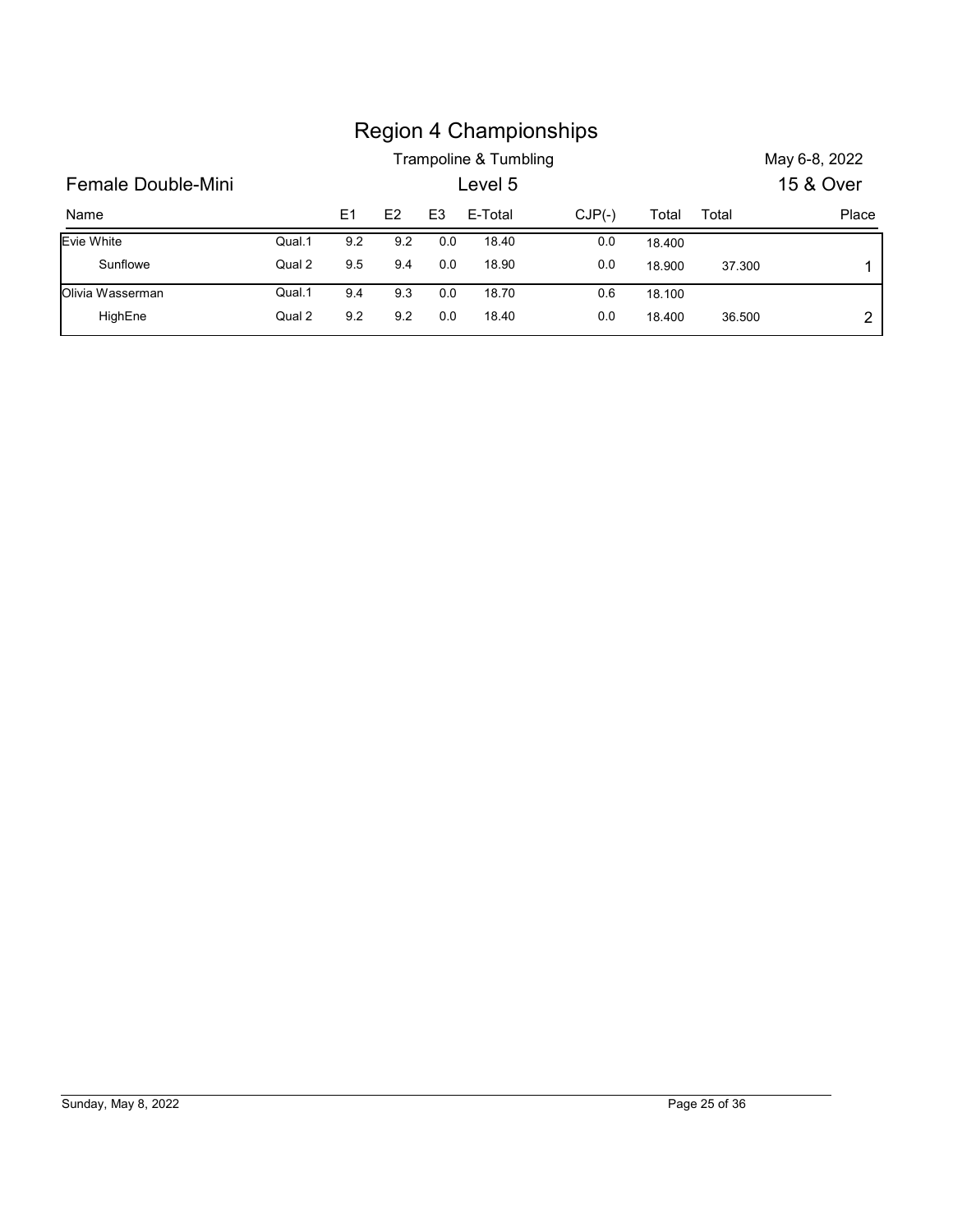|                     |        |                |     |                |                       | <b>Region 4 Championships</b> |        |       |               |
|---------------------|--------|----------------|-----|----------------|-----------------------|-------------------------------|--------|-------|---------------|
|                     |        |                |     |                | Trampoline & Tumbling |                               |        |       | May 6-8, 2022 |
| Female Double-Mini  |        |                |     |                | Level 6               |                               |        |       | 8 & Under     |
| Name                |        | E <sub>1</sub> | E2  | E <sub>3</sub> | E-Total               | $CJP(-)$                      | Total  | Total | Place         |
| <b>Taylin Davis</b> | Qual.1 | 8.9            | 8.9 | 8.9            | 17.80                 | 0.2                           | 17.600 |       |               |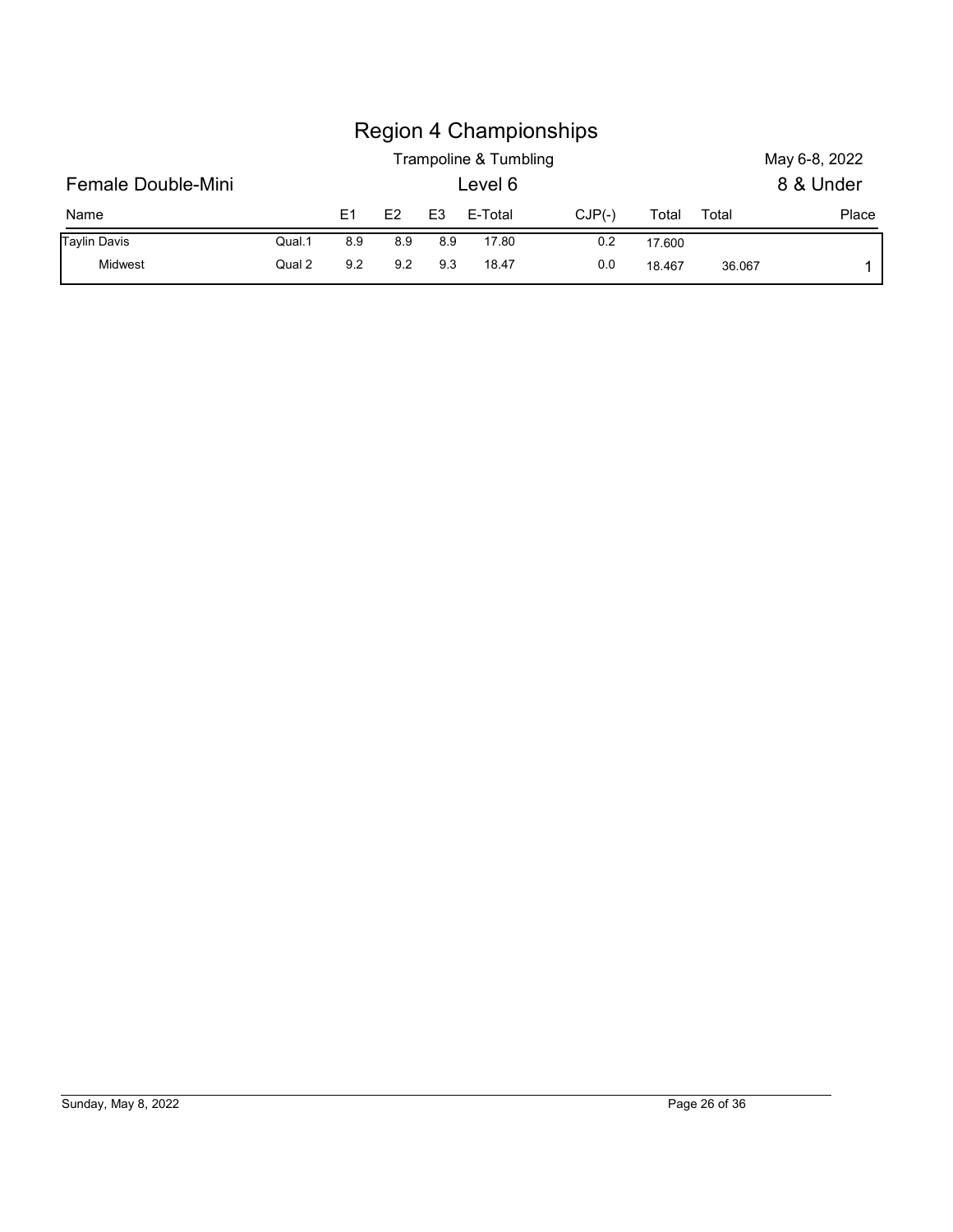|                       |        |                |     |                | <b>Region 4 Championships</b> |          |        |        |                           |
|-----------------------|--------|----------------|-----|----------------|-------------------------------|----------|--------|--------|---------------------------|
|                       |        |                |     |                | Trampoline & Tumbling         |          |        |        | May 6-8, 2022             |
| Female Double-Mini    |        |                |     |                | Level 6                       |          |        |        | 9 & 10                    |
|                       |        |                |     |                |                               |          |        |        |                           |
| Name                  |        | E <sub>1</sub> | E2  | E <sub>3</sub> | E-Total                       | $CJP(-)$ | Total  | Total  | Place                     |
| Kensley Koskan        | Qual.1 | 9.5            | 9.4 | 9.4            | 18.87                         | 0.0      | 18.867 |        |                           |
| AAGA                  | Qual 2 | 9.4            | 9.4 | 9.6            | 18.93                         | 0.0      | 18.933 | 37.800 | $\mathbf 1$               |
| <b>Collins Smith</b>  | Qual.1 | 9.4            | 9.5 | 9.3            | 18.80                         | $0.0\,$  | 18.800 |        |                           |
| <b>FOND</b>           | Qual 2 | 9.5            | 9.3 | 9.6            | 18.93                         | 0.0      | 18.933 | 37.733 | $\boldsymbol{2}$          |
| <b>Brinkley Moone</b> | Qual.1 | 9.3            | 9.3 | 9.2            | 18.53                         | 0.0      | 18.533 |        |                           |
| Airborne              | Qual 2 | 9.6            | 9.5 | 9.6            | 19.13                         | 0.0      | 19.133 | 37.667 | $\ensuremath{\mathsf{3}}$ |
| Heidi Herdzina        | Qual.1 | 9.3            | 9.4 | 9.4            | 18.73                         | 0.0      | 18.733 |        |                           |
| Airborne              | Qual 2 | 9.1            | 9.1 | 9.3            | 18.33                         | 0.0      | 18.333 | 37.067 | 4                         |
| <b>Rilee Prall</b>    | Qual.1 | 9.4            | 9.5 | 9.3            | 18.80                         | 0.6      | 18.200 |        |                           |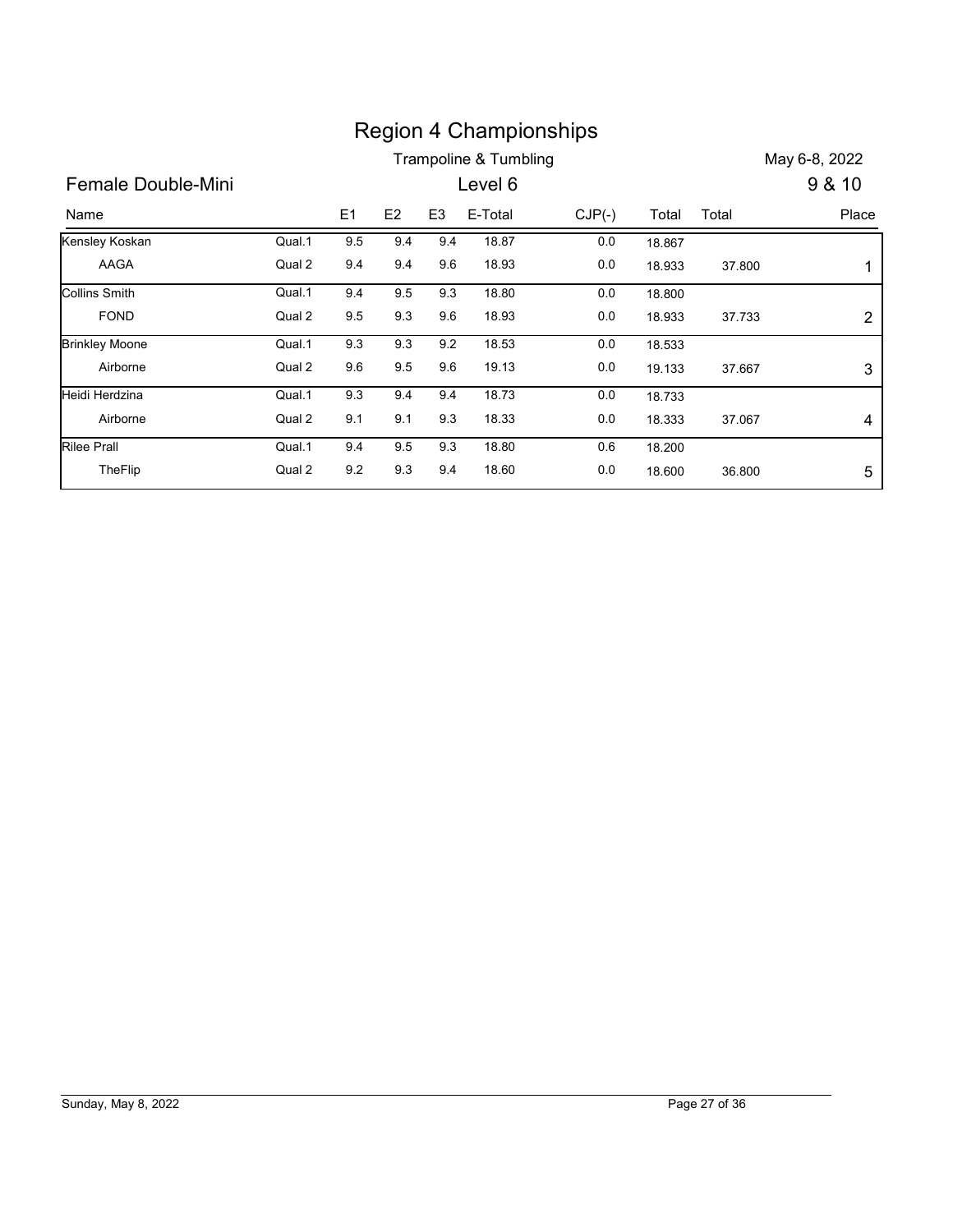|                                    |                  |            |                |                | <b>Region 4 Championships</b>    |            |                  |               |                  |
|------------------------------------|------------------|------------|----------------|----------------|----------------------------------|------------|------------------|---------------|------------------|
| <b>Female Double-Mini</b>          |                  |            |                |                | <b>Trampoline &amp; Tumbling</b> |            |                  |               | May 6-8, 2022    |
|                                    |                  |            |                |                | Level 6                          |            |                  |               | 11 & 12          |
| Name                               |                  | E1         | E <sub>2</sub> | E <sub>3</sub> | E-Total                          | $CJP(-)$   | Total            | Total         | Place            |
| Natalie Stevens                    | Qual.1           | 9.4        | 9.5            | 9.4            | 18.87                            | 0.0        | 18.867           |               |                  |
| Gymfinit                           | Qual 2           | 9.7        | 9.6            | 9.6            | 19.27                            | 0.0        | 19.267           | 38.133        | 1                |
| <b>Addison Clark</b><br><b>MJM</b> | Qual.1<br>Qual 2 | 9.5<br>9.5 | 9.4<br>9.4     | 9.2<br>9.4     | 18.73<br>18.87                   | 0.0<br>0.0 | 18.733<br>18.867 | 37.600        | $\overline{2}$   |
| Anabelle Boelkins                  | Qual.1           | 9.6        | 9.4            | 9.5            | 19.00                            | 0.0        | 19.000           |               |                  |
| <b>IGN</b>                         | Qual 2           | 9.3        | 9.2            | 9.4            | 18.60                            | 0.0        | 18.600           | 37.600        | 3                |
| <b>Chelsie Thomas</b>              | Qual.1           | 9.4        | 9.3            | 9.3            | 18.67                            | 0.0        | 18.667           |               |                  |
| EAQC                               | Qual 2           | 9.4        | 9.4            | 9.5            | 18.87                            | 0.0        | 18.867           | 37.533        | 4                |
| Marie Weaver                       | Qual.1           | 9.0        | 9.2            | 9.2            | 18.27                            | 0.0        | 18.267           |               |                  |
| DeVeau                             | Qual 2           | 9.6        | 9.5            | 9.6            | 19.13                            | $0.0\,$    | 19.133           | 37.400        | 5                |
| Leah Richardson                    | Qual.1           | 9.1        | 9.2            | 9.0            | 18.20                            | 0.0        | 18.200           |               |                  |
| MJM                                | Qual 2           | $9.6\,$    | 9.5            | 9.6            | 19.13                            | 0.0        | 19.133           | 37.333        | 6                |
| Khloe Pergler                      | Qual.1           | 9.5        | 9.5            | 9.5            | 19.00                            | $0.0\,$    | 19.000           |               |                  |
| <b>FOND</b>                        | Qual 2           | 9.2        | 9.1            | 9.2            | 18.33                            | 0.0        | 18.333           | 37.333        | $\boldsymbol{7}$ |
| Karoline Sevic                     | Qual.1           | 9.1        | 9.3            | 9.2            | 18.40                            | 0.2        | 18.200           |               |                  |
| HighEne                            | Qual 2           | 9.5        | 9.4            | 9.5            | 18.93                            | 0.0        | 18.933           | 37.133        | 8                |
| Lainey Martin                      | Qual.1           | 9.3        | 9.2            | 9.2            | 18.47                            | $0.2\,$    | 18.267           |               |                  |
| PridelL                            | Qual 2           | 9.4        | 9.5            | 9.4            | 18.87                            | 0.0        | 18.867           | 37.133        | 9                |
| Annabella Becchetti                | Qual.1           | 9.1        | 9.2            | 9.3            | 18.40                            | 0.0        | 18.400           |               |                  |
| <b>TCT</b>                         | Qual 2           | 9.3        | 9.4            | 9.3            | 18.67                            | 0.0        | 18.667           | 37.067        | 10               |
| Lauren Burns                       | Qual.1           | 9.1        | $9.3\,$        | 9.2            | 18.40                            | 0.0        | 18.400           |               |                  |
| <b>MJM</b>                         | Qual 2           | 9.4        | 9.2            | 9.3            | 18.60                            | 0.0        | 18.600           | 37.000        | 11               |
| <b>Rhian Morehead</b>              | Qual.1           | $9.6\,$    | 9.5            | 9.4            | 19.00                            | 0.6        | 18.400           |               |                  |
| Helix                              | Qual 2           | 9.3        | 9.3            | 9.3            | 18.60                            | 0.0        | 18.600           | 37.000        | 11               |
| Jasmine Soukup                     | Qual.1           | 9.2        | 9.3            | 9.3            | 18.53                            | 0.6        | 17.933           |               |                  |
| EAQC                               | Qual 2           | 9.4        | 9.3            | 9.5            | 18.80                            | 0.0        | 18.800           | 36.733        | 13               |
| <b>Tinzley Suppes</b>              | Qual.1           | $9.2\,$    | 9.3            | 9.2            | 18.47                            | 0.0        | 18.467           |               |                  |
| ${\sf LGA}$                        | Qual 2           | 9.0        | 8.9            | 9.0            | 17.93                            | 0.0        | 17.933           | 36.400        | 14               |
| Ava France                         | Qual.1           | 9.1        | 9.1            | 9.1            | 18.20                            | 0.6        |                  |               |                  |
| Helix                              | Qual 2           | 9.4        | 9.3            | 9.3            | 18.67                            | 0.0        | 17.600<br>18.667 | 36.267        | 15               |
| Ashlyn Benke                       |                  |            |                |                |                                  |            |                  |               |                  |
|                                    | Qual.1           | 6.6        | $6.8\,$        | $6.6\,$        | 13.33                            | 0.0        | 13.333           |               |                  |
| ${\sf LGA}$                        | Qual 2           | 9.4        | 9.3            | 9.4            | 18.73                            | 0.0        | 18.733           | 32.067        | 16               |
|                                    |                  |            |                |                |                                  |            |                  |               |                  |
| Sunday, May 8, 2022                |                  |            |                |                |                                  |            |                  | Page 28 of 36 |                  |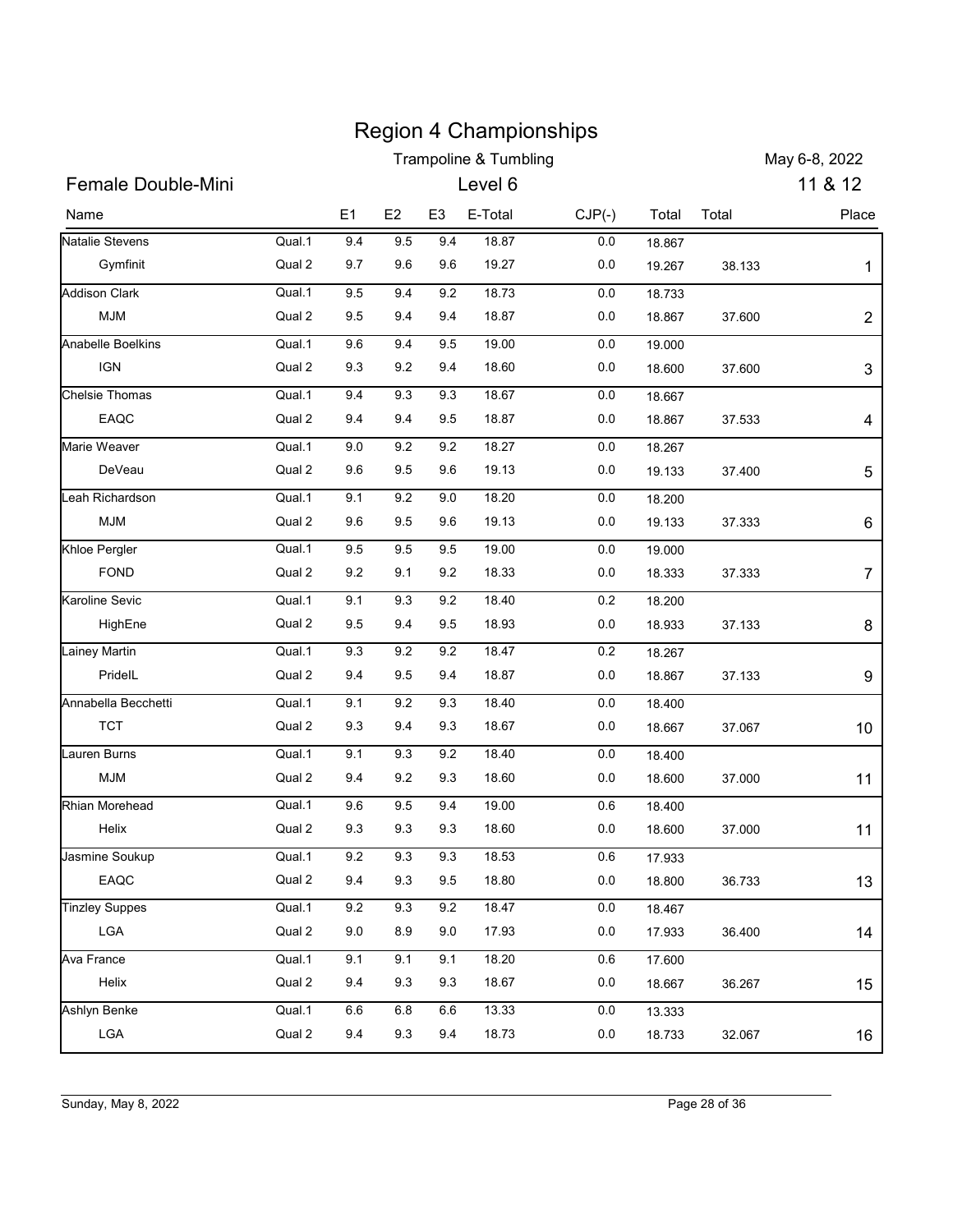|                      |        |                |     |                | <b>Region 4 Championships</b><br>Trampoline & Tumbling |          |        |        | May 6-8, 2022 |
|----------------------|--------|----------------|-----|----------------|--------------------------------------------------------|----------|--------|--------|---------------|
| Female Double-Mini   |        |                |     |                | Level 6                                                |          |        |        | 11 & 12       |
| Name                 |        | E <sub>1</sub> | E2  | E <sub>3</sub> | E-Total                                                | $CJP(-)$ | Total  | Total  | Place         |
| Charli Disher        | Qual.1 | 6.5            | 6.5 | 6.6            | 13.07                                                  | 0.0      | 13.067 |        |               |
| Gleasons             | Qual 2 | $9.5\,$        | 9.4 | $9.5\,$        | 18.93                                                  | $0.0\,$  | 18.933 | 32.000 | 17            |
| Katherine Kammerzell | Qual.1 | $6.6\,$        | 6.7 | 6.7            | 13.33                                                  | 0.0      | 13.333 |        |               |
| <b>DUPG</b>          | Qual 2 | $9.0\,$        | 9.0 | $8.9\,$        | 17.93                                                  | $0.0\,$  | 17.933 | 31.267 | 18            |
| Izzy Sturino         | Qual.1 | 6.6            | 6.6 | 6.6            | 13.20                                                  | $0.0\,$  | 13.200 |        |               |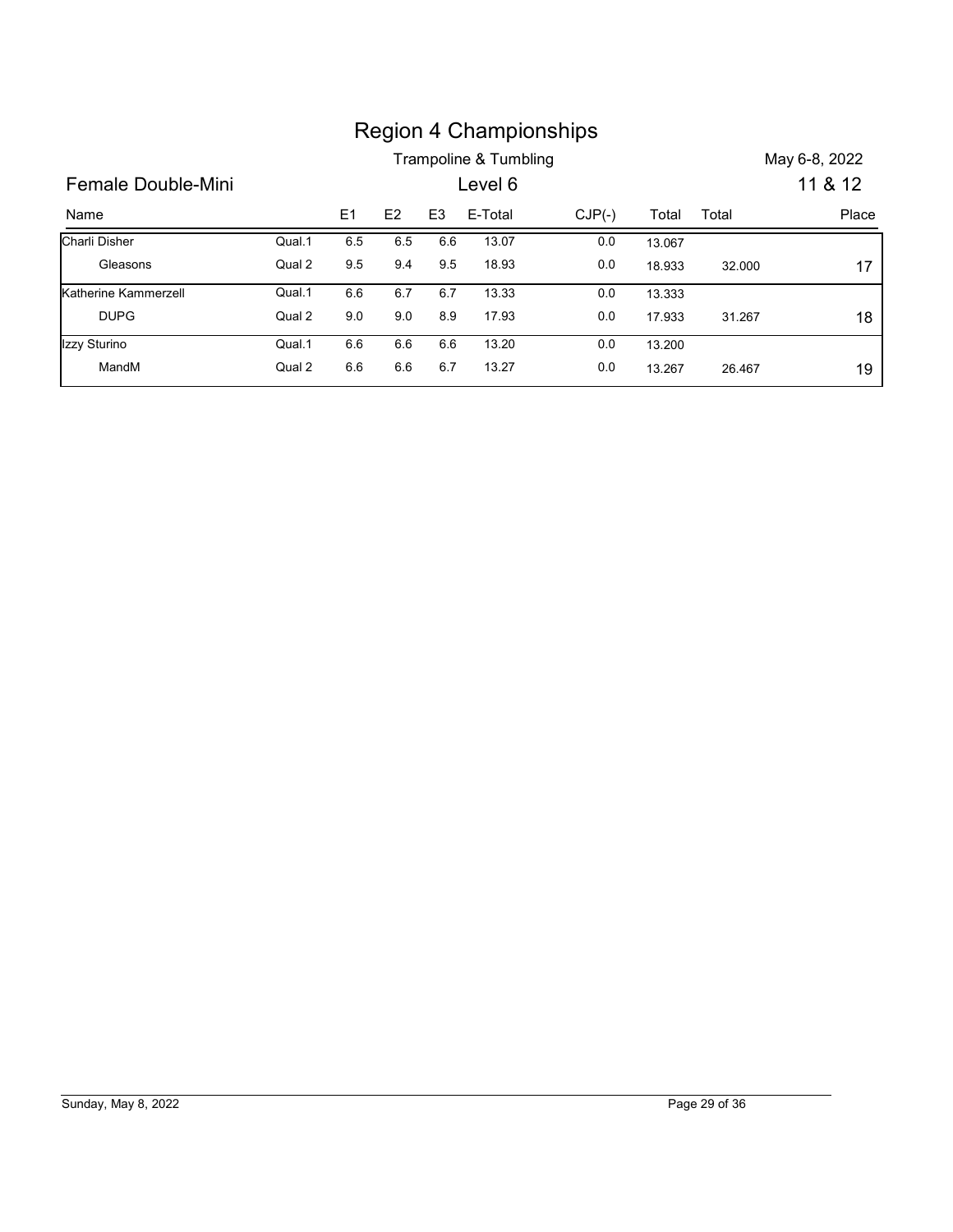|                        |        |         |         |                | <b>Region 4 Championships</b>    |          |        |        |                |
|------------------------|--------|---------|---------|----------------|----------------------------------|----------|--------|--------|----------------|
|                        |        |         |         |                | <b>Trampoline &amp; Tumbling</b> |          |        |        | May 6-8, 2022  |
| Female Double-Mini     |        |         |         |                | Level 6                          |          |        |        | 13 & 14        |
| Name                   |        | E1      | E2      | E <sub>3</sub> | E-Total                          | $CJP(-)$ | Total  | Total  | Place          |
| Lylah Hooten           | Qual.1 | 9.4     | 9.5     | $0.0\,$        | 18.90                            | 0.0      | 18.900 |        |                |
| DeVeau                 | Qual 2 | 9.6     | 9.5     | 0.0            | 19.10                            | 0.0      | 19.100 | 38.000 | 1              |
| Deja Aman              | Qual.1 | 9.4     | 9.4     | 0.0            | 18.80                            | 0.0      | 18.800 |        |                |
| AAGA                   | Qual 2 | 9.6     | 9.4     | 0.0            | 19.00                            | 0.0      | 19.000 | 37.800 | $\overline{c}$ |
| Janessa Botkin         | Qual.1 | 9.1     | 9.3     | 0.0            | 18.40                            | 0.0      | 18.400 |        |                |
| <b>IGN</b>             | Qual 2 | 9.6     | 9.5     | 0.0            | 19.10                            | 0.0      | 19.100 | 37.500 | 3              |
| Sophia Veneris         | Qual.1 | 9.2     | 9.2     | 0.0            | 18.40                            | 0.0      | 18.400 |        |                |
| <b>DUPG</b>            | Qual 2 | 9.4     | 9.3     | 0.0            | 18.70                            | 0.0      | 18.700 | 37.100 | 4              |
| Libby Walker           | Qual.1 | 9.4     | 9.3     | 0.0            | 18.70                            | 0.0      | 18.700 |        |                |
| Helix                  | Qual 2 | 9.3     | 9.1     | 0.0            | 18.40                            | $0.0\,$  | 18.400 | 37.100 | 5              |
| Alyssa Crider          | Qual.1 | 9.3     | 9.3     | 0.0            | 18.60                            | 0.0      | 18.600 |        |                |
| HighEne                | Qual 2 | 9.6     | 9.4     | $0.0\,$        | 19.00                            | $0.6\,$  | 18.400 | 37.000 | 6              |
| Alexandra Smith        | Qual.1 | 9.2     | 9.1     | $0.0\,$        | 18.30                            | $0.0\,$  | 18.300 |        |                |
| HighEne                | Qual 2 | $9.3\,$ | 9.4     | 0.0            | 18.70                            | 0.0      | 18.700 | 37.000 | 7              |
| <b>Emily Farah</b>     | Qual.1 | $9.2\,$ | 9.3     | $0.0\,$        | 18.50                            | $0.0\,$  | 18.500 |        |                |
| AAGA                   | Qual 2 | 9.4     | 9.2     | 0.0            | 18.60                            | 0.2      | 18.400 | 36.900 | 8              |
| Sophia Swanson         | Qual.1 | 9.4     | 9.2     | $0.0\,$        | 18.60                            | $0.6\,$  | 18.000 |        |                |
| Hi-Flyer               | Qual 2 | 9.4     | 9.2     | 0.0            | 18.60                            | 0.0      | 18.600 | 36.600 | 9              |
| Mia Franks             | Qual.1 | 8.3     | 8.4     | $0.0\,$        | 16.70                            | $0.0\,$  | 16.700 |        |                |
| Scamps                 | Qual 2 | 9.1     | 9.1     | 0.0            | 18.20                            | $0.0\,$  | 18.200 | 34.900 | $10$           |
| Cate Summerfield       | Qual.1 | $6.6\,$ | $6.6\,$ | $0.0\,$        | 13.20                            | 0.0      | 13.200 |        |                |
| DeVeau                 | Qual 2 | 9.5     | 9.4     | 0.0            | 18.90                            | 0.0      | 18.900 | 32.100 | 11             |
| Mylie Denson           | Qual.1 | $6.7\,$ | $6.6\,$ | $0.0\,$        | 13.30                            | $0.0\,$  | 13.300 |        |                |
| AAGA                   | Qual 2 | 9.4     | 9.3     | 0.0            | 18.70                            | 0.0      | 18.700 | 32.000 | 12             |
| <b>Isabelle Mulert</b> | Qual.1 | $6.7\,$ | 6.7     | $0.0\,$        | 13.40                            | $0.0\,$  | 13.400 |        |                |
| EAQC                   | Qual 2 | 9.1     | 9.0     | 0.0            | 18.10                            | 0.0      | 18.100 | 31.500 | 13             |
| Leah Loibl             | Qual.1 | $6.6\,$ | $6.7\,$ | $0.0\,$        | 13.30                            | $0.0\,$  | 13.300 |        |                |
| FlipTop                | Qual 2 | $6.7\,$ | $6.7\,$ | 0.0            | 13.40                            | 0.0      | 13.400 | 26.700 | 14             |
|                        |        |         |         |                |                                  | $0.0\,$  | 13.200 |        |                |
| Lucy Boyd              | Qual.1 | $6.6\,$ | $6.6\,$ | $0.0\,$        | 13.20                            |          |        |        |                |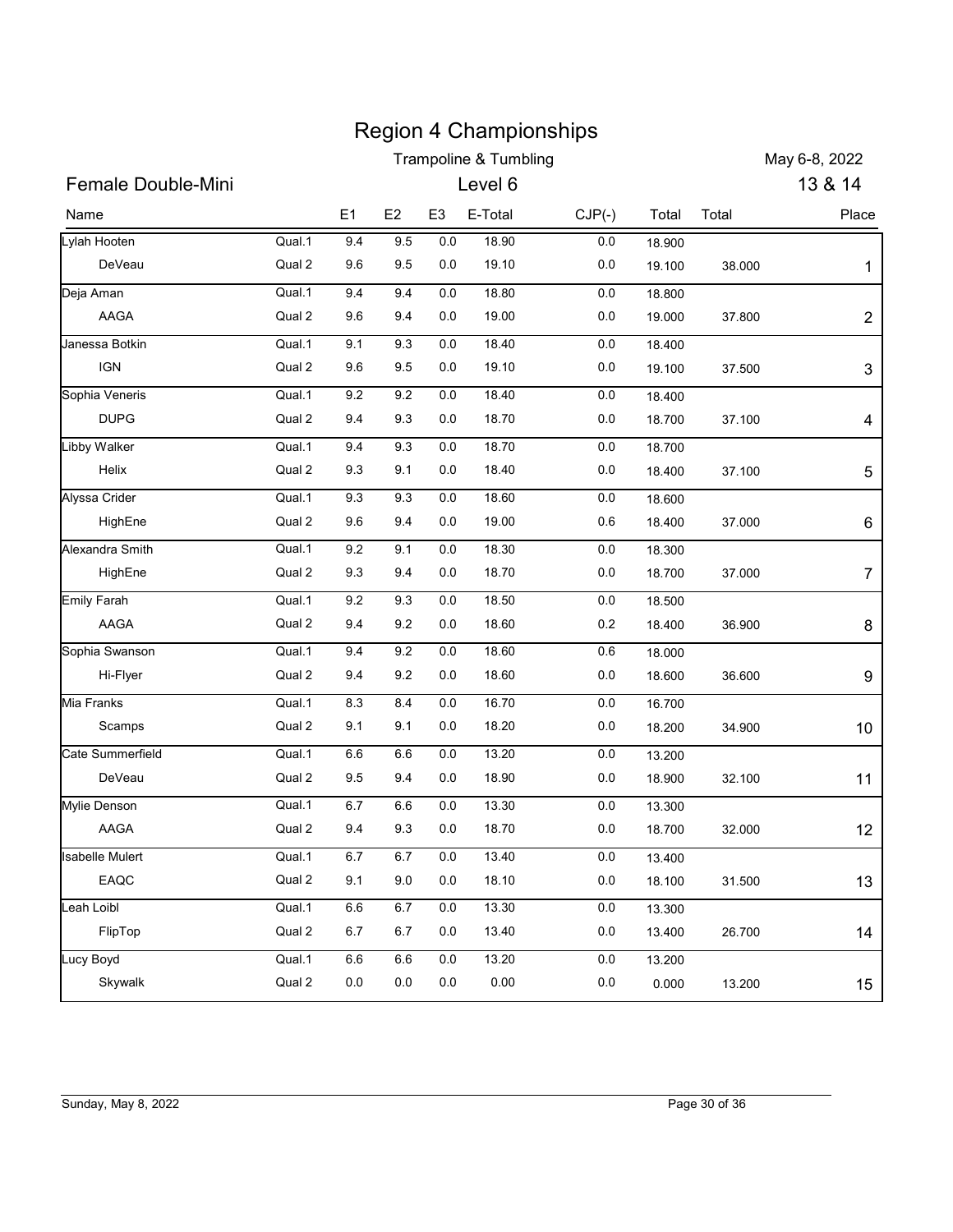|                     |        |                |                |                | <b>Region 4 Championships</b>    |          |        |        |                |
|---------------------|--------|----------------|----------------|----------------|----------------------------------|----------|--------|--------|----------------|
|                     |        |                |                |                | <b>Trampoline &amp; Tumbling</b> |          |        |        | May 6-8, 2022  |
| Female Double-Mini  |        |                |                |                | Level 6                          |          |        |        | 15 & Over      |
| Name                |        | E <sub>1</sub> | E <sub>2</sub> | E <sub>3</sub> | E-Total                          | $CJP(-)$ | Total  | Total  | Place          |
| Ella Sinnott        | Qual.1 | 9.5            | 9.5            | 0.0            | 19.00                            | $0.0\,$  | 19.000 |        |                |
| Premier             | Qual 2 | 9.6            | 9.6            | 0.0            | 19.20                            | 0.0      | 19.200 | 38.200 | 1              |
| <b>Sydney McCoy</b> | Qual.1 | 9.3            | 9.4            | 0.0            | 18.70                            | 0.0      | 18.700 |        |                |
| Premier             | Qual 2 | 9.6            | 9.7            | 0.0            | 19.30                            | 0.0      | 19.300 | 38.000 | 2              |
| Alayna Kostrunek    | Qual.1 | 9.3            | 9.3            | $0.0\,$        | 18.60                            | 0.0      | 18.600 |        |                |
| <b>LGA</b>          | Qual 2 | 9.3            | 9.5            | 0.0            | 18.80                            | 0.0      | 18.800 | 37.400 | 3              |
| Lucy Jones          | Qual.1 | 9.2            | 9.2            | 0.0            | 18.40                            | 0.0      | 18.400 |        |                |
| Helix               | Qual 2 | 9.3            | 9.5            | 0.0            | 18.80                            | 0.0      | 18.800 | 37.200 | 4              |
| Ella Junck          | Qual.1 | 9.1            | 9.2            | 0.0            | 18.30                            | 0.0      | 18.300 |        |                |
| AAGA                | Qual 2 | 9.4            | 9.4            | 0.0            | 18.80                            | 0.0      | 18.800 | 37.100 | 5              |
| Sidney Love         | Qual.1 | 9.1            | 9.1            | $0.0\,$        | 18.20                            | $0.0\,$  | 18.200 |        |                |
| EAQC                | Qual 2 | 9.4            | 9.4            | $0.0\,$        | 18.80                            | $0.0\,$  | 18.800 | 37.000 | 6              |
| <b>Bianca Wike</b>  | Qual.1 | 9.1            | 9.2            | $0.0\,$        | 18.30                            | $0.6\,$  | 17.700 |        |                |
| FOND                | Qual 2 | 9.4            | 9.4            | $0.0\,$        | 18.80                            | 0.0      | 18.800 | 36.500 | $\overline{7}$ |
|                     | Qual.1 | 9.2            | 9.3            | $0.0\,$        | 18.50                            | 0.0      | 18.500 |        |                |
| Emma Brady          |        | 6.7            | 6.7            | $0.0\,$        | 13.40                            | 0.0      | 13.400 | 31.900 | 8              |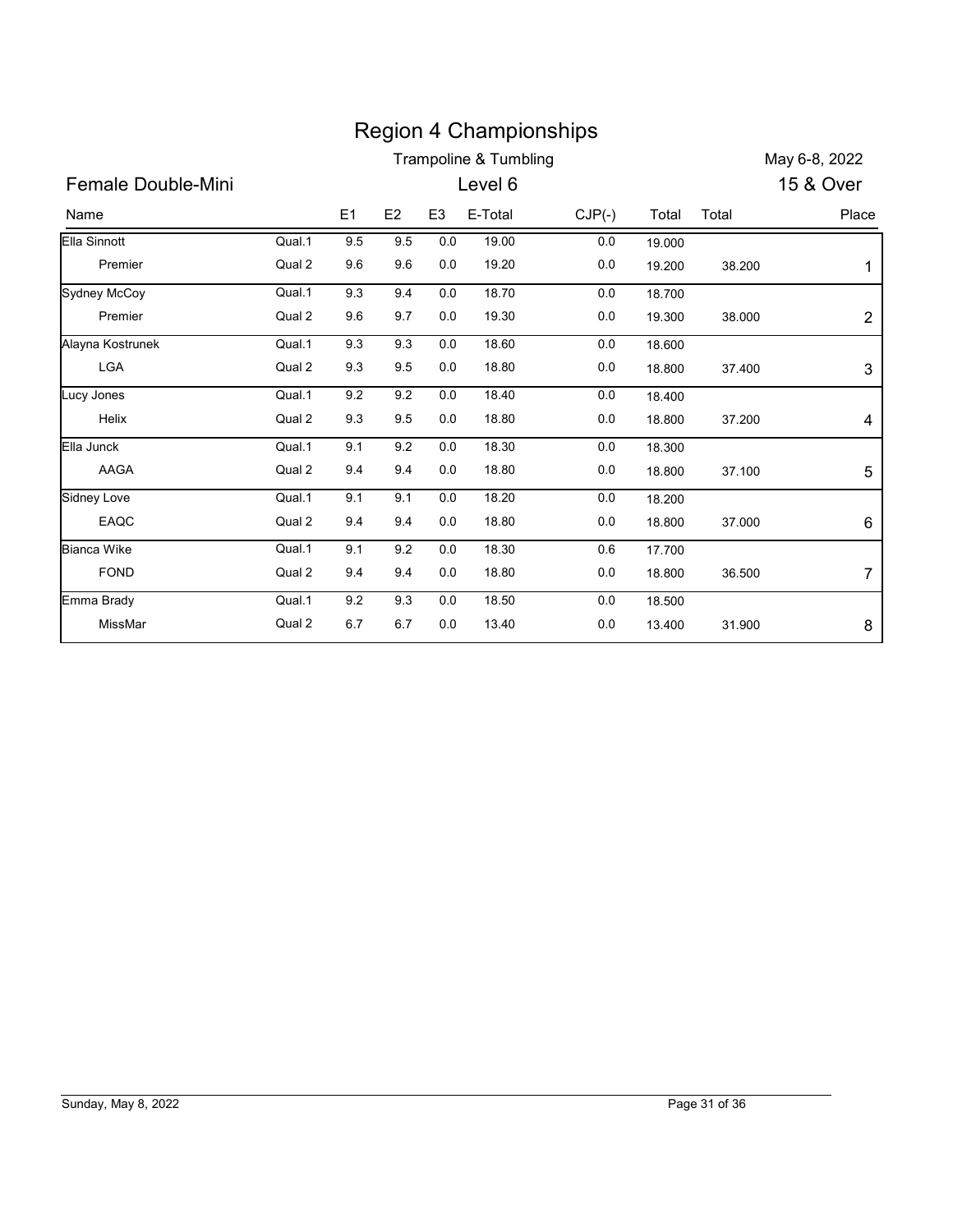|                    |        |                |                |                |                       | <b>Region 4 Championships</b> |        |        |               |
|--------------------|--------|----------------|----------------|----------------|-----------------------|-------------------------------|--------|--------|---------------|
|                    |        |                |                |                | Trampoline & Tumbling |                               |        |        | May 6-8, 2022 |
| Female Double-Mini |        |                |                |                | Level 7               |                               |        |        | 8 & Under     |
| Name               |        | E <sub>1</sub> | E <sub>2</sub> | E <sub>3</sub> | E-Total               | $CJP(-)$                      | Total  | Total  | Place         |
| Sanaa Creal        | Qual.1 | 9.3            | 9.4            | 9.1            | 18.53                 | $0.0\,$                       | 18.533 |        |               |
| Midwest            | Qual 2 | $9.5\,$        | 9.5            | 9.5            | 19.00                 | 0.0                           | 19.000 | 37.533 | 1             |
| Paige Wynn         | Qual.1 | 9.5            | 9.3            | 9.2            | 18.67                 | 0.2                           | 18.467 |        |               |
| Midwest            | Qual 2 | 6.5            | 6.5            | 6.6            | 13.07                 | 0.0                           | 13.067 | 31.533 | $\sqrt{2}$    |
| Jayla Moore        | Qual.1 | 9.1            | 9.2            | 9.3            | 18.40                 | 0.0                           | 18.400 |        |               |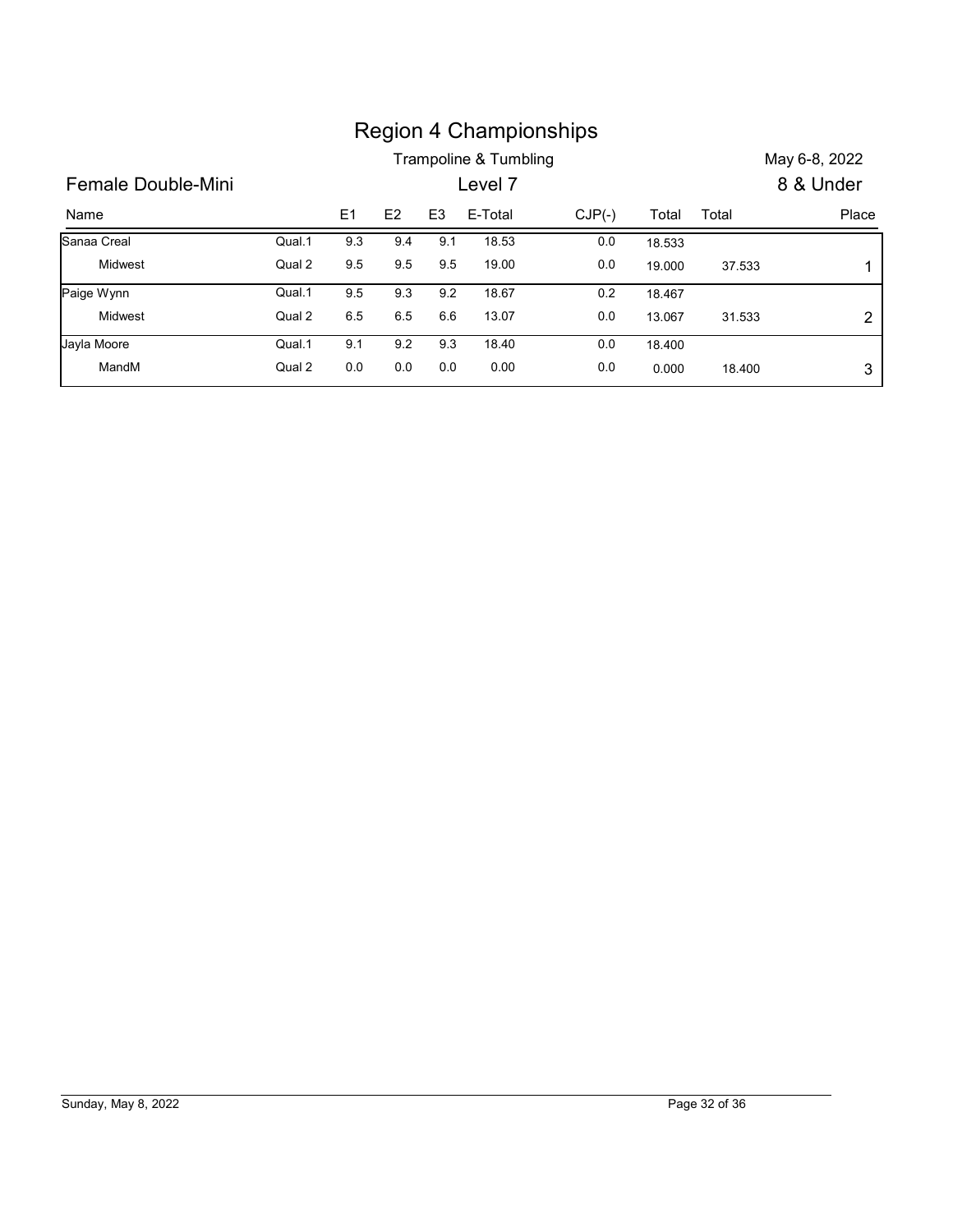|                        |        |         |                |                |                                  | <b>Region 4 Championships</b> |        |        |                         |
|------------------------|--------|---------|----------------|----------------|----------------------------------|-------------------------------|--------|--------|-------------------------|
| Female Double-Mini     |        |         |                |                | Trampoline & Tumbling<br>Level 7 |                               |        |        | May 6-8, 2022<br>9 & 10 |
| Name                   |        | E1      | E <sub>2</sub> | E <sub>3</sub> | E-Total                          | $CJP(-)$                      | Total  | Total  | Place                   |
| Analisa Kalnynas       | Qual.1 | 9.6     | 9.6            | 9.7            | 19.27                            | 0.0                           | 19.267 |        |                         |
| Midwest                | Qual 2 | 9.4     | 9.4            | 9.3            | 18.73                            | 0.0                           | 18.733 | 38.000 | 1                       |
| Maryan Mohamed         | Qual.1 | 9.3     | 9.4            | 9.3            | 18.67                            | 0.0                           | 18.667 |        |                         |
| Gleasons               | Qual 2 | 9.2     | 9.2            | 9.3            | 18.47                            | 0.0                           | 18.467 | 37.133 | $\overline{\mathbf{c}}$ |
| <b>Isabelle Lenart</b> | Qual.1 | $6.6\,$ | $6.5\,$        | 6.6            | 13.13                            | 0.0                           | 13.133 |        |                         |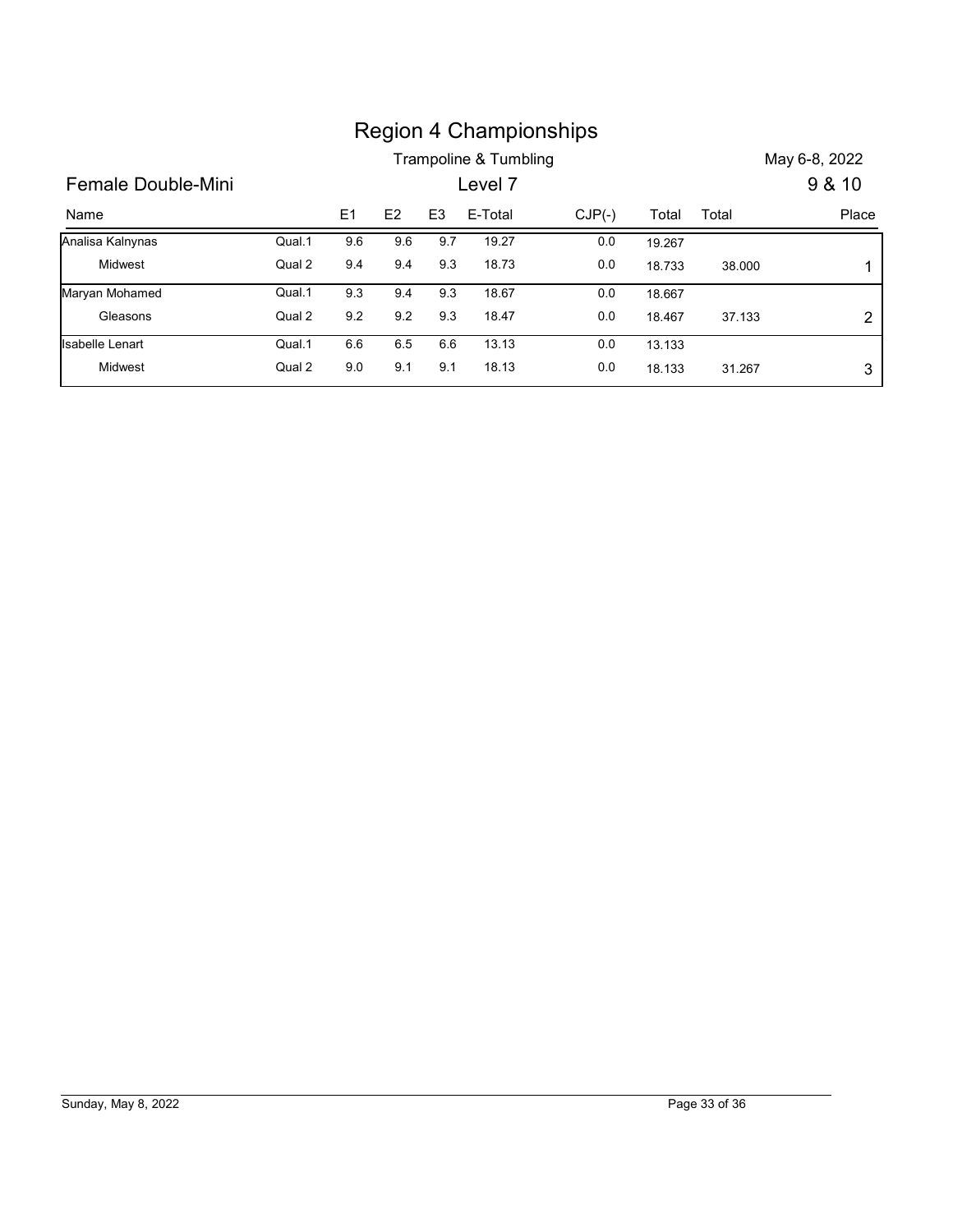|                             |                  |                |            |                |                                  | <b>Region 4 Championships</b> |                 |        |                |
|-----------------------------|------------------|----------------|------------|----------------|----------------------------------|-------------------------------|-----------------|--------|----------------|
|                             |                  |                |            |                | <b>Trampoline &amp; Tumbling</b> |                               |                 |        | May 6-8, 2022  |
| Female Double-Mini          |                  |                |            |                | Level 7                          |                               |                 |        | 11 & 12        |
|                             |                  |                | E2         | E <sub>3</sub> | E-Total                          |                               |                 |        | Place          |
| Name                        |                  | E1             |            |                |                                  | $CJP(-)$                      | Total           | Total  |                |
| Julie Zink                  | Qual.1           | 9.2            | 9.2        | 9.3            | 18.47                            | 0.0                           | 18.467          |        |                |
| Integrit                    | Qual 2           | 9.3            | 9.3        | 9.4            | 18.67                            | 0.0                           | 18.667          | 37.133 | $\mathbf{1}$   |
| <b>Emilie Lentz</b>         | Qual.1           | 9.3            | 9.1        | 9.3            | 18.47                            | 0.0                           | 18.467          |        |                |
| DeVeau                      | Qual 2           | 9.3            | 9.1        | 9.3            | 18.47                            | 0.0                           | 18.467          | 36.933 | $\overline{c}$ |
| Reece Conley                | Qual.1           | 9.2            | 9.4        | 9.2            | 18.53                            | 0.0                           | 18.533          |        |                |
| MissMar                     | Qual 2           | 9.1            | 9.2        | 9.2            | 18.33                            | 0.0                           | 18.333          | 36.867 | 3              |
| Emma Branchik               | Qual.1           | 9.4            | 9.3        | 9.3            | 18.67                            | 0.0                           | 18.667          |        |                |
| Midwest                     | Qual 2           | 9.3            | 9.2        | 9.0            | 18.33                            | $0.6\,$                       | 17.733          | 36.400 | 4              |
| <b>Lillian Lee</b>          | Qual.1           | 9.1            | 9.0        | 8.9            | 18.00                            | 0.6                           | 17.400          |        |                |
| FlipTop                     | Qual 2           | 9.1            | 9.0        | 9.0            | 18.07                            | 0.0                           | 18.067          | 35.467 | 5              |
| <b>Brooklyn Consalvo</b>    | Qual.1           | 6.6            | 6.7        | 6.7            | 13.33                            | 0.0                           | 13.333          |        |                |
|                             | Qual 2           | 9.6            | 9.6        | 9.7            | 19.27                            | 0.0                           | 19.267          | 32.600 | 6              |
|                             |                  |                |            |                |                                  |                               |                 |        |                |
| Integrit                    |                  |                |            |                |                                  |                               |                 |        |                |
| Olivia Rodriguez<br>Midwest | Qual.1<br>Qual 2 | 9.4<br>$0.0\,$ | 9.3<br>0.0 | 9.3<br>0.0     | 18.67<br>0.00                    | 0.0<br>0.0                    | 18.667<br>0.000 | 18.667 | $\overline{7}$ |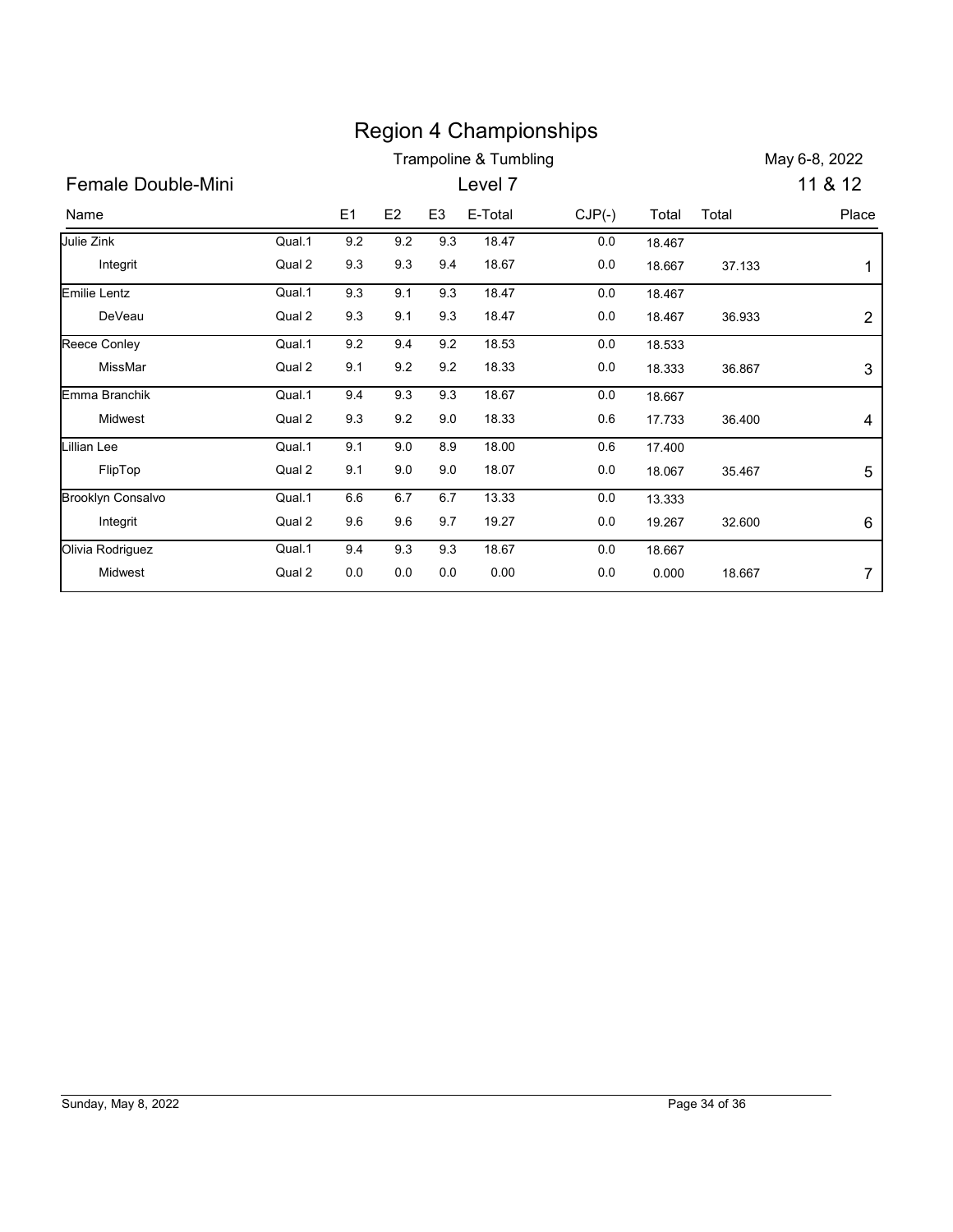|                     |        |     |         |                |                                  | <b>Region 4 Championships</b> |        |        |                          |
|---------------------|--------|-----|---------|----------------|----------------------------------|-------------------------------|--------|--------|--------------------------|
| Female Double-Mini  |        |     |         |                | Trampoline & Tumbling<br>Level 7 |                               |        |        | May 6-8, 2022<br>13 & 14 |
| Name                |        | E1  | E2      | E <sub>3</sub> | E-Total                          | $CJP(-)$                      | Total  | Total  | Place                    |
| Payton Pociecha     | Qual.1 | 9.5 | 9.6     | 9.7            | 19.20                            | 0.0                           | 19.200 |        |                          |
| EAQC                | Qual 2 | 9.2 | $9.2\,$ | 9.4            | 18.53                            | 0.6                           | 17.933 | 37.133 | 1                        |
| Kristina Schmidt    | Qual.1 | 9.4 | $9.2\,$ | 9.3            | 18.60                            | 0.6                           | 18.000 |        |                          |
| <b>MJM</b>          | Qual 2 | 9.4 | 9.2     | 9.3            | 18.60                            | 0.0                           | 18.600 | 36.600 | $\boldsymbol{2}$         |
| Ariana Tow          | Qual.1 | 9.3 | 9.2     | 9.4            | 18.60                            | 0.6                           | 18.000 |        |                          |
| <b>IGN</b>          | Qual 2 | 8.9 | 9.1     | 9.1            | 18.07                            | $0.0\,$                       | 18.067 | 36.067 | 3                        |
| Izzy Kennedy-Kortes | Qual.1 | 9.1 | 9.0     | 9.2            | 18.20                            | 0.6                           | 17.600 |        |                          |